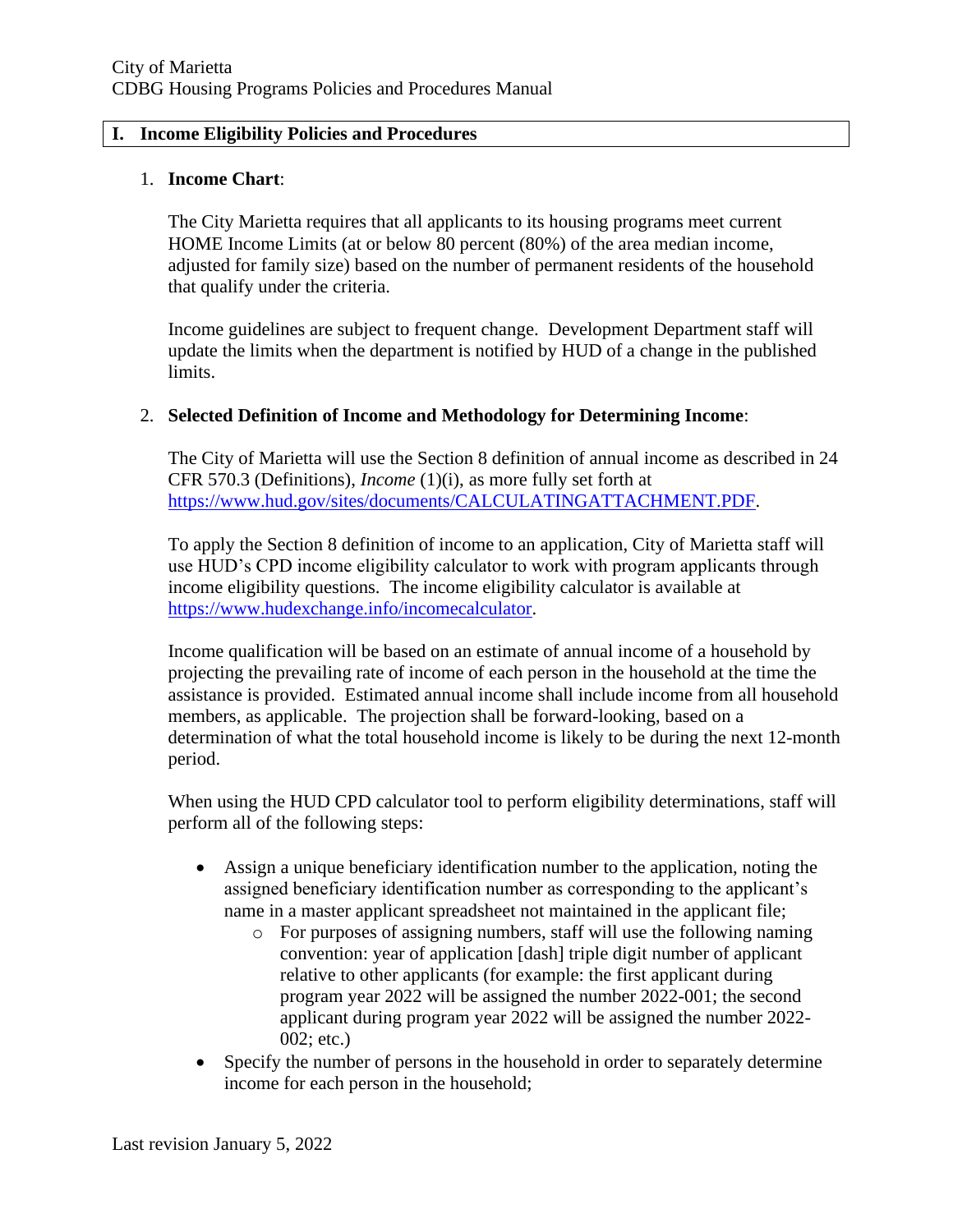- Ask questions relating to the status of each person in the household as guided by the calculator program:
	- o Whether the person under consideration is one of the following:
		- Head of household:
			- Co-head of household:
			- Minor under 15 years of age;
		- Child under 18 years of age;
		- Fulltime student age 18 or over;
		- 62 years of age or older; or
		- a person of any age with disabilities.
- Use the calculator to identify the HUD-determined 80% income limit for a household of the applicable size in Washington County, Ohio.
- Answer "no" to the question of whether the income determination is being conducted for housing in which Low Income Housing Tax Credits are involved;
- Select the 24 CFR part 5 Annual Income definition to calculate "annual income":
	- o Select the guided (step-by-step) method;
	- o Specify which of the following asset classes the person in question owns (cash, equity, stocks, retirement accounts, pension funds, life insurance, personal property, lump sums, deeds, checking accounts and savings accounts), describe each identified asset, and specify the annual income produced by each asset (if any).
		- In any case where assets are identified which do not produce income, staff will specify \$0.00 as the amount of actual income from that asset.
	- o In the case of an employed beneficiary, describe the job, specify whether wages are determined hourly or annually (based on a salary), and describe the pay and any raises anticipated to be earned within a 12-month period.
	- o In the case of a beneficiary who receives benefits and/or pensions (including social security), specify the amount of benefits or pensions received, the frequency with which they are received, and describe the type of benefits/pension.
	- o In the case of a beneficiary who receives public assistance, specify the amount of assistance, the frequency with which assistance is received, and describe the type of public assistance.
	- o In the case of a beneficiary who receives "other income" that does not fall into any of the preceding categories, specify the amount of such other income, the frequency with which it is received, and describe the "other income" received.
- Follow this same process for each member of the applicant household.

Once all household members' combined income have been determined, staff will export the eligibility calculator result to a PDF, save the PDF file and print a hard copy for the file. Based on a comparison of projected household income with the applicable income limit, staff will make an income qualification determination.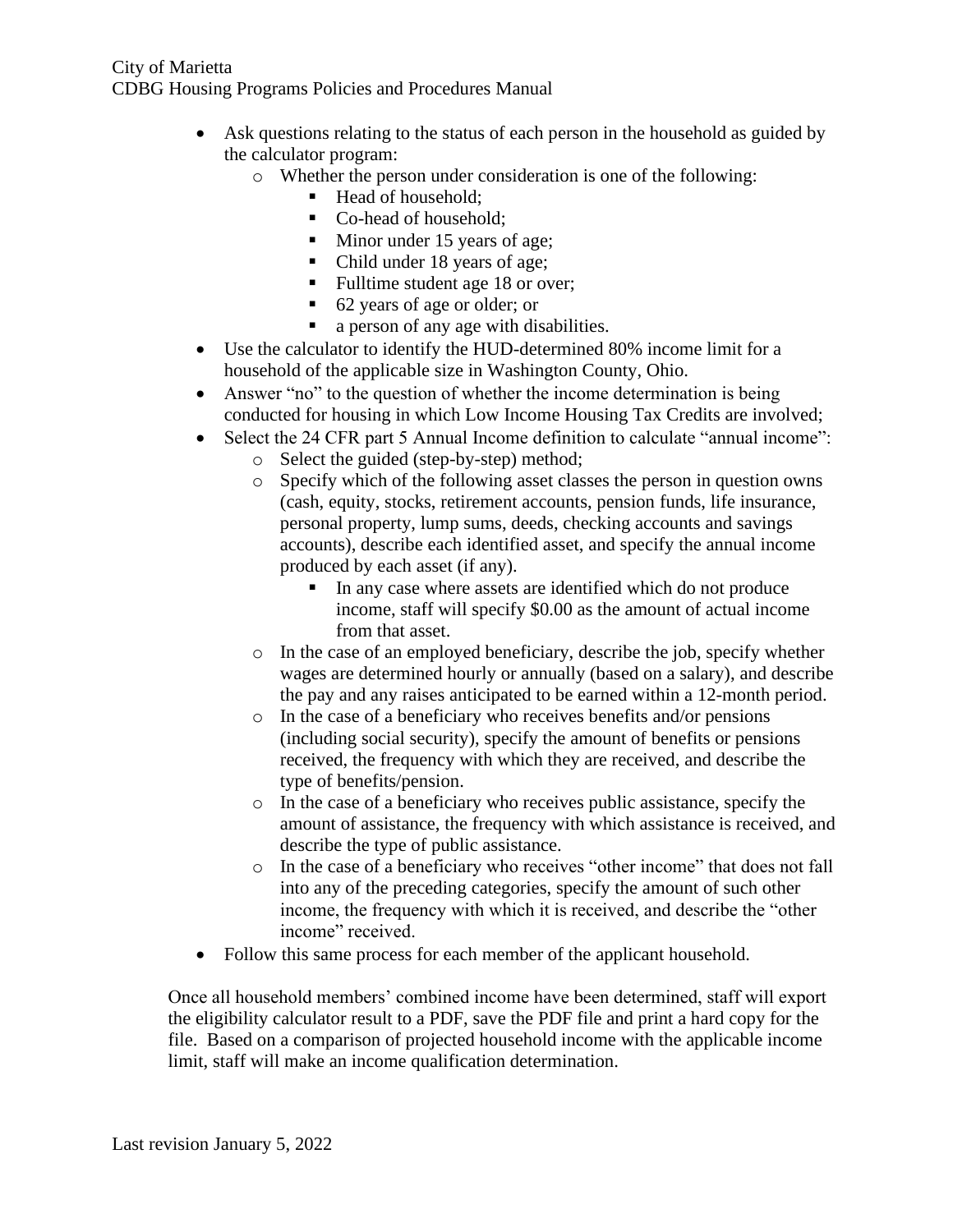If for any reason the HUD CPD income calculator is not available for use, the same methodology may be conducted in paper format upon proper determination of the applicable income limit for the household size and a full consideration of each household member's income according to the foregoing methodology.

# 3. **Procedures for Working with Applicant Household to Determine Income Eligibility**:

Development Department staff will coordinate with the applicant or head of the applicant household all steps of the income eligibility determination. The procedure for such coordination is as follows:

Initial Interview: The Development Department conducts an initial interview with the potential applicant to determine program eligibility. If the applicant indicates he/she meets certain criteria that is income and property related, the Development Department will schedule a meeting with the applicant/head of household to work through an eligibility determination as part of the program assistance application process.

Completion of Application: The Development Department will assist the applicant in completing an application describing the requested assistance, and will accept the applicant's signed and completed application.

Income Verification: The Development Department will ensure that all real estate taxes are paid and current and will secure a copy of the applicant's home insurance (where applicable).

Third Party Documentation: The Development Department will request all needed thirdparty documentation, securing the applicant's signatures where needed in order to procure certain items. The Development Department will ensure all necessary eligibility documentation has been secured and will also maintain record of all eligibility-related documentation in each project file.

Income Re-verification: The Development Department will re-verify as necessary (to be within the six- (6) month timeframe (180 days) as required) all reported income and ensure that if income has changed, the new documentation is included in the applicant's file. The re-verification process will follow the procedures set forth below under heading 5 (Re-verification Procedures).

# 4. **Procedure to be Followed in Implementing Each Step of the Eligibility Determinations**:

All potential applicants meet personally with Development Department staff for an initial intake meeting. It is preferred that applicants are instructed to bring with them to the initial meeting all documentation deemed necessary to make eligibility determinations. If the potential applicant indicates at the initial intake meeting that he/she meets certain income and property related criteria, the Development Department will provide the individual with an application and may follow up on eligibility verification as needed.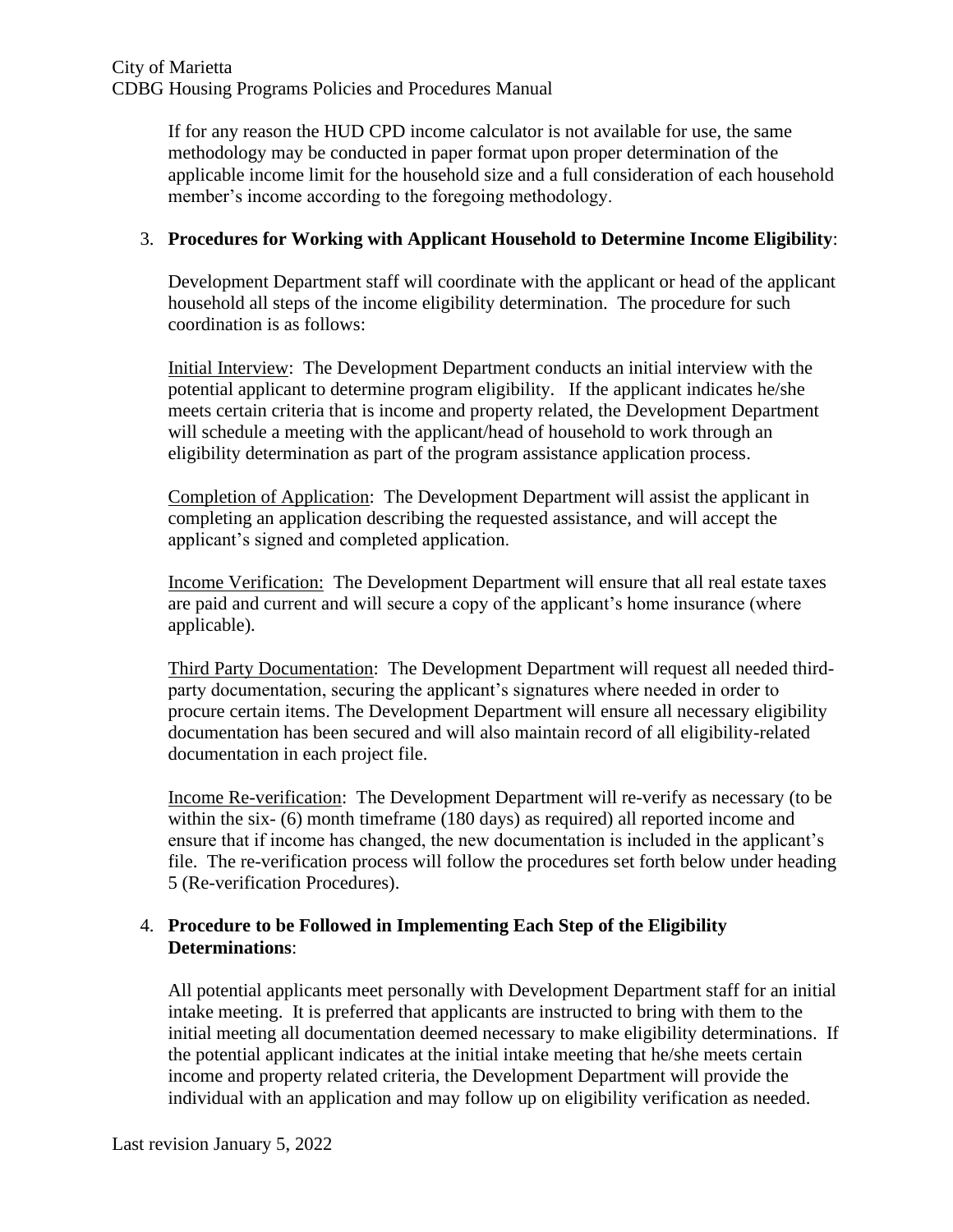A future appointment may also be scheduled for the applicant to bring additional eligibility verification items for verification purposes. The purpose of a future appointment, where necessary and appropriate, is to follow up on any matters not fully verified or documented during the initial meeting. This may include items such as a copy of the applicant's 1040, recent paychecks, a copy of deed to the property, etc.

Any applicant applying for funding to a City's housing program is required to complete and submit an application. On the application, an applicant is required to identify all household members and their ages (which will determine whose income is to be counted), along with all sources of annual household income.

Applicants may be required to provide to the Development Department a copy of their most current IRS Form 1040 filing, if applicable. Where applicable, applicants are asked to declare their 'Female Head of Household' status on the application; the information will be recorded in the IDIS as it is reported on the application.

Household size is determined by counting the number of eligible household members residing in the unit. Individuals generally not counted as household members include: foster children, live-in aides and their children, and children being pursued for legal custody who are not currently living in the household. Unborn children expected within six months shall be counted as a household member.

Third-party income verification documents include items such as documents from employers and/or social agencies; check stubs; award letters/benefit statements from Social Security, Human Services Departments and pension providers.

# 5. **Re-verification Procedures**

All documentation obtained at the time of application submission will be subject to reverification, if necessary. The Development Department will advise an applicant when income eligibility re-verification is necessary. It will be necessary to re-verify all annual household income when the initial income verification is not current (within six months) at the time the work is set to proceed. Re-verification of income will consist of obtaining signed third party-income verification forms as well as supporting income documentation as noted above.

The Development Department will follow the same procedures for assessing income reverification as were followed during the initial verification. This includes reviewing all documentation submitted for reliability/validity and consistency and projecting the current income over the next 12 months. If income has changed, the new income reverification documentation is to be included in the applicant's file.

The same eligibility procedures noted above will apply to the re-verification process, applying the income limits in effect at the time of re-verification.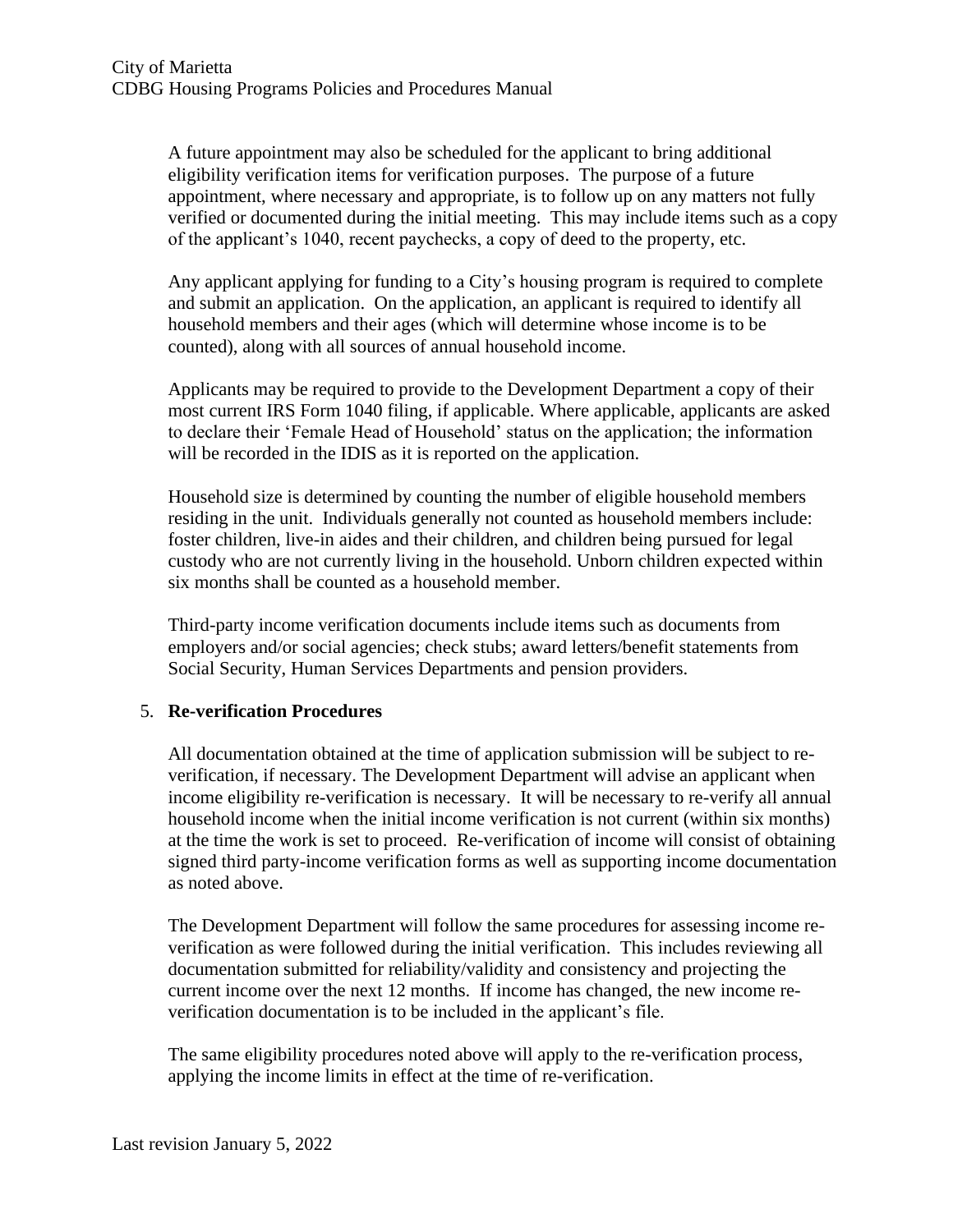# **6. Administrative Responsibility**

Development Department staff has the primary administrative responsibility associated with the procedures for assessing income eligibility. The Development Director may participate in income eligibility determinations, and shall review eligibility determinations in any case where he/she is not involved in the income eligibility determination process.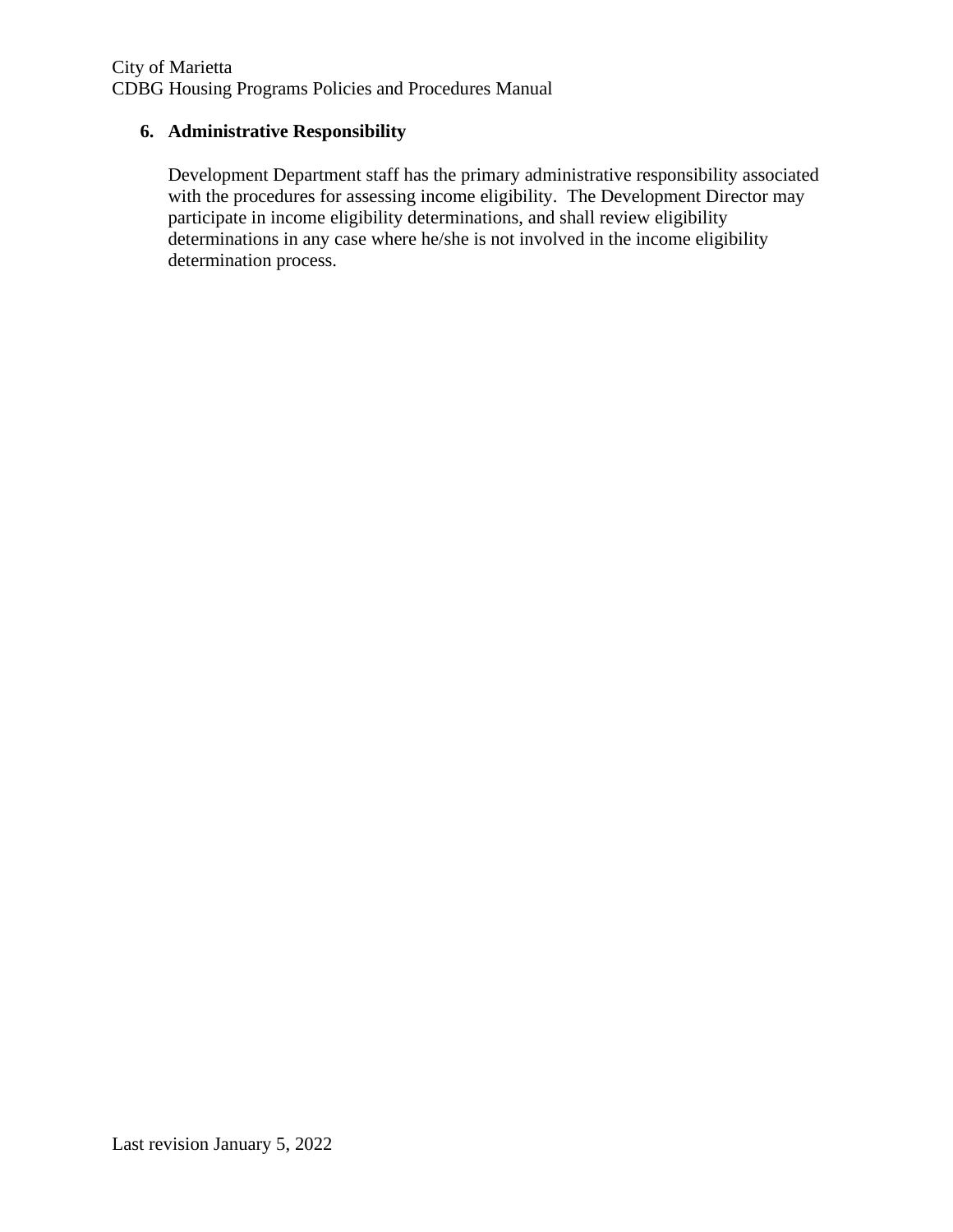#### **II. Required Documentation**

**Individual Activities in IDIS**: Each housing rehabilitation application which is approved for program assistance and proceeds to the selection of a contractor will lead to the creation of a unique, properly-classified corresponding activity in IDIS. The IDIS activity corresponding to a single-unit home rehabilitation will be created under IDIS Matrix Code 14A (Rehab; Single-Unit Residential). Program assistance eligibility is limited to single-unit, owneroccupied homes unless this requirement is waived by the Development Director on review of an exceptional request. If the single-unit requirement is waived, the rehabilitation activity shall be created in IDIS under Matrix Code 14B (Rehab; Multi-Unit Residential). In no case, however, will program assistance be authorized for applications involving non-owneroccupied structures.

Each such 14A or 14B activity will be associated with the corresponding project within the City of Marietta's action plan pertaining to housing rehabilitation programming. Accomplishments will be promptly reported in IDIS upon completion of work, before or concurrent with the final draw of funds to pay for the rehabilitative work.

When any activity delivery cost beyond the core activity (payment of a rehabilitation contractor) is incurred in connection with a rehabilitation activity, a separate activity will be created for each such activity delivery cost. Such an activity will be created under the category of 14H (Rehabilitation Administration). Activity delivery costs in support of a core housing rehabilitation activity (supportive 14H activities) will be set up so that the accomplishments of each supportive 14H activity are reported at the corresponding supported 14A or 14B activity.

The national objective chosen in IDIS for any activity relating to housing rehabilitation will be LMH (Low/Mod Housing).

**Eligible Case Files (All Activities)**: For all activities, each case file for eligible applicants will contain all of the following documents:

- The completed application;
- 'Renovate Right' lead paint hazard brochure receipt signed by the owner;
- Preliminary Qualification Determination form filled out with annual income calculated, with all supporting documentation attached;
- Evidence of ownership of the property, including proof of good title such as by a current property search and/or background check;
- Proof of Homeowner's Insurance in all cases, unless this requirement is waived by the Development Director in writing;
- Because it is HUD's policy that flood insurance is not required for a minor repair project if all aggregated repairs cost less than the National Flood Insurance Program's maximum deductible of \$10,000, documentation of a flood insurance policy is not required (although homeowner applicants in flood zones are encouraged to maintain such insurance);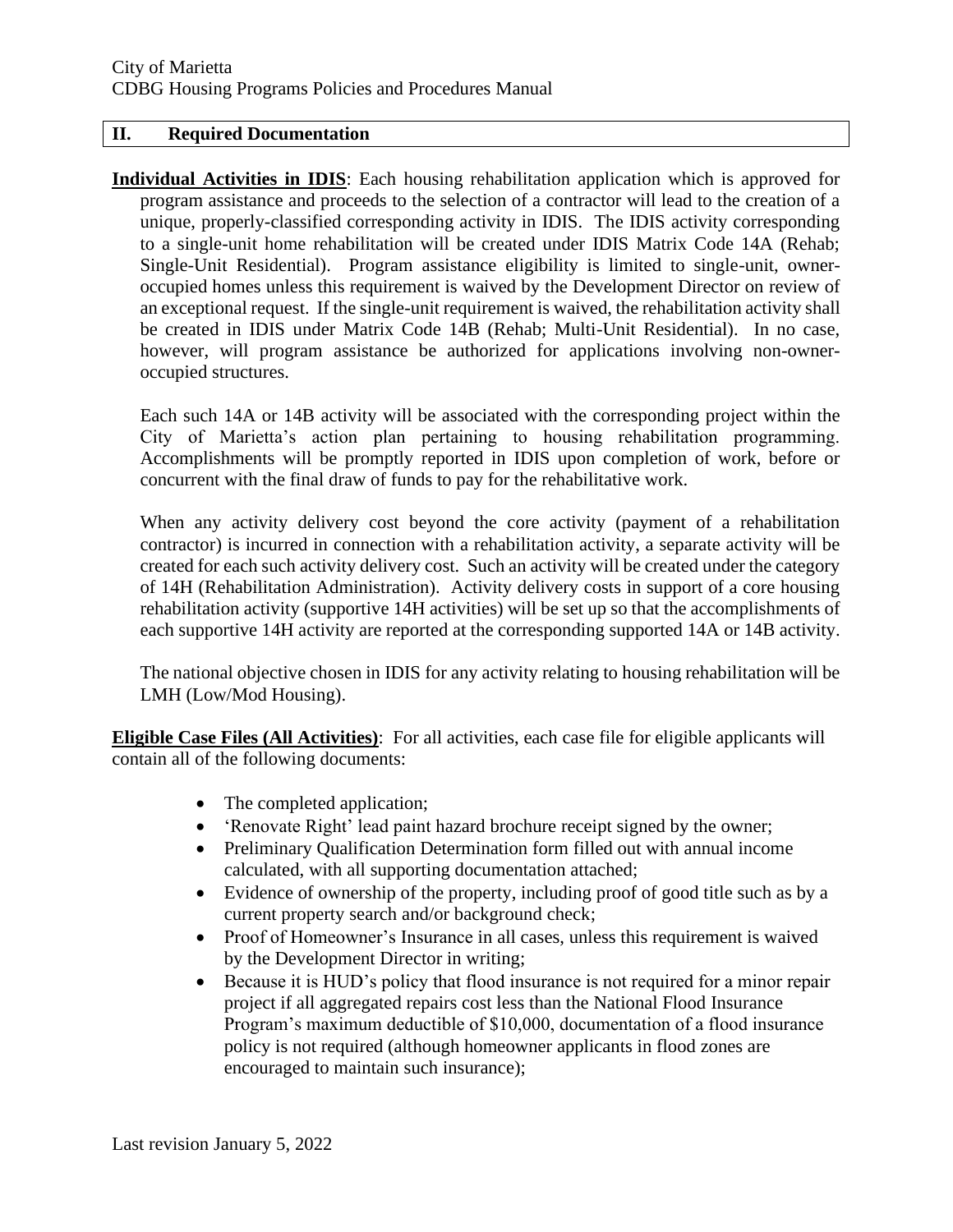- o If in any case aggregate repair costs exceed \$10,000, proof of Flood Insurance *is* required where the assisted property is located within the 100 year floodplain as shown on a FEMA FIRM Map;
- Copy of a FEMA FIRM map marking location of the property relative to the 100 year floodplain;
- Participant's Agreement document signed by the applicant and Development Department staff;
- Pre-inspection to determine substandard condition (may include photos, inspection reports, etc.);
- Historical (Section 106) review or memo describing the terms of exemption from historical review;
- Environmental review certification page;
- Lead Based Paint hazard reduction documentation or memo describing the exemption from the requirements of the lead-safe housing rule;
- Scope of work document prepared by the Development Department authorizing homeowner to obtain bids within the approved scope of work;
- Documentation of the bid selected by the homeowner;
- Homeowner's Acceptance of Bid;
- Contractor Documentation, if not kept in the contractor's file containing contractor documentation;
- Owner/Contractor Contract:
- Notice to Proceed;
- All applicable loan documents, including mortgages, affidavits, and promissory notes as required under the Finance Mechanism set forth for each activity;
- Any interim inspection reports as may be required to ascertain that approved and contracted rehabilitation work is proceeding properly and satisfactorily;
- Any interim draw requests as may be authorized by the owner and the Development Director;
- Any change orders;
- Any contractor invoices;
- Copies of all disbursements made to the contractor;
- Owner's Statement of Satisfaction;
- Final payment authorization signed by City of Marietta staff upon the Owner's Statement of Satisfaction; and
- Release of Lien signed by the Contractor.

**Activity-Specific Documentation**: Each activity may have activity-specific documentation required under the terms of the activity. Activity-specific documentation should be kept as necessary.

**Contractor Documentation**: The following documentation will be kept in the file of all current, active contractors. Individual case files must contain copies of these documents unless they are retained in the contractor's file:

> • Evidence that the contractor is not debarred by the City of Marietta, the State of Ohio, or the Federal Government;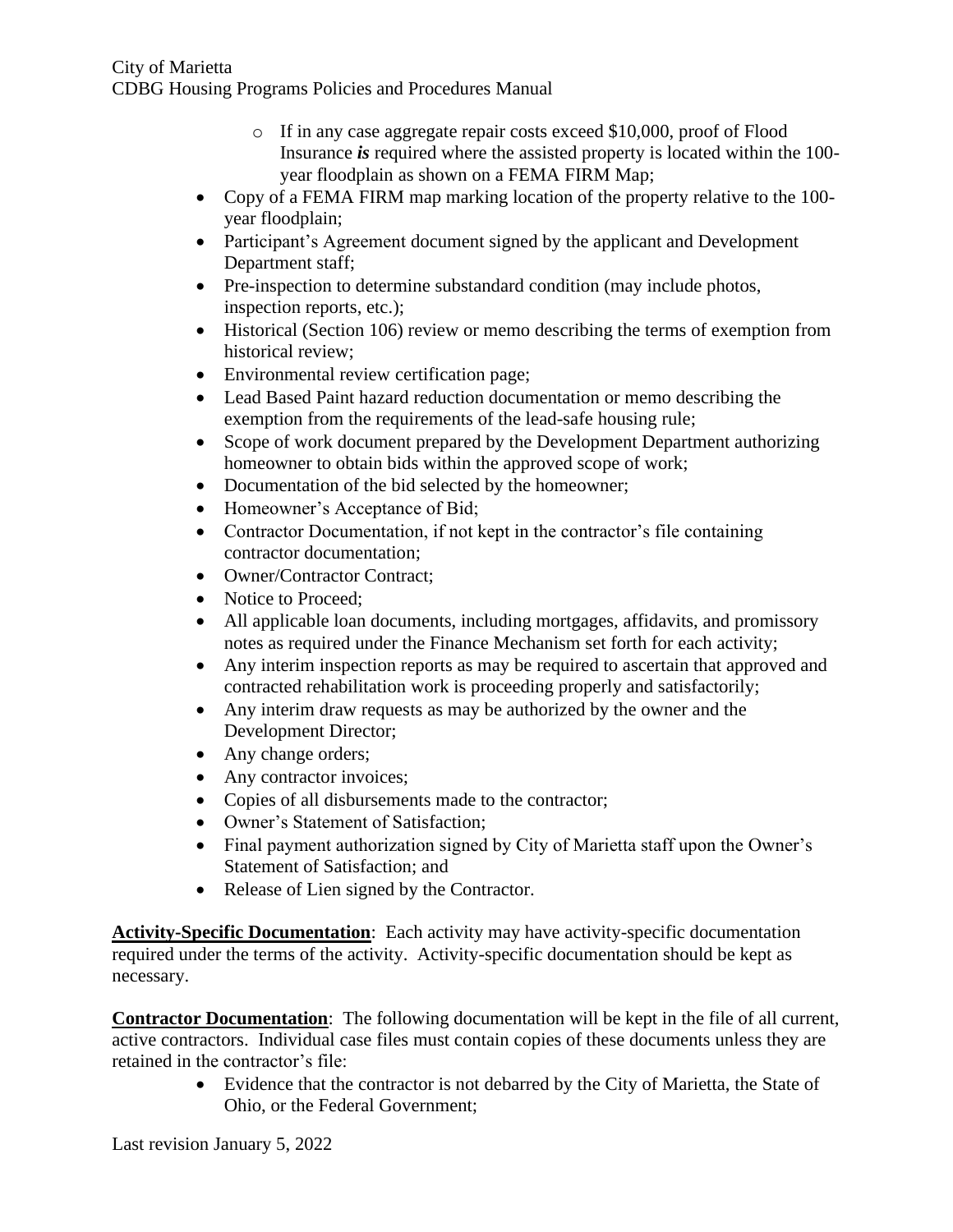- A current copy of the contractor's general liability insurance policy;
- A current copy of the contractor's Bureau of Worker's Compensation Certification;
- A current copy of the Contractor's EPA-issued Lead Renovation, Repair and Painting (RRP) Firm Certification (if applicable); and
- Copies of each worker's EPA-issued Lead Renovation, Repair and Painting (RRP) Individual Certification (if applicable).

**Lead-Based Paint Hazard Reduction Documentation**: In conformance with the requirements of the Lead Safe Housing Rule (24 CFR Part 35) and Ohio Administrative Code Chapter 3701- 32, case files for properties at which lead safe renovation or lead abatement activities are carried out will contain the following documents:

- Notice of Presumption or Notice of Evaluation;
- Copy of Lead Risk Assessment Report (if presumption is not the chosen approach), including all supporting documentation (floor plan, lab chain of custody form and lab results, owner questionnaire, building condition form, paint condition form, etc.);
- Lead abatement specifications (abatement projects only);
- Copies of Prior Notification, Occupant Protection Plan (abatement projects only);
- Interim Inspection Report; and
- Clearance Report for each required clearance, including all supporting documentation (which may consist, as determined by the lead inspector, of visual clearance form, clearance examination report, and/or copies of lab results).

**Ineligible Case Files**: For any "walk away" applicant deemed ineligible on the basis of the income determination, a determination that the property does not qualify for assistance under the program to which the applicant has applied, a determination that the property cannot be brought to an acceptable standard with the resources available, or a determination in the discretion of the Development Department that the applicant is otherwise unsuitable for some reason, the case file shall contain the following:

- A memo to the file detailing the reasons for the determination of ineligibility,
- A copy of a letter notifying the owner of the determination of ineligibility, and
- All application and income verification documentation used in reaching the determination of ineligibility on the basis of income, and/or all documents on the above list used in the determination of property or project ineligibility.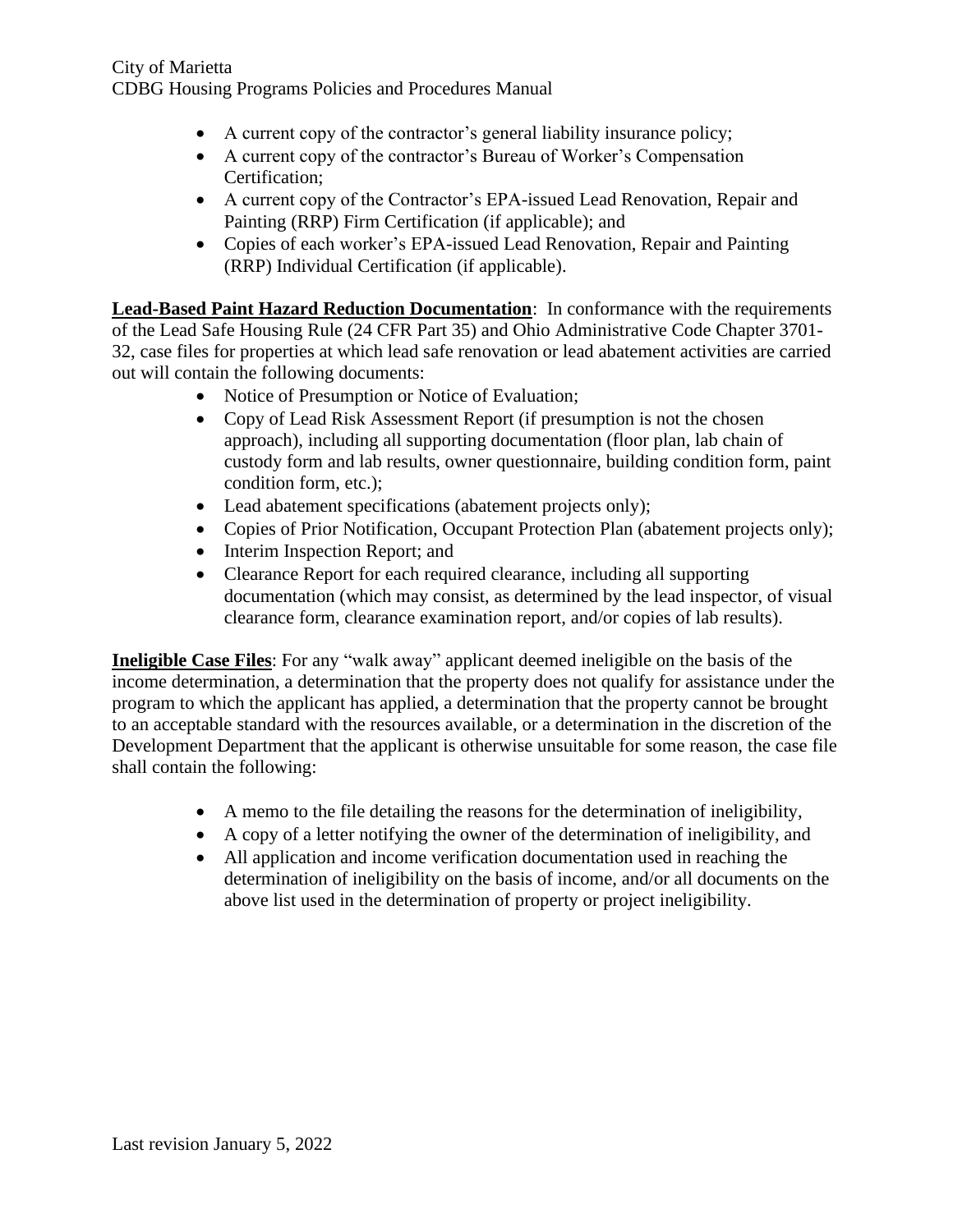#### **III. Contractor Selection and Construction Management**

### 1. **Contractor Requirements for Participation in the City of Marietta's Housing Programs**:

*The selection of a contractor(s) is the responsibility of the property owner(s)/program applicant(s).* All contractors chosen by the property owner(s)/program applicant(s) to perform work on behalf of the program must meet the following requirements:

- Possess current liability insurance coverage  $-$  a copy is to be on file with the City of Marietta;
- Unless a sole proprietor, have current Workman's Compensation coverage  $-a$ copy is to be on file with the City of Marietta;
- Not be listed on the City of Marietta's Debarment List;
- Not be listed on the State of Ohio Disbarred Contractor List (this will be reviewed by Development Department staff prior to each contract being awarded); and
- Have a Lead Safe Renovator certificate and be registered with the EPA (Lead RRP certification) including the required firm certification, or be licensed with the State of Ohio as a "Lead Abatement Contractor." This is required for work on properties built before 1978, unless the property built before 1978 involves work that is exempt from the Lead Safe Housing Rule (24 CFR Part 35). Proof of licensure is required and will be kept on file with the City of Marietta. *All contractors bidding on lead-based paint abatement projects must be licensed with the State of Ohio.*

# 2. **Policies and Procedures for Barring Poor Performing Contractors**:

In any instance where a contractor's performance is not acceptable to the City of Marietta or the property owner, that contractor will either be:

- placed on probation, and allowed to receive only one project at a time until the probationary period has ended;
- excluded from performing particular types of rehabilitation;
- suspended from participation in the program for a period of six (6) months; or
- terminated from future participation in the program.

The determination of probation, suspension, or termination will depend upon current performance as well as documented past performance.

If Development Department staff observes or has evidence of serious problems with contractor behaviors/actions/performance, she/he may, at any given point during a project, proceed with immediate: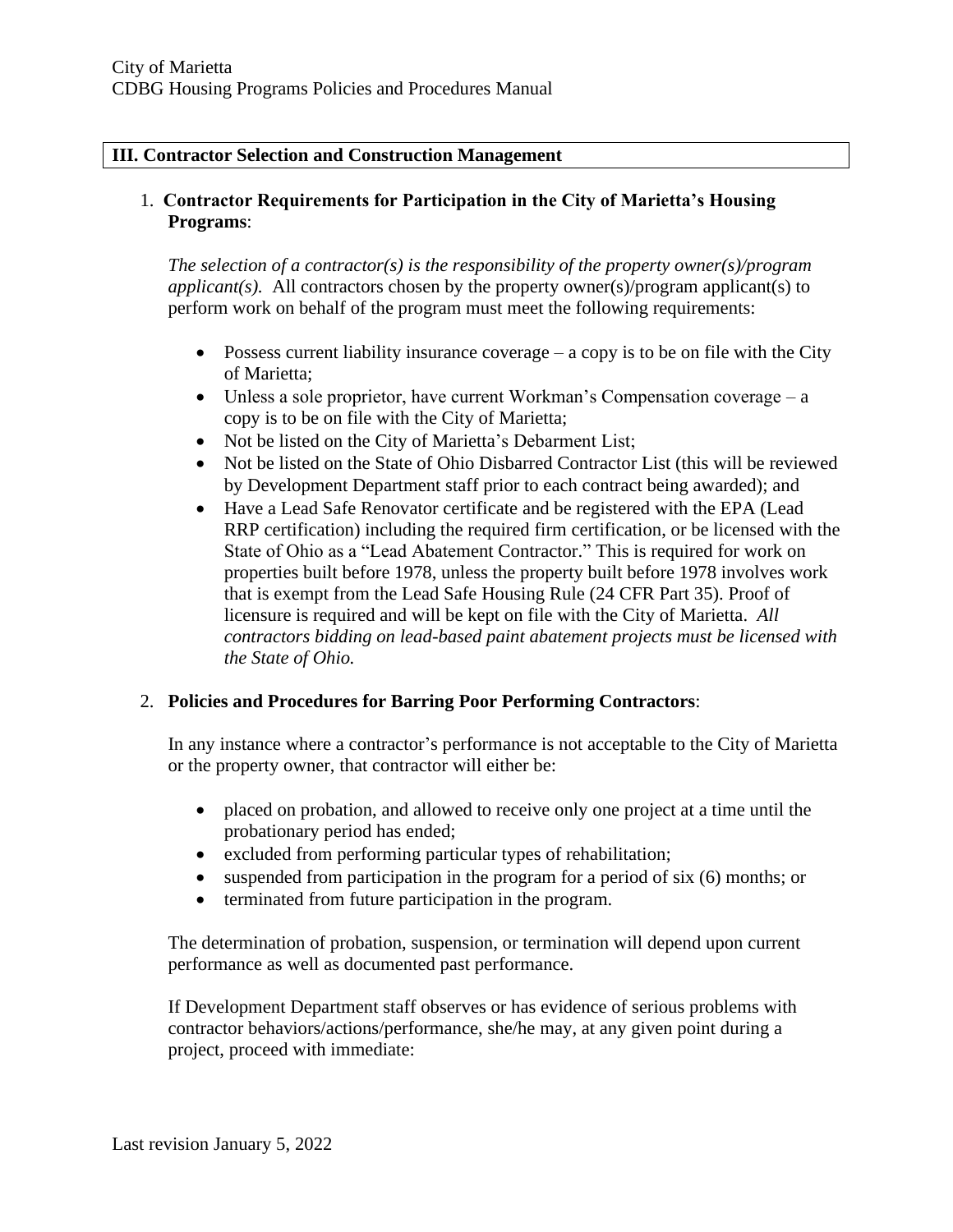- suspension of that contractor from participation in the program for a period of six (6) months;
- exclusion of the contractor from performing certain types of work; or
- termination of that contractor from future participation in the program.

The type of sanction employed by the City of Marietta will depend upon the severity of the circumstances. Each instance will be determined on a case-by-case basis as the severity of the circumstances will most likely vary in each instance. Behaviors and actions that might warrant being placed on probation, suspension and/or termination may include (but are not limited to) the following:

- using unapproved and/or substituted material;
- unreasonable and/or unexplained delays;
- being listed on the State of Ohio Contractor Debarment list;
- unprofessional conduct of contractor and/or employees;
- substandard work (not performed in accordance with accepted trade standards);
- failure to follow established program procedures;
- unsatisfactory evaluation scores from homeowner and/or Development Department staff; and
- activities deemed unethical and/or illegal.

Within thirty days prior to the contract signing, Development Department staff will review the federal 'System for Award Management' online at <https://sam.gov/content/exclusions> and the Ohio Secretary of State's Debarred Contractor's List online at [https://www.sos.state.oh.us/records/debarred-contractors/.](https://www.sos.state.oh.us/records/debarred-contractors/) Contractors currently providing work through any of the City's Housing programs who are on the list will be immediately terminated from program participation regardless of performance in the CDBG program or positive evaluation by the Development Department. Development Department staff will provide notice of termination in writing to the contractor. Development Department staff will also notify the affected homeowner, in writing, of the termination.

#### 3. **Policies and Procedures to Ensure Adequate Contractors are Available, and Policies for Recruiting Minority Business Enterprises (MBE)/Women-Owned Business Enterprises (WBE) and Disadvantaged-Owned Business (DOB)**:

The City of Marietta's Housing Programs require that the applicant(s) choose contractors to bid on the scope of work. A contractor list containing names of contractors that have participated or have indicated a willingness to participate in the City's Housing Programs and/or a print or electronic copy of the list of EPA lead-safe certified renovation firms within a 50 mile radius of the City of Marietta's 45750 zip code (which is available online at [https://cfpub.epa.gov/flpp/pub/index.cfm?do=main.firmSearch\)](https://cfpub.epa.gov/flpp/pub/index.cfm?do=main.firmSearch) will be provided to assist the homeowner. The provision of a contractor list or information about lead-safe paint certified contractors shall not constitute a referral or a recommendation for the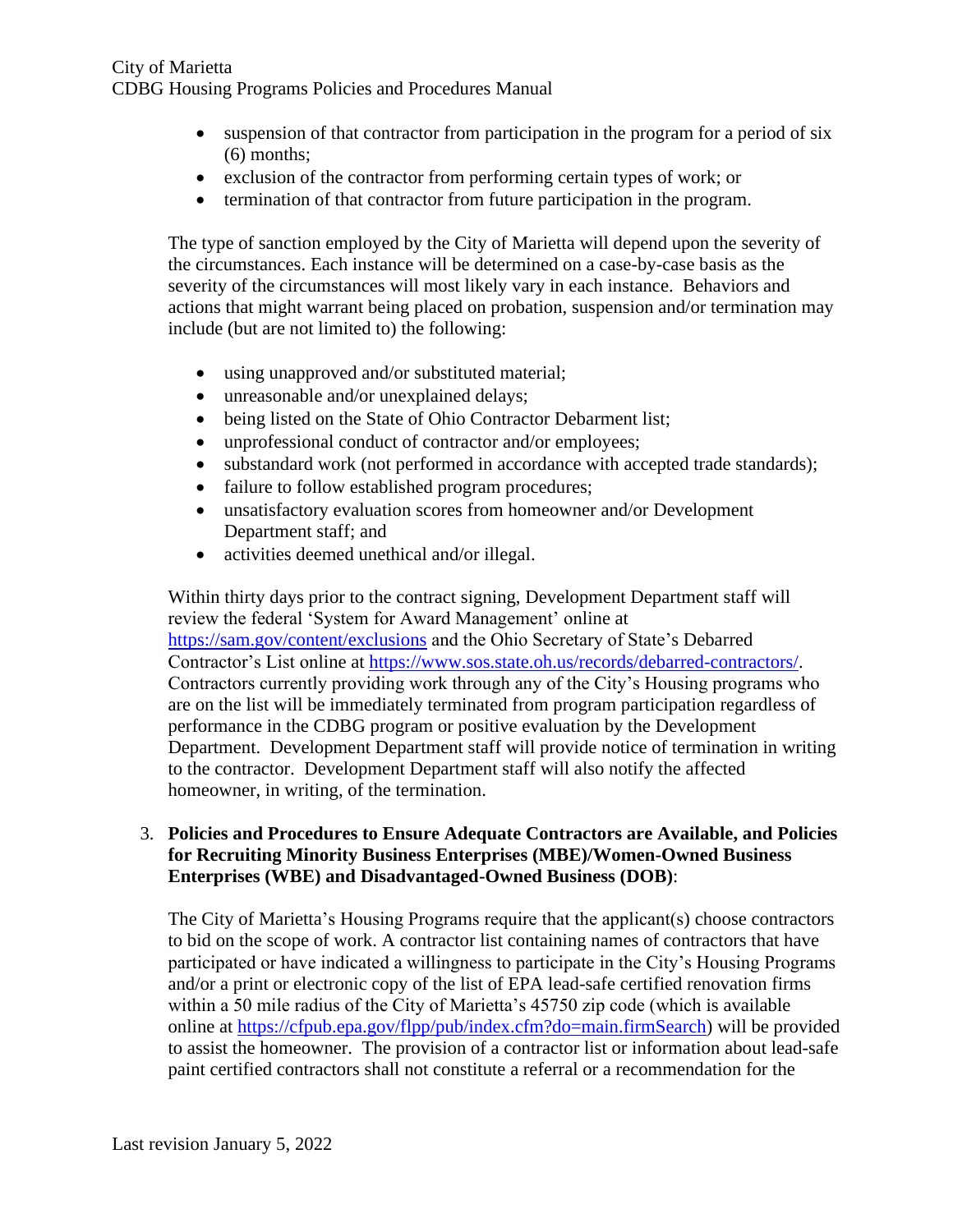contractors whose names appear on the list. Applicants are encouraged to choose qualified contractors not included on the provided list.

All applicants shall be encouraged to solicit bids from MBE, WBE and DOB contractors. Qualified MBE, WBE, and DOB contractors will be added to the contractor list if such a contractor indicates a willingness to participate in the programs. The City of Marietta consistently reviews its Housing Programs in order to promote diverse contractor participation. As needed, the City may send out various notices via newspaper or other announcements to recruit qualified contractors to participate in the program.

The City of Marietta does not presently authorize program assistance for rehabilitation projects which will require more than \$10,000 of federal program assistance; depending on the type of work involved, the limit of program assistance for some types of projects may be \$5,000 or less. In any case where the homeowner wishes to select a bid of \$10,000 or less which is not obviously unreasonable (considering experience, purchase history, research or other information), the City of Marietta will not require the homeowner to obtain more than one bid in consideration of the fact that the homeowner is the selecting party. However, multiple bids for comparative purposes will in all cases be encouraged, regardless of whether required.

If a contractor proposal attempted to be selected by the homeowner is determined by the City to be unreasonable or not to conform to the approved scope of work, the homeowner notwithstanding any emergency will be instructed to seek further competitive proposals.

In any project implicating program assistance over \$10,000 (although such an amount of program assistance is not presently authorized under these policies and procedures), the applicant(s) will be required to secure a minimum of 3 bids on the scope of work provided by the Development Department in order to select the winning bid.

# 4. **Policies for the Procurement of Consultants, Risk Assessors, Clearance Technicians, and Other Contracted Parties Involved, Including Those Involved in Conducting Testing and Inspections**:

# When the City is the Procuring Party

Procurement of consultants, risk assessors, clearance technicians, and other contracted individuals/entities involved in the administration/implementation of the CDBG activity will take place in a manner that is locally and federally compliant. The Development Department will use a suitable method of selection appropriate to the type of contract involved, consistent with the City of Marietta's federal procurement policy.

#### When the Property Owner is the Procuring Party:

The Property Owner will never act as the Procuring Party in the procurement of consultants, risk assessors, clearance technicians, and other contracted individuals/entities involved in the administration/implementation of the CDBG activity.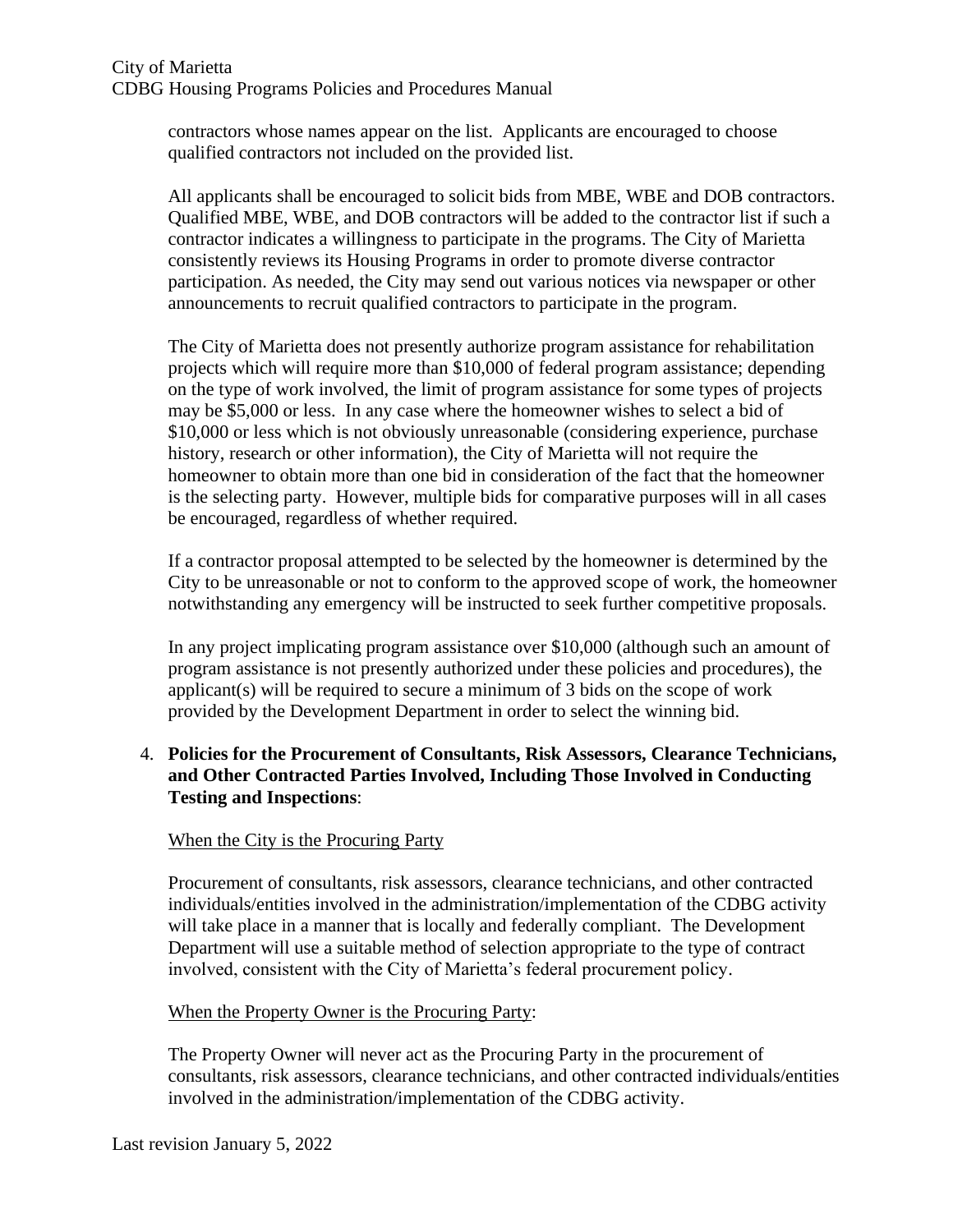# 5. **Policies for the Procurement of Contractors, Including Special Requirements for Emergencies, the Award of Bids and Procedures for Dealing with Delay of Start Date**:

a. *The selection of a contractor(s) is the responsibility of the homeowner(s).*  Development Department staff will ensure that all program policies are adhered to and all federal, state and local laws and requirements are followed. The following procedures are followed in the course of procuring a contractor:

Once the owner has been approved for program assistance and is ready to begin the procurement process, the Development Department will issue to the owner, on behalf of the City, a Scope of Work describing the activities approved for program assistance. The City of Marietta requires the applicant(s) to choose the contractors bidding on the scope of work. Resources in list form as discussed in III.3. above will be provided to assist the homeowner in identifying contractors, but the provision of a list does not constitute a referral or a recommendation for the contractors whose names appear on the list. An applicant is encouraged to choose a qualified contractor not included on any provided list. In order to ensure adequate bids are received, the homeowner will make best efforts to secure no less than three (3) bids for all work to be done. However, because Federal procurement requirements do not apply to contractors selected by the applicant, a single bid under \$10,000 may be selected for any project unless the bid is obviously unreasonable.

Homeowners are encouraged to consider soliciting bids from Minority Business Enterprises and Women Business Enterprises, obtain references from all contractors submitting bids, gather information regarding each contractor's work history including the number of years of experience each contractor has, and request information on any special qualifications each contractor may have that would enable successful completion of the project.

Once the homeowner has obtained bids and selected a prospective contractor, the homeowner will submit all relevant bids and the contract information of the prospective selected contractor to Development Department staff. The Development Department will review the prospective selected contractor's proposal to ensure that it will conform to the authorized scope of work, and will ensure that the contractor file contains full information about the contractor.

Development Department staff will handle any change orders and payment requests. The homeowner and Development Department staff must approve any change order from the contractor before any change takes place. All parties are to sign the change order, which will describe the work change and the cost. Only changes necessary and/or appropriate to complete the project and which are consistent with Federal regulation and /or state and local code requirements will be approved. In general, change orders which would require a change in the environmental review of a project or activity should not be approved.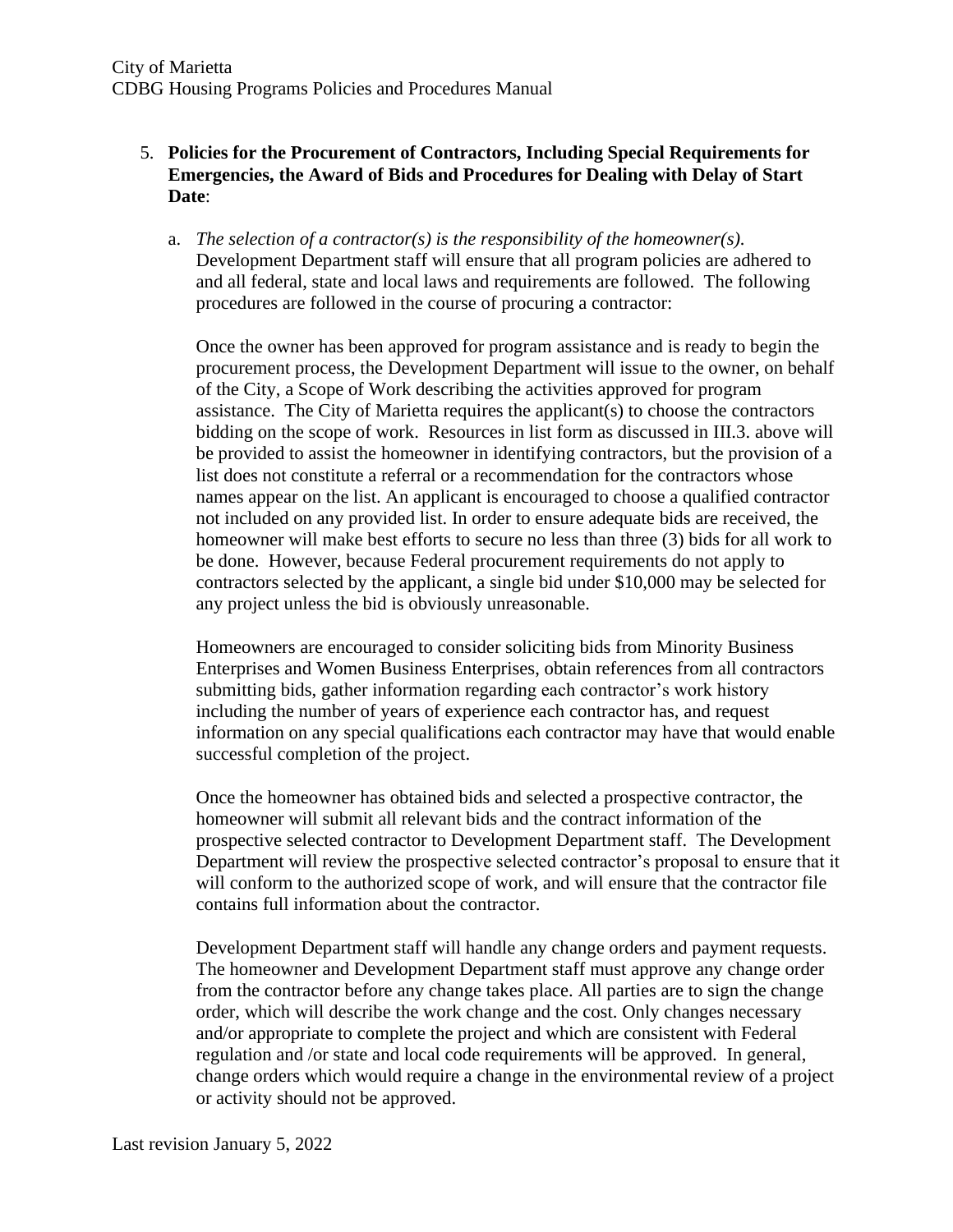After the homeowner(s)/applicant(s) selects a contractor, the documents will be signed by the homeowner and contractor to formalize the bid award.

Development Department staff may schedule a pre-construction conference including both the homeowner and contractor. At this time, all aspects of the project may be discussed, including:

- The payment process;
- The homeowner's, contractor's and Housing Program's specific responsibilities;
- Housing Program policies and guidelines;
- The lead-based paint reduction work; and
- Other rehabilitation-related issues necessary to ensure the safety of the household and program compliance.
- b. *Contractors are expected to start the rehabilitation work as soon as possible*. Development Department staff will monitor all projects to ensure that the project is proceeding according to a reasonable project timeline. Development Department staff will be available to provide any needed support/guidance to the homeowner in the event that expected start deadlines are not met. Development Department staff will maintain an open line of communication with the homeowner and contractor throughout the project.

#### 6. **Policy for Pre-bid Conference, Including Discussion of Scheduling, Attendance, and Policy for Amending Specifications or Addressing Alternative Scopes of Work**:

The pre-bid conference entails a meeting between the homeowner and Development Department staff, so both parties must be in attendance. The initial application intake appointment should be scheduled so as to satisfy the requirement of the pre-bid conference. If all issues to be addressed in a pre-bid conference are not adequately covered during the initial appointment, an additional pre-bid conference shall be scheduled.

At the pre-bid conference, the homeowner and Development Department staff will discuss the appropriate scope of work, and after initial inspection a written scope of work document will be formally prepared after an on-site inspection by City of Marietta staff. Also during the pre-bid conference, a notification letter advising that lead-based paint may be present and a brochure entitled will be provided by Development Department staff to the homeowner. If there are children aged 7 years or younger living in the home, a letter will be provided by the Development Department to the homeowner recommending that the child be tested for elevated lead blood levels.

All contractors chosen by the homeowner to bid on the work should participate in an onsite pre-bid walk through with the homeowner prior to placing said bid.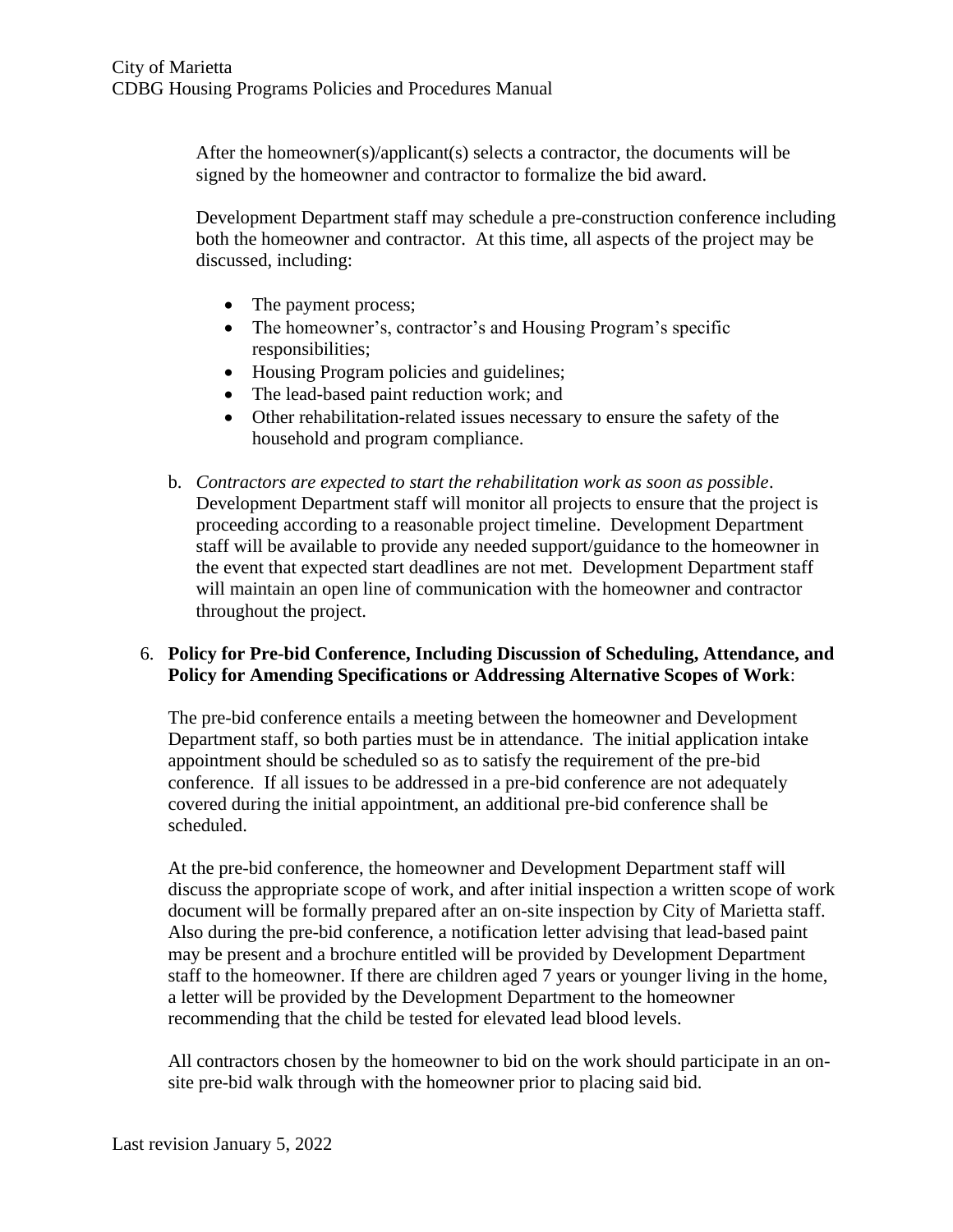Any changes requested by the homeowner or contractor must be reviewed and approved by the Development Department, the homeowner and the contractor before any change actually takes place. Only those changes deemed necessary and/or appropriate and consistent with Federal law and regulation and/or state and local code requirements for satisfactory completion of the project will be approved.

# 7. **Policy Related to Housing Program Contracts**:

Housing Program contracts should cover all issues anticipated to be relevant to completion of the project, which may include as appropriate:

- Project start and completion dates;
- Cost of the work (line item pricing);
- Payment schedule (method and breakdown of disbursements);
- Retainage, release of liens (CDBG funds cannot be escrowed);
- Scope of work (detailed) and (by reference) the work specifications;
- Subcontracting requirements (if applicable);
- Daily property maintenance and site clean-up provisions;
- An outline of procedures for inspections and changes in the scope or costs of work (change orders);
- Requirements regarding the obtaining of all required permits and inspections;
- Any applicable conflict resolution process;
- All appropriate federal, state and local provisions such as non-discriminatory requirements and WBE/MBE provisions, Ohio Mechanics Lien Provisions, liability insurance requirements, worker's compensation coverage requirements, non-collusion certification, and debarred and suspended contractor provisions.
- One-year warranty on all work (contractor should provide the owner(s) with any manufacturer's warranties on installed materials);
- Signatures of contractor(s) and owner(s);
- Signed bids;
- Change order policy;
- Termination for cause;
- Lead-based paint work clearance schedule (if applicable, submitted by the contractor and made a part of the contract); and
- Notice to proceed.

# 8. **Policy Regarding Involvement of Owners Doing All or a Portion of Construction Work**:

The City of Marietta's Housing Program does not permit homeowners to perform rehabilitation on their own property.

# 9. **Policy Covering Management of the Construction Process, Including Interim and Final Inspections**: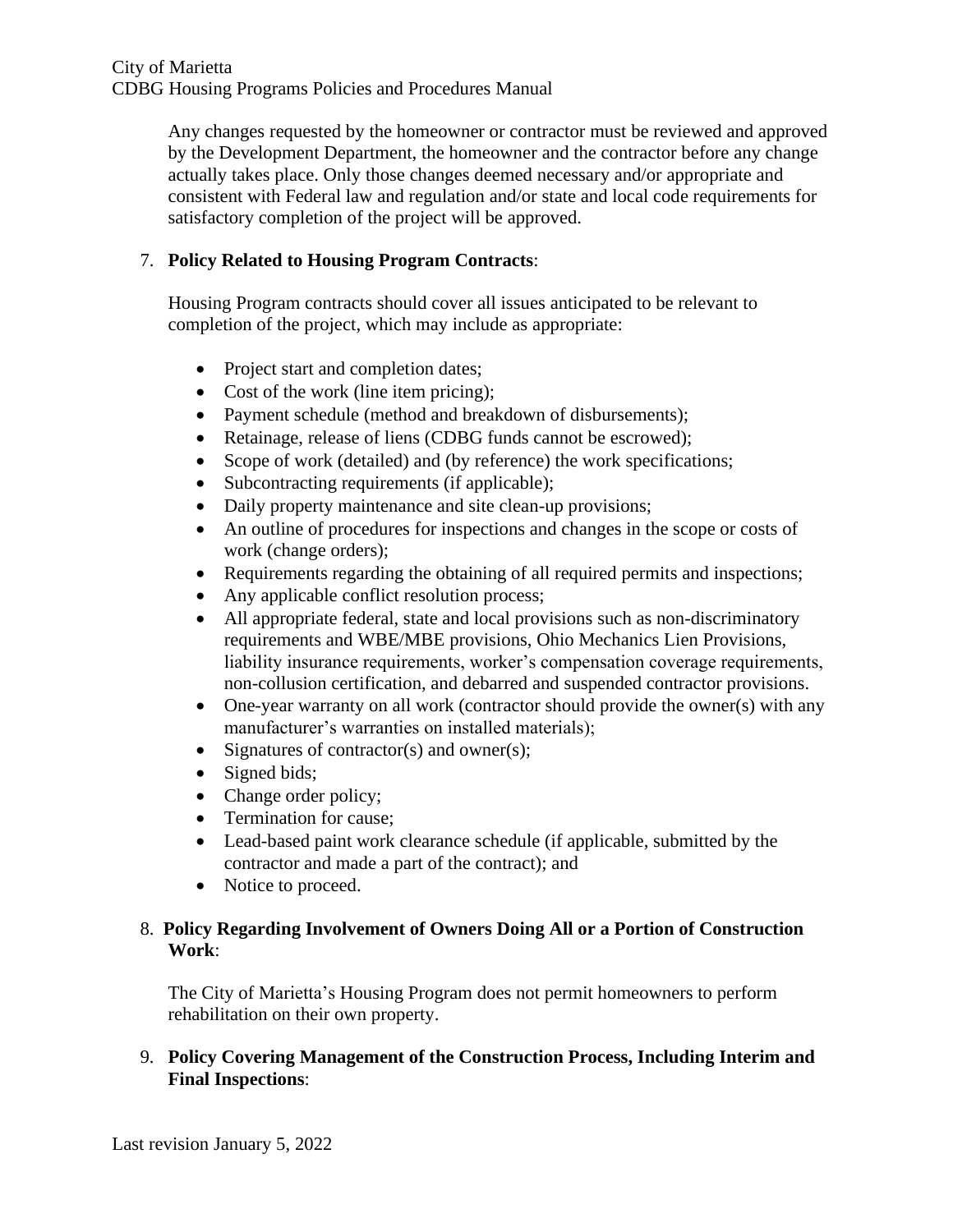- a. Contractor Performance: Each participating contractor is responsible for performing all work to meet requirements of the most recently adopted version of the Residential Code of Ohio (RCO) and the International Property Maintenance Code (IPCM) as adopted by reference by the City of Marietta Codified Ordinances. The RCO code sets forth technical specifications for the repair methods and materials to be used to achieve the grantee's performance standards, while the IPCM specifies what property conditions are "up to code". Any specifications prepared by the Development Department shall only override the most recently adopted version of the RCO or IPMC when the Development Department's specifications are more stringent; otherwise, the RCO and IPMC standards shall control.
- b. Work Write-ups (also referred to as the "Specifications"): Clearly written, wellorganized work write-ups will be prepared by Development Department staff. Work write-ups should clearly define the work to be undertaken. Each work-write up is created specific to a given project, containing only the items to be addressed in a given project. A work write-up should be detailed enough to identify each item to be assigned a cost for bidding. When optional work is appropriate, these items should be identified separately as optional or alternative work items. A work write-up should also include the location, quantity and quality of the work to be performed for any given project.

#### c. Property Inspection Policies:

Initial Inspections: Pre-inspections are conducted by City of Marietta personnel using a field inspection form. The person performing the inspection may determine that the inspection services of another party either employed by or external to the city are necessary to make a final determination in special instances where the source of a condition of concern is not clear or a significant volume of sub-standard conditions are present.

Interim Inspections: Depending on the scope of work, City of Marietta personnel may perform interim inspections at various times during the rehabilitation to ensure that the work is being done in a timely manner and in accordance with applicable Federal regulations, state and local codes and program guidelines. Interim inspections will be conducted as necessary. An interim project inspection report is completed by the person conducting the inspection at the time of each interim inspection and retained in each project file.

Interim inspections (referred to as "Payment Inspections") may be conducted to ensure that all work completed to date was done satisfactorily and in compliance with Federal regulations, state and local codes. The frequency of these inspections will occur upon the contractor requesting payment. Without interim inspections, no interim payments should be issued.

Final Inspections: City of Marietta personnel will conduct all final inspections in the homeowner's presence. The work write-up should be referenced during this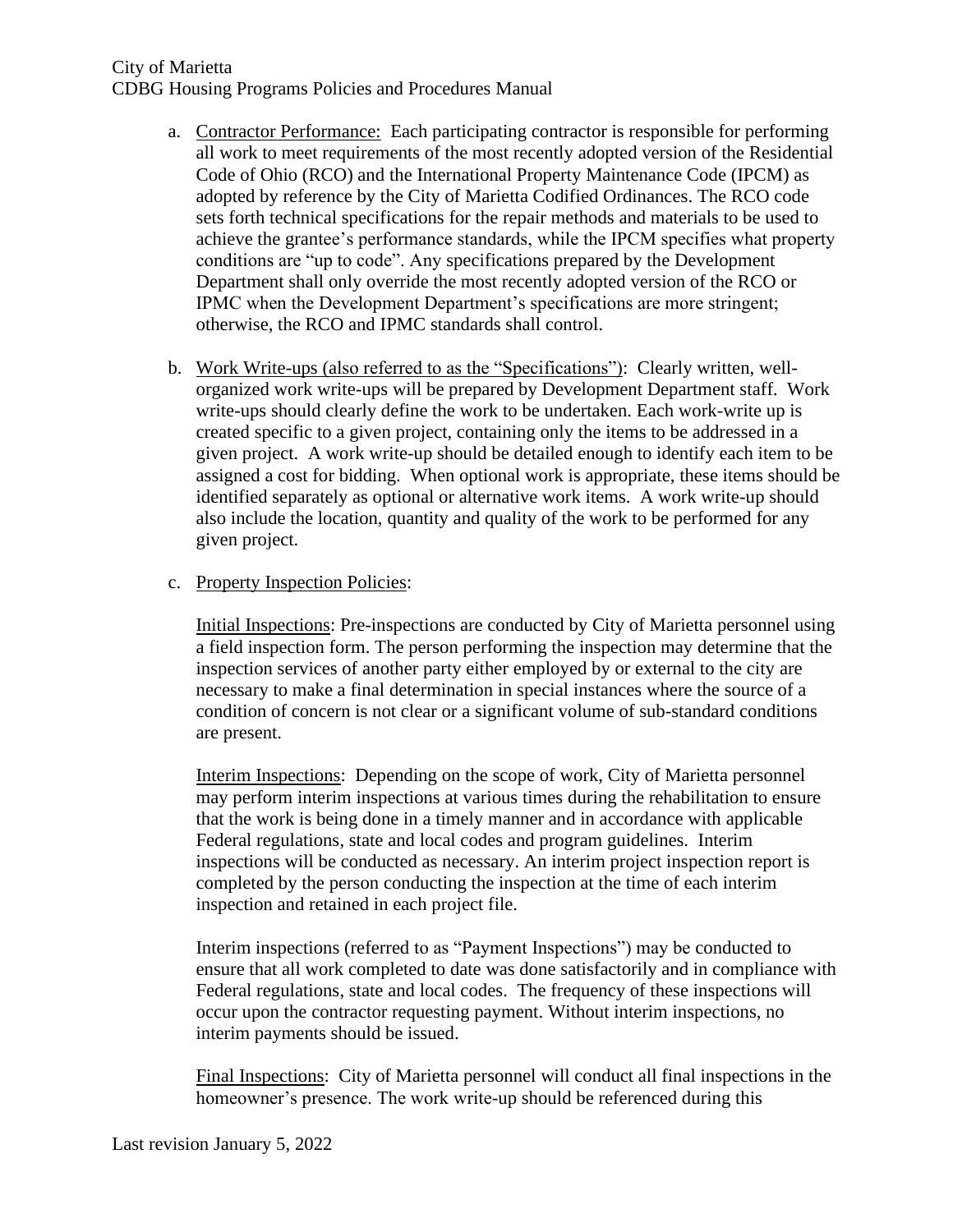inspection to ensure that the cumulative work was satisfactorily completed. The final payment will not be issued until the final inspection has been conducted.

Lead Hazard Control Clearance Examination: All work will be performed in conformance with all of the requirements of 24 CFR Part 35, sub-parts B-R (HUD's 'Lead Safe Housing Rule'), 40 CFR Part 745 (The EPA's 'Renovation, Repair, and Painting Rule), and Ohio Administrative Code Chapter 3701-32 (the Ohio Department of Health's regulations governing lead licensure and activities carried out by licensed risk assessors and licensed abatement contractors).

All lead risk assessments will be completed by a licensed Lead Risk Assessor in conformance with all applicable federal and state requirements. A copy of the Lead Risk Assessment report will be provided to the owner by the Risk Assessor as required by law. In addition, a copy of the Risk Assessment Report will be kept in each project file.

Lead Abatement Specifications will be prepared by a licensed Lead Abatement Contractor in conformance with all applicable federal and state requirements. All work designated as Lead Abatement by the lead abatement contractor preparing the specifications will be completed by a properly licensed Lead Abatement Contractor. The Lead Abatement Contractor performing the work will be responsible for maintaining and preparing the necessary documents (including the Occupant Protection Plan and the Worker Protection Plan) to maintain compliance with the State of Ohio Department of Health rules on each project.

All contractors performing work that is not designated as Lead Abatement on property built before 1978 must have current EPA RRP certification for each worker as well as firm certification as required by the EPA "Renovation, Repair, and Painting" Rule. The exception to this would be in a case where an exemption from the Lead Safe Paint Rule is appropriately documented in the project file.

#### d. Change Orders and Time Delays:

Change Orders: Any change orders requested by the homeowner or contractor must be reviewed and approved by the City of Marietta, homeowner and contractor prior to the requested change taking place. Only those changes deemed to be necessary and/or appropriate and consistent with Federal regulations and/or state and local code requirements for satisfactory completion of the project will be approved. Change orders which would increase the total cost of the project over the approved program assistance limit will not be approved.

Time Delays: Contractors are expected to start the work within thirty days of the issuance of a notice to proceed listed in the Agreement. Any delay beyond this period will require a written statement as to the reason for the delay. This written statement will be provided to the homeowner by the contractor for review/approval, and a copy should be provided to the Development Department to be kept in the project file.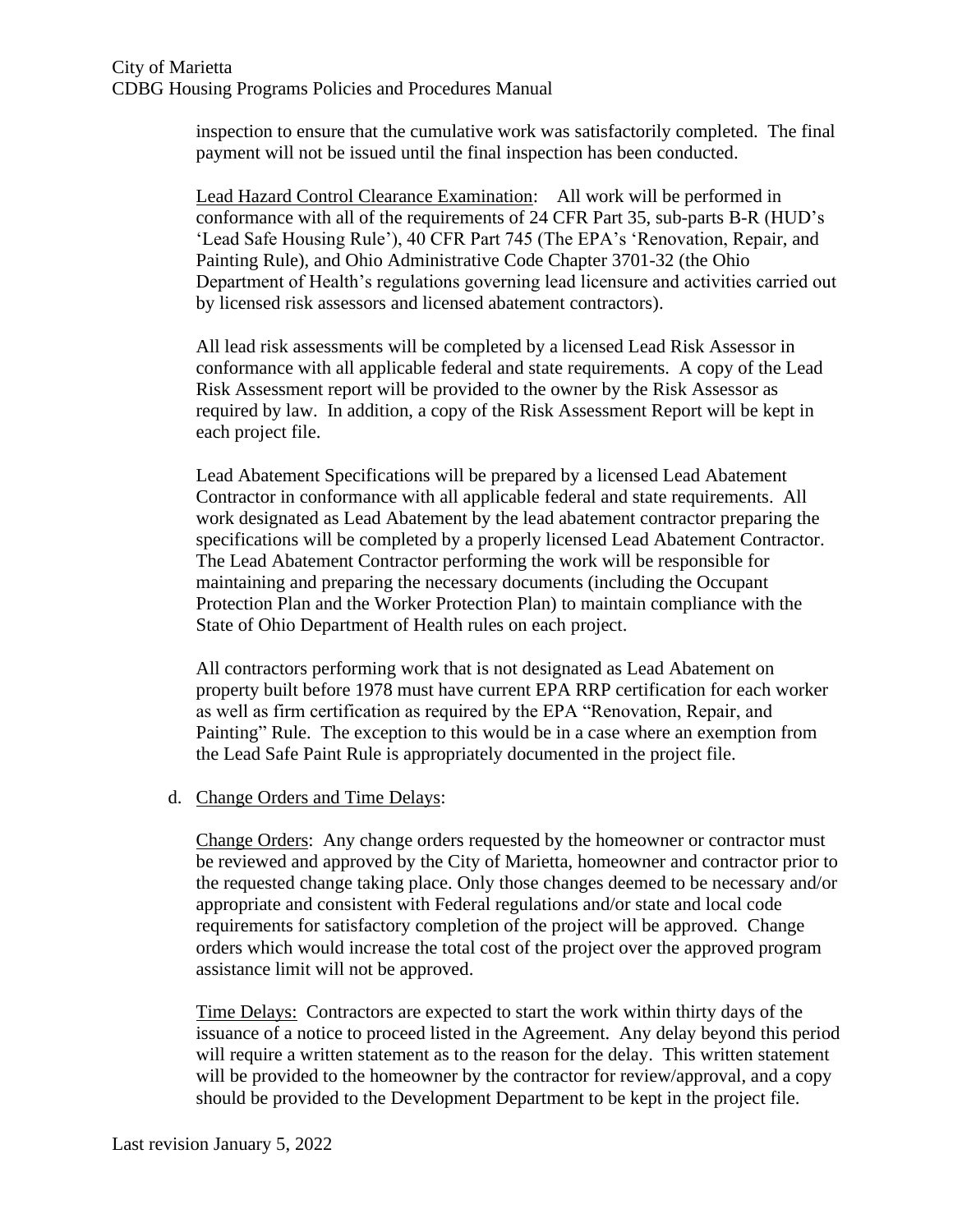Development Department staff will monitor all projects to ensure that all timelines are being met satisfactorily.

- e. Pre-bid Meeting: The pre-bid conference entails a meeting with the homeowner and Development Department staff, both of which are required to be in attendance. The pre-bid conference will involve a discussion of specifications for the project, which will result in the creation of a scope of work to be used by the homeowner in seeking contractor bids. The City of Marietta's Housing Programs require the applicant to choose the contractors bidding on the scope of work. One or more contractor lists will be provided upon request to assist the homeowner, but provision of a list does not constitute a referral or a recommendation for the contractors whose names appear on the list. Applicants are encouraged to choose qualified contractors not included on the provided list.
- f. Pre-Construction Conferences: A pre-construction conference may be scheduled as appropriate after the applicant's selection of a contractor. If a pre-construction conference is scheduled, a meeting will be held at the site of the given rehabilitation property with the following persons required to be in attendance: the homeowner, Development Department staff, and all contractors involved in the project.
- g. Formalization and Communication: Before the work commences, a number of important components of the work should be formalized and communicated. The scope of the work should be discussed in detail and the details of the selected contractor's bid should be reviewed by, discussed with and signed by the homeowner; the Owner/Contractor contract to proceed upon the city's forgivable loan of funds to the homeowner should be reviewed, discussed and signed by the homeowner and contractor; all required permits should be obtained; if lead-based paint work is being done, there should be a discussion regarding what is required of members of the household during the work as well as when the work will begin and approximate date of completion; the contractor and homeowner should also be advised of when and how invoices may be processed for payment; timelines and policies related to inspections should also be discussed.
- g. Quality Control: City of Marietta staff is responsible for initial, interim, final inspections and the overall construction management of all City housing programs.

# 10. **Initial Inspections and Work Write-ups**:

Once the applicant is determined to be eligible, an initial inspection as necessary to determine the eligibility of the property or project for the program and to draft a scope of work is scheduled with the homeowner. At this time, the City of Marietta may further discuss with the homeowner(s) any special needs that may be required.

After the inspection is conducted, a determination is made deciding if the property issue to be addressed is eligible to be addressed through the housing program to which the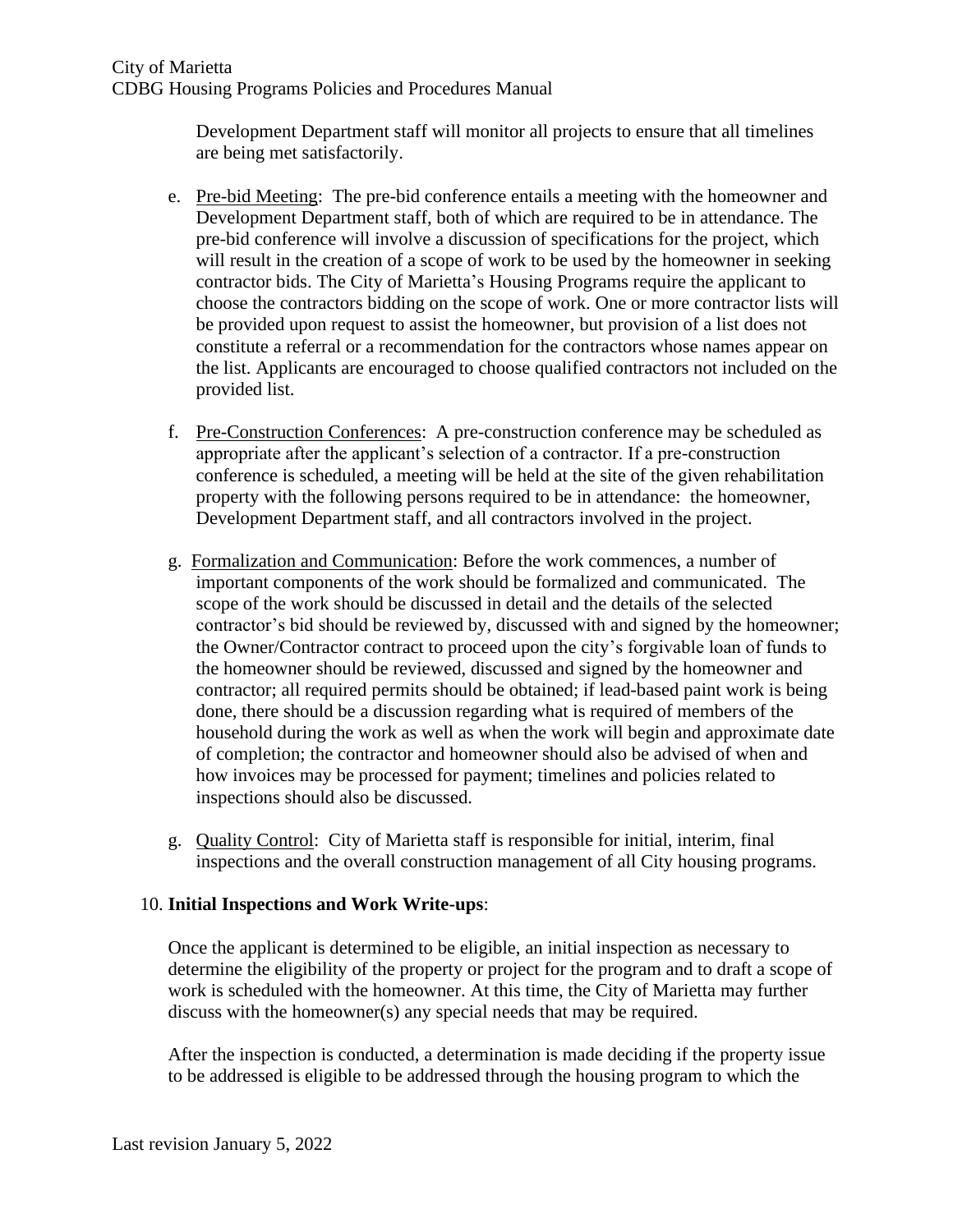owner applied. If not, the property will be considered a "Walk-Away," making it ineligible for program participation.

If the property is found to be acceptable for rehabilitation work, the Development Department will either presume the presence of lead-based paint or request a lead-based paint inspection by a licensed lead-based risk assessor in the case of any property built before 1978. The Marietta Development Department will prepare a work write-up describing the scope of work, all based upon the specific project needs. Once the scope of work has been drafted, the homeowner will be issued, by the Development Department, a copy of the scope of work to be used in soliciting bids. A copy of the scope of work is kept on file with the City and also given to all contractors by the homeowner for the purpose of developing bids.

# 11. **Policy Concerning Rehabilitation Involving Lead-based Paint**:

For all Housing Rehabilitation activities on properties built before 1978, lead based paint hazard is a federally regulated issue. How lead based paint hazards are addressed in the program depends upon the total dollar amount of rehabilitation assistance, assuming no exemption from the lead based paint requirements can be documented to apply.

# Calculating amount of assistance:

The lead based paint standards that apply depend on the total rehabilitation assistance amount. Total rehabilitation assistance is calculated as the lesser of:

- The total federal assistance per assisted dwelling unit (*i.e.*, all federal funds assisting the project regardless of the use of the funds), or
- The average hard costs of rehabilitation per unit (*i.e.*, all hard costs paid from any source of funds, but excluding the costs of lead-based paint hazard evaluation and hazard reduction activities such as costs of site preparation, occupant protection, relocation, interim controls, abatement, clearance and waste handling).

Using the lesser of the two standards, it must be determined by City of Marietta staff whether total rehabilitation assistance is less than or equal to \$5,000, or greater than \$5,000. (Because program assistance above \$10,000 per unit is not authorized under the program policies and procedures, the lead paint standards which apply to jobs over \$25,000 do not apply to this program.)

Example: In the case of a single-unit rehabilitation project paid completely from program funds and supplemented by no other source of funds, the hard costs of rehabilitation will always be the lower (and therefore applicable) standard. Applying that standard, the question that will determine the applicable lead paint requirements is whether the hard costs of rehabilitation are under \$5,000 or over \$5,000.

# Up to \$5,000: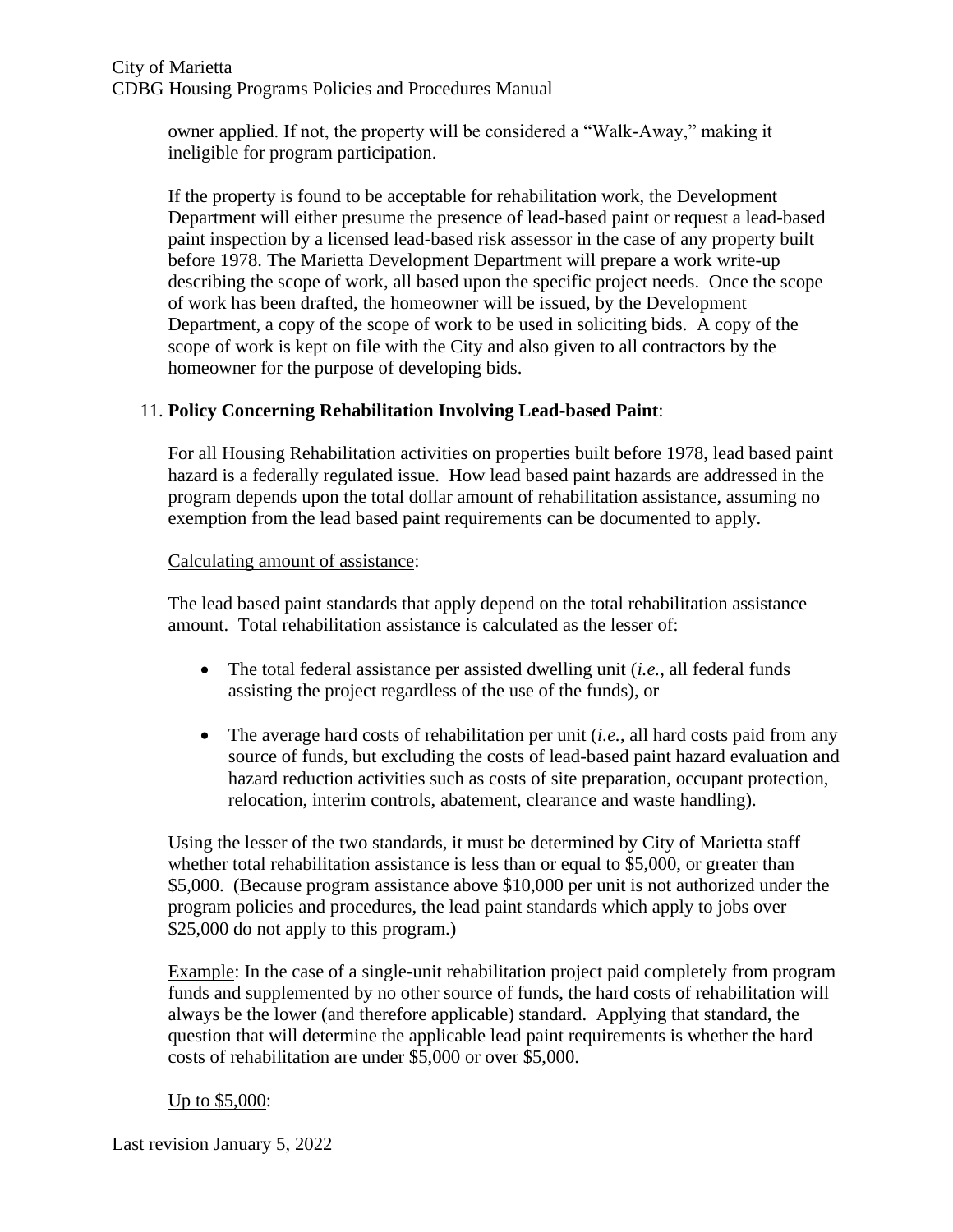In the case of a residential unit where total rehabilitation assistance is less than or equal to \$5,000, there are two possible approaches to addressing lead based paint hazards:

- **Conduct testing** of the painted surfaces to be disturbed or replaced during rehabilitation activities.
	- o If paint testing indicates that painted surfaces are not coated with leadbased paint, safe work practices and clearance are not required.
		- Document the negative results of the paint testing for the project file, and the work can then proceed without safe work practices.
	- $\circ$  If paint testing indicates that painted surfaces contain lead, implement safe work practices during the rehabilitation as provided by law and repair any paint that is disturbed in the project site.
		- After completion of any rehabilitation disturbing painted surfaces, a clearance examination of the worksite must be performed as provided by law (unless the rehabilitation did not disturb painted surfaces totaling more than 20 square feet on exterior surfaces, 2 square feet in any one interior room or space, or 10 percent of the total surface area on an interior or exterior type of component with a small surface area such as window sills, baseboards, and trim).
		- Document for the project file the positive results of the paint testing, the safe work practices implemented, and the results of the clearance examination.
- **Presume** the presence of lead-based paint
	- o Implement safe work practices during the rehabilitation as provided by law and repair any paint that is disturbed in the project site.
		- After completion of any rehabilitation disturbing painted surfaces, a clearance examination of the worksite must be performed as provided by law (unless the rehabilitation did not disturb painted surfaces totaling more than 20 square feet on exterior surfaces, 2 square feet in any one interior room or space, or 10 percent of the total surface area on an interior or exterior type of component with a small surface area such as window sills, baseboards, and trim).
		- Document for the project file the use of the presumption, the safe work practices implemented, and the results of the clearance examination.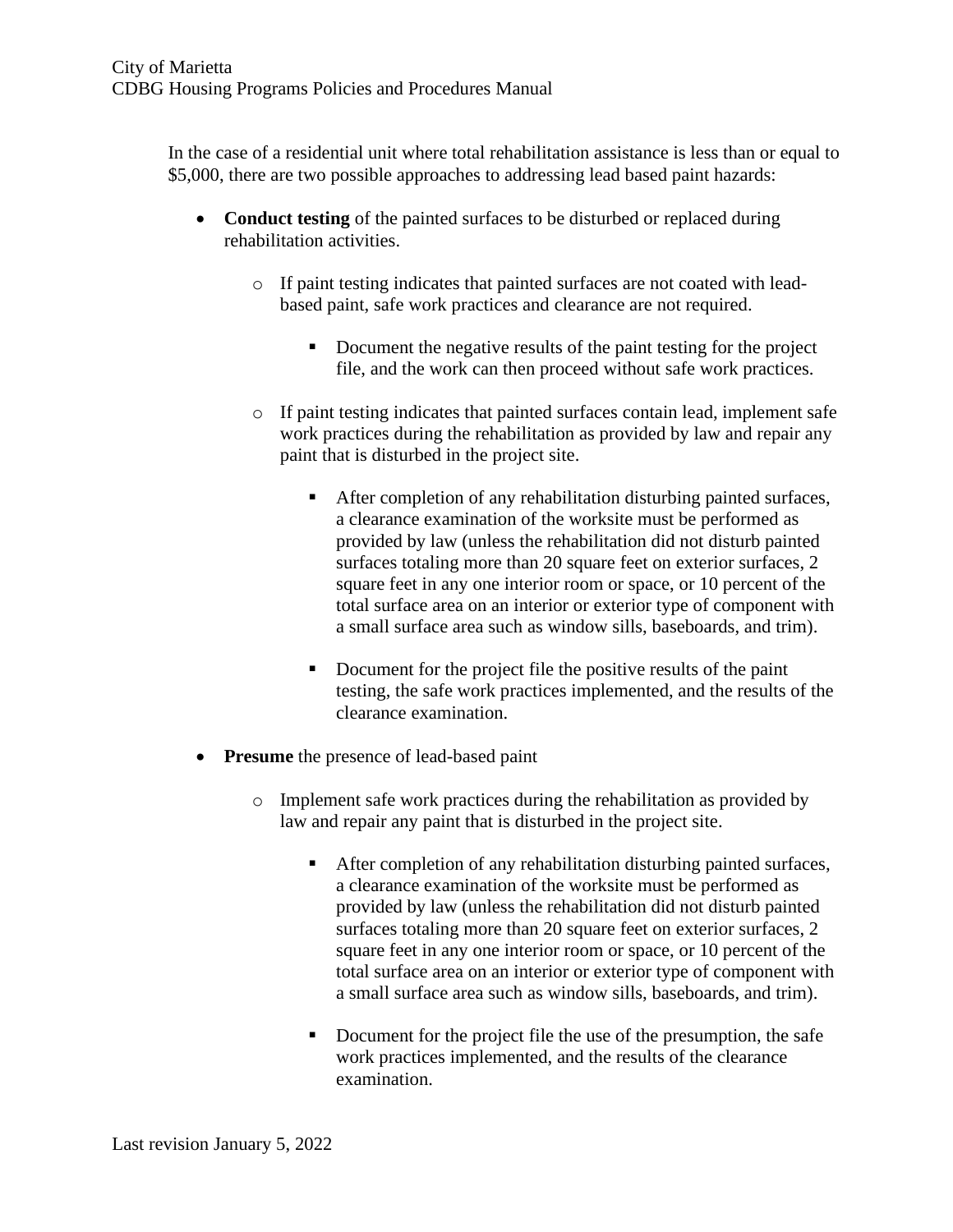Regardless of the approach (testing or presumption) chosen in a less than \$5,000 rehabilitation project, the key principle is to do no harm. The worksite must either be confirmed to be lead paint-free, or else the work must proceed according to the applicable lead paint protocols which ensure safe work practices and worksite clearance and which prevent the creation of lead paint contamination by the work.

#### Over \$5,000:

In the case of a residential unit where the total rehabilitation assistance exceeds \$5,000 (up to the authorized program limit of \$10,000), the difference in protocol is that leadbased paint protocols apply to the entire residential unit (not only the affected worksite). As a result, **it is not possible in this cost bracket to limit lead paint clearance efforts to the worksite**. In cases where the scope of work would result in disturbance of more than a *de minimis* lead painted surface, the two possible compliance approaches are as follows:

- **Conduct lead based paint testing** of the painted surfaces to be disturbed or replaced during rehabilitation activities **and perform a risk assessment of the entire unit**. Apply the interim controls identified as acceptable methods in a current risk assessment report (see 24 CFR 35.1330 for the full list of interim controls). While the need for interim controls will be unit-wide, the breadth of issues to be addressed through interim controls will be limited to the issues identified during the risk assessment. Interim controls may include:
	- o Paint stabilization interim controls:
		- Repair physical defects in substrate (dry rot, rust, moisture-related defects, crumbling plaster, missing siding or other components not securely fastened) of a painted surface or component before treating the surface or component;
		- Remove all loose paint from the surface to be treated using acceptable methods (generally including wet scraping, wet sanding, and power sanding performed in conjunction with a properly operated HEPA filtered local exhaust attachment – dry sanding / scraping is only permitted for electrical safety reasons or for specified minor amounts of work);
		- Apply a new protective coating or paint after surface substrate dries and is protected from future moisture damage;
		- Do all of the foregoing using safe work practices (24 CFR 35.1350).
	- o Friction and impact surfaces interim controls (only necessary under specific circumstances listed in 24 CFR 35.1330(c)):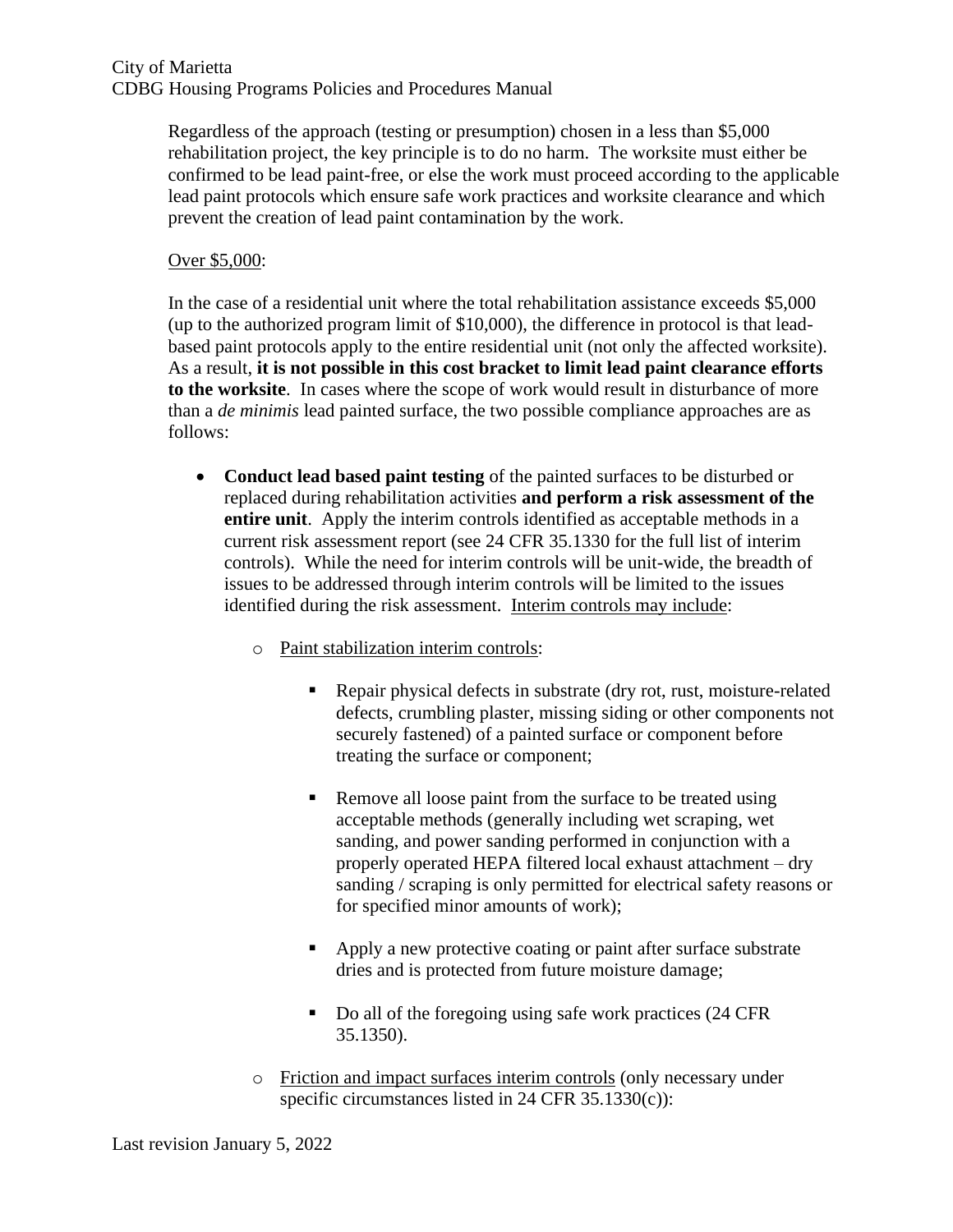- **•** Friction surfaces interim controls eliminate friction points or treat the friction surface so that the paint is not subject to abrasion.
- Impact surfaces interim controls protect the paint from impact.
	- Interim controls for impact or friction surfaces does not include covering a friction surface with a coating or other treatment that does not protect lead paint from impact or abrasion.
- o Chewable surfaces interim controls (only necessary where there is evidence of teeth marks indicating that a child has chewed on a painted surface). Interim control treatment requires making the lead-painted surface inaccessible for chewing, such as by creating enclosures or coatings that cannot be penetrated by teeth.
- o Dust-lead hazard control:
	- Thoroughly clean all horizontal surfaces, such as interior window sills, window troughs, floors and stairs. Ensure that horizontal surfaces which are rough, pitted or porous are covered with a smooth, cleanable covering or coating such as metal coil stock, plastic, polyurethane or linoleum.
	- Carpeted surfaces if not removed are to be cleaned where feasible, including with a HEPA vacuum or other method of equivalent efficacy. If removed, any carpeting and padding is to be thoroughly vacuumed with a HEPA vacuum (or equivalent), with protective measures (including misting and sealing prior to removal) being employed to prevent the spread of dust during removal.
- o Soil-lead hazard control:
	- Soil with more than 5,000 micrograms of lead per gram must be abated.
	- **Impermanent surface coverings containing not more than 400** micrograms of lead per gram and land use controls are acceptable interim control methods. Adequate controls to prevent erosion should be used in conjunction with impermanent surface coverings. Land use controls which effectively control access to areas with soil-lead hazards may also be used (but only if residents have reasonable alternatives to using the land to be controlled) to reduce exposure to soil-lead hazards.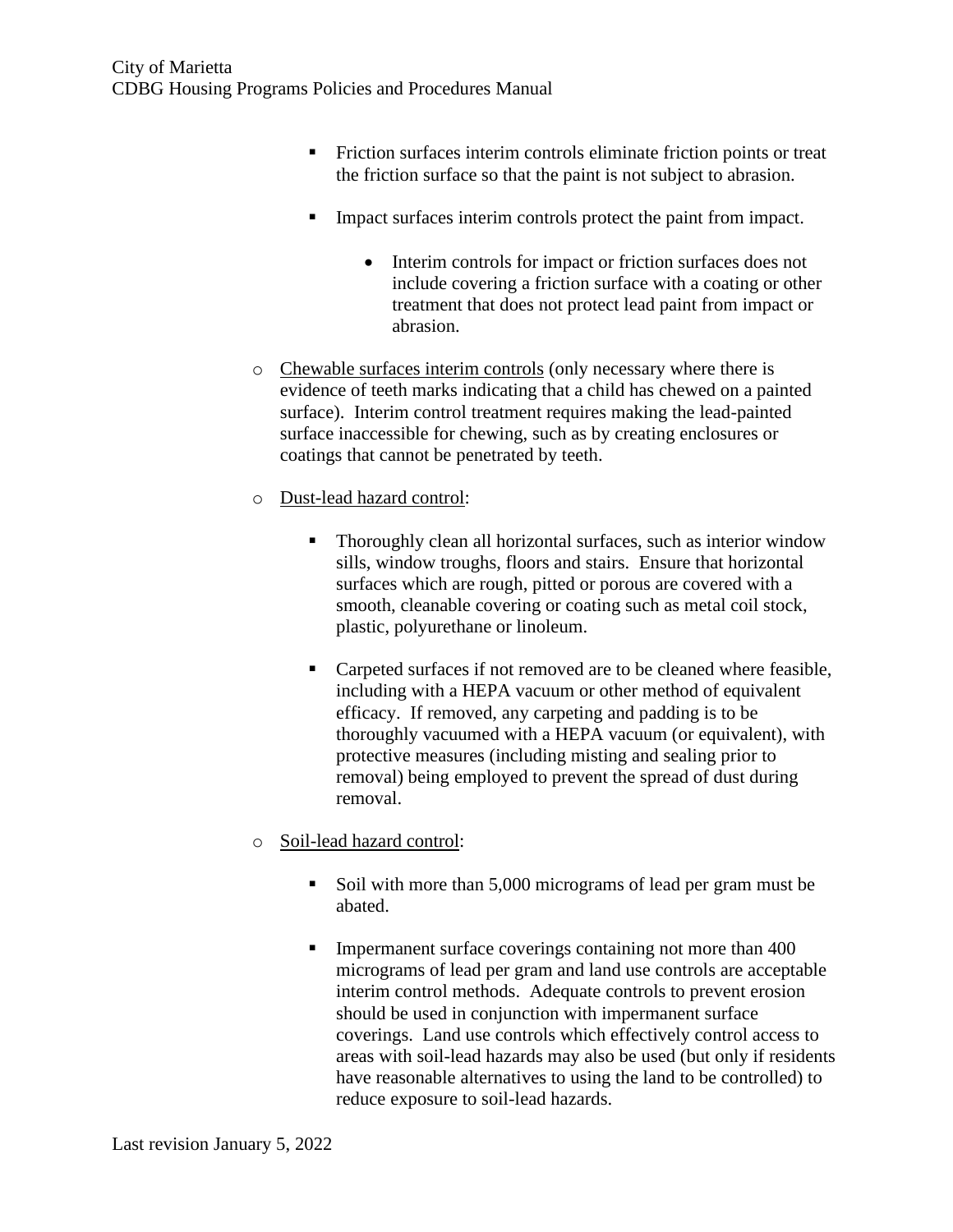- While implementing interim controls, protect occupants of dwelling units as provided in 24 CFR 35.1345, including potential temporary relocation.
- Perform a clearance examination at the conclusion of the lead hazard reduction activities.
- **Presume** the presence of lead-based paint and **use standard treatments on all lead-based paint hazards** in the unit. (Standard treatments are a series of hazard reduction measures that are designed to reduce *all lead-based paint hazards in a dwelling unit, both interior and exterior*, without the benefit of a risk assessment or other evaluation.)
	- o Standard treatments will include all of the following (24 CFR 35.1335) requirements:
		- Stabilize all deteriorated paint inside and outside the unit in accordance with interim control protocols, including protection of occupants (24 CFR 35.1330(a) & (b)).
			- Abatement may be used as an alternative to stabilization (24 CFR 35.1325).
		- Ensure that all uncarpeted horizontal surfaces are smooth and easily cleanable, such as by application of polyurethane or installation of linoleum.
		- Correct dust-generating conditions on friction and impact surfaces  $(24 \text{ CFR } 1330 \text{(c)} \cdot (4) - (6))$ .
		- Treat bare residential soil unless it is found not to be a lead hazard (24 CFR 35.1330; also see 24 CFR 1320(b)).
		- **Implement the use of safe work practices (24 CFR 35.1350).**
		- **•** Perform a clearance examination at the conclusion of any lead hazard reduction activities (24 CFR 35.1340).
	- o It must be emphasized that if the presence of lead-based paint is presumed, standard treatments must be applied throughout the entire dwelling unit (in both interior and exterior areas).

All interim controls and standard treatments are to be performed by a person trained in accordance with the hazard communication standard for the construction industry issued by the Occupational Safety and health Administration of the U.S. Department of Labor at 29 CFR 1926.59 who has either completed successfully an approved lead-safe work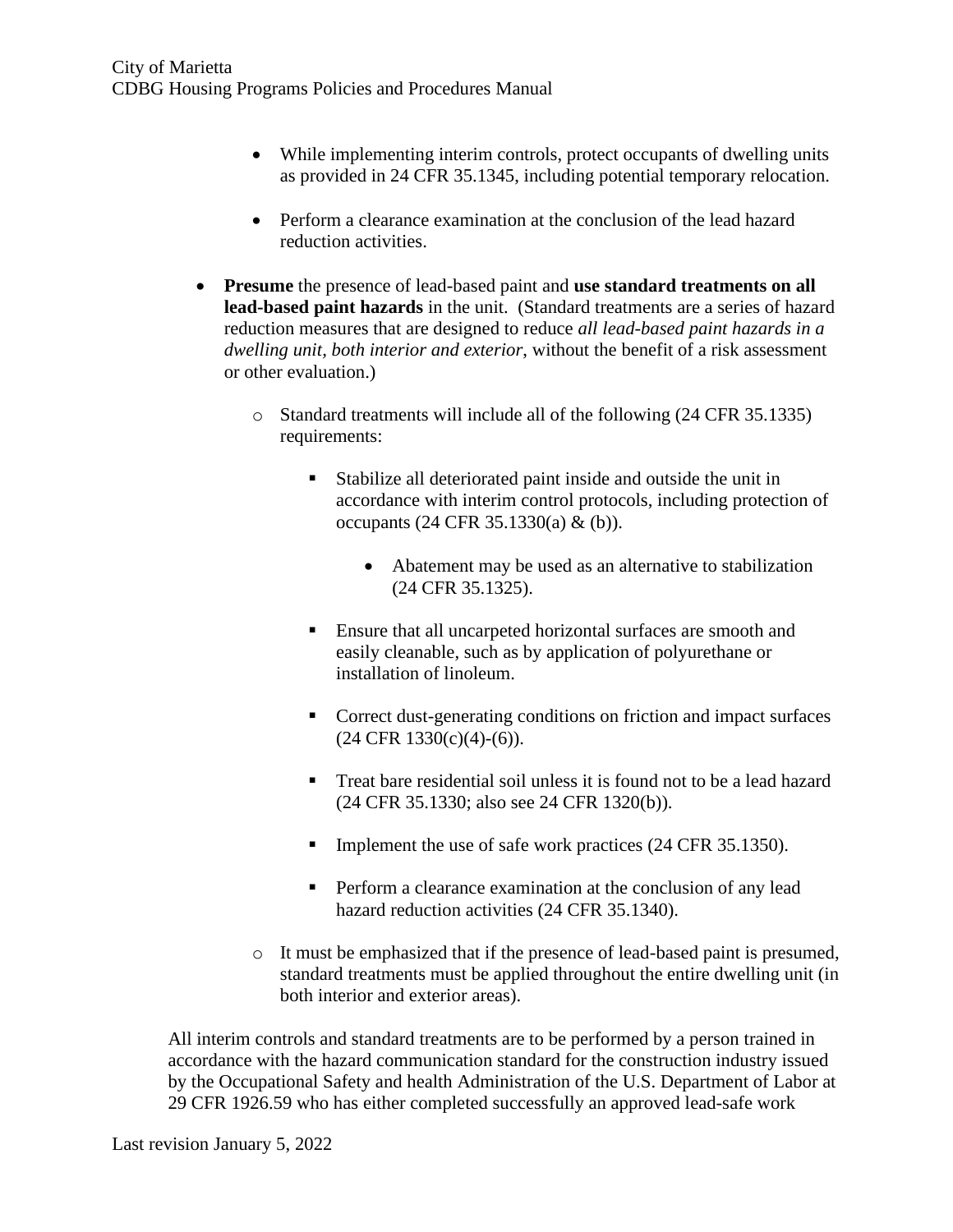practices course, or else is supervised by a certified lead-based paint abatement supervisor.

If it is found, due to lead paint hazards, that the rehabilitation will exceed established program cost guidelines, the project will be considered a "Walk-Away," making it ineligible for program involvement. In the event the "Walk-Away" policy comes into effect, Development Department staff will notify the applicant in writing of said ineligibility. Wherever possible, the letter will include information about other, similar assistance currently available from other agencies.

Because of the extreme cost and practical difficulty of complying with the whole-unit standard of lead paint compliance, these policies and procedures limit total federal assistance to \$5,000 in any case where a lead paint exemption cannot be identified.

# 12. **Compliance with Bids Meeting Labor Standard Provisions**:

The City's CDBG-funded Housing Programs do not assist properties exceeding seven (7) total units, precluding them from the provisions of local labor standards.

# 13. **Review of Pre-bid Packages for Labor Standard Provisions**:

The City's CDBG-funded Housing Programs do not assist properties exceeding seven (7) total units, precluding them from the provisions of local labor standards.

# 14. **Coordination with Labor Standards Officer**:

The City's CDBG-funded Housing Programs do not assist properties exceeding seven (7) total units, precluding them from the provisions of local labor standards.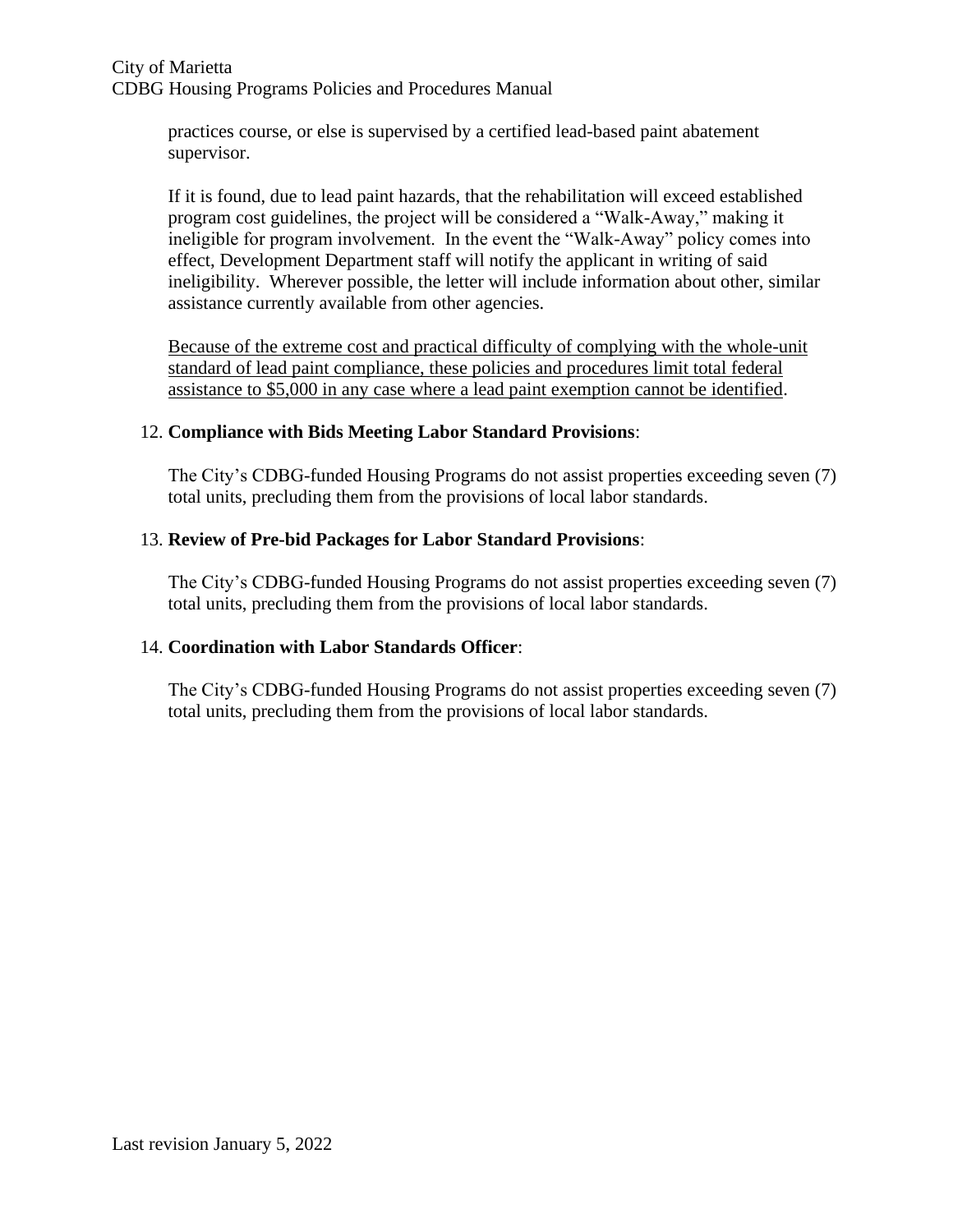#### **IV.Disbursement of Funds**

#### 1. **Procedures for Disbursing Funds**:

The City of Marietta follows accepted accounting practices as well as applicable federal rules and regulations. All disbursements must only be for obligations incurred in the performance of CDBG activities and must be supported by contracts, invoices, vouchers and other records evidencing the necessity of the expenditures.

Development Department staff prepares purchase orders for all contractors, consultants, clients and any other parties providing services for the housing programs. The purchase orders are then sent to the Development Director for review and authorization. Upon authorization, forms are then presented to the City Auditor's Office for review and authorization, enabling the funds to be encumbered for payment toward future invoices.

Contractors, consultants, clients and any other parties providing services for the housing programs are to submit invoices for payment. The homeowner is required to sign an authorization form indicating satisfaction with the work that was performed and authorizing payment for said work. City staff will also perform an inspection. If all is in order, Development Department staff then prepares a drawdown request form, attaching it to the invoice, and forwarding these items to the Development Director for review and authorization. The authorized drawdown request form and accompanying invoice is then sent to the City Auditor's office for review and final authorization. Thereafter, if all is in order, it is processed for payment.

Any work must be inspected prior to authorizing payment. Payments must not be made if the work is not complete or if the work is not included on the contractor's invoice. City staff will use the Field Inspection form in inspecting the work prior to authorization of payment.

Interim payments made prior to completion of the entire job shall be for completed items only and the payment amount will be based on the amount provided on the contractor's itemized specifications. Under no circumstances can payment be made for work that has not been completed.

In relation to work involving lead-based paint, no payment for required lead abatement work will be issued until the Lead Risk Assessor has provided certification that the project has successfully passed a clearance test.

In any cases where the property owner is providing a portion of the funds, the owner will provide their portion at the time of the first pay request. The Development Department will instruct the property owner to refrain from making any payment prior to completion of the required inspections. All relevant payment records will be kept in the project file.

#### 2. **Policy to Ensure Timely Payment of Invoices**: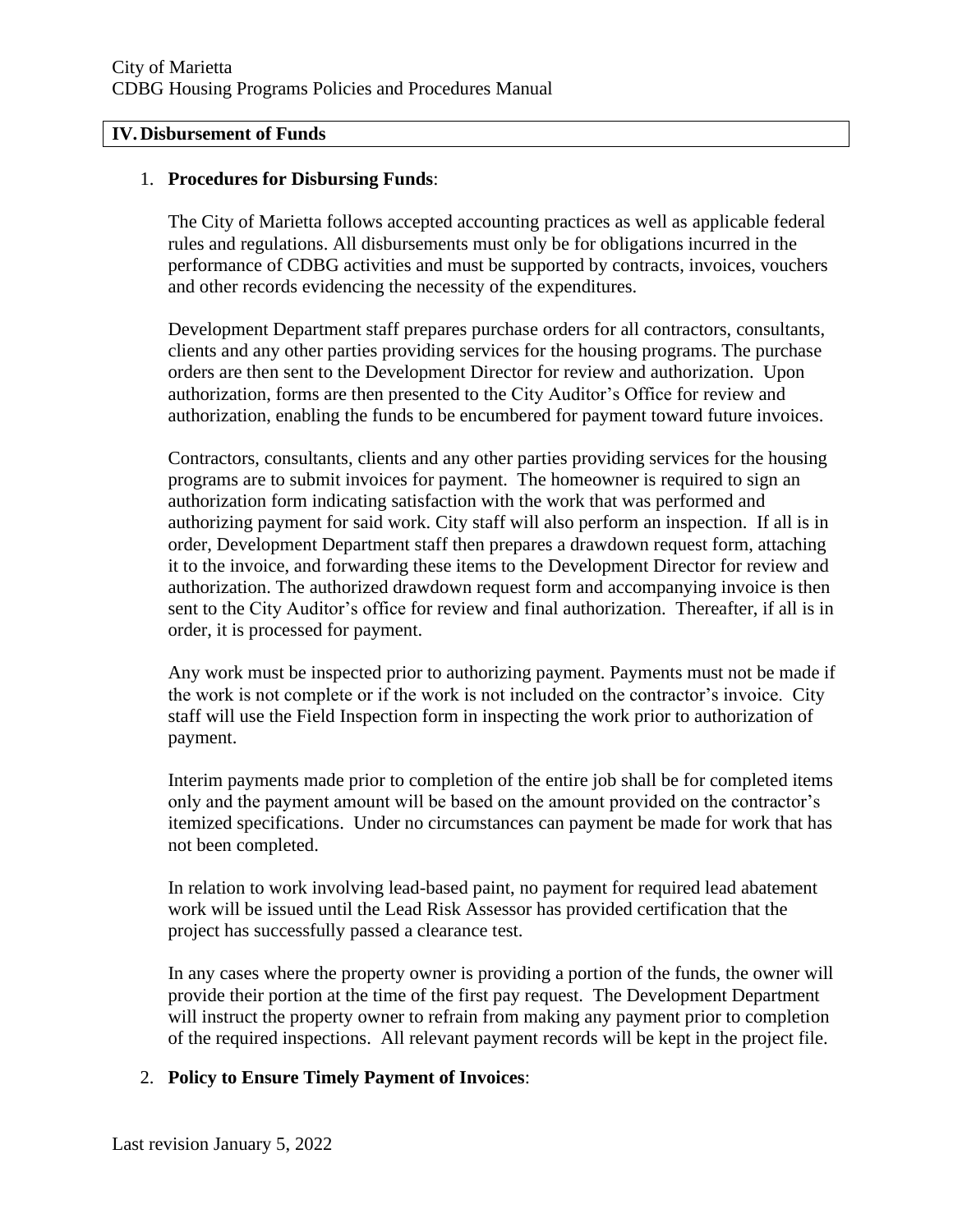Prior to commencement of the job, the homeowner and contractor (or other party providing service) should be advised of the procedure for payment. It is the responsibility of Development Department staff to ensure that payment requests are processed promptly and in compliance with program guidelines.

# 3. **Administrative Responsibility Associated with the Procedures for the Disbursement of Funds**:

Development Department staff is responsible for generating all purchase orders and payment requests. Development Department staff is also responsible for gathering all appropriate invoices and other sources of documentation (as set forth above) necessary for the disbursement of funds. Any and all interim inspections to ensure that the work items were completed satisfactorily must also be conducted prior to any payment authorization. The Development Director will review all purchase orders and payment requests, ensuring the appropriate documentation is attached, and that payment is only made for services satisfactorily provided and only provided for obligations incurred in the performance of the grant. If all is in order, the Development Director has the responsibility of authorizing said requests so that they may be forwarded to the Auditor's Office for review and final authorization. If all is in order, the Auditor's Office will issue payment.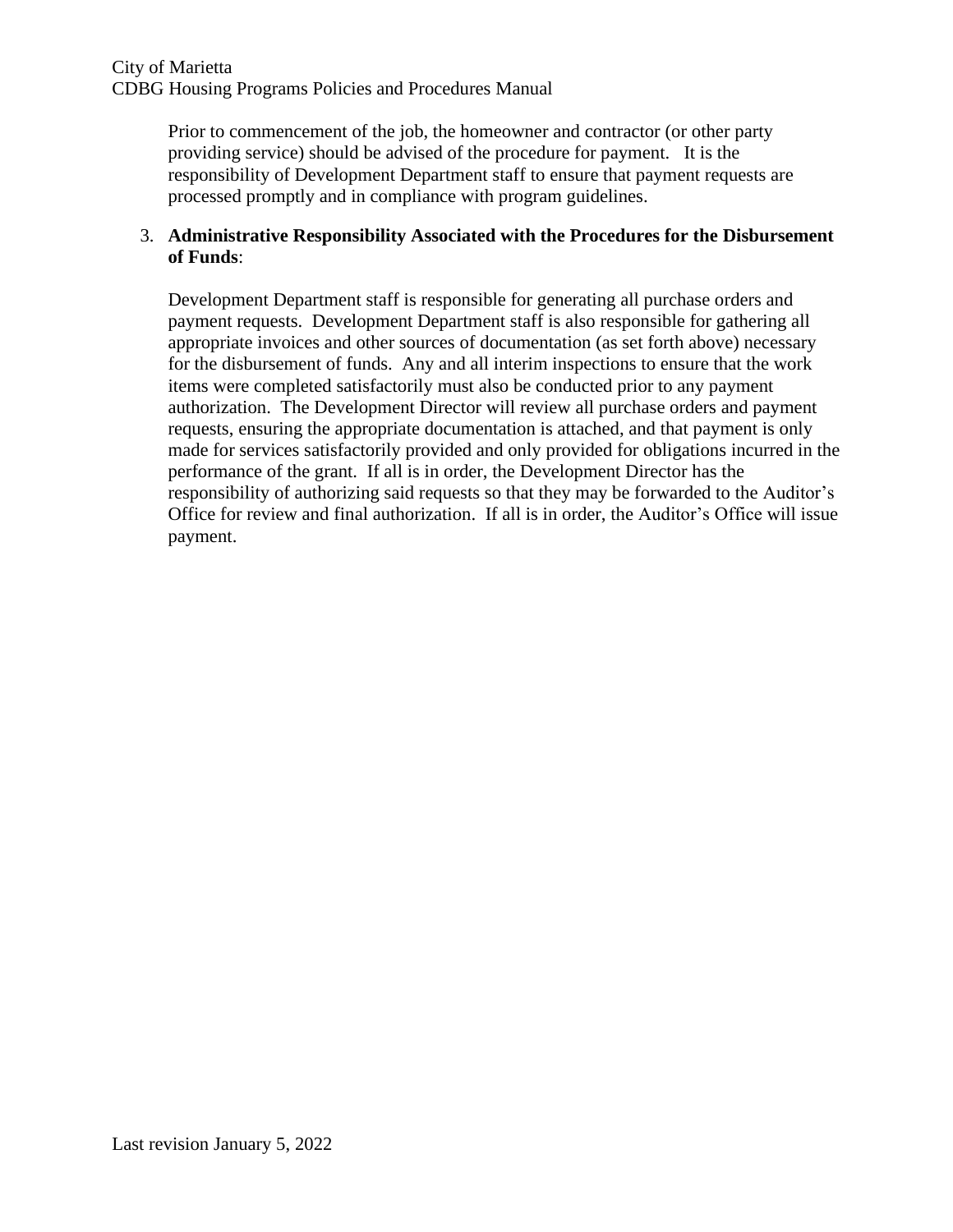#### **V. Conflict Resolution**

#### 1. **Complaint Procedure**:

The purpose of the City's *Complaint Procedure* is to proactively identify and, where possible, resolve conflicts that may arise between homeowners and contractors.

Where possible, Development Department personnel should encourage the informal resolution of conflicts brought to the attention of the Development Department. Where appropriate, the Development Director may mediate disputes to attempt to achieve consensus. Where informal mediation is inappropriate to the circumstances or fails to resolve the conflict, the Development Department should encourage the complaining party to formalize a complaint.

Any initial complaint must be in writing and submitted to the attention of the Development Department. Upon receipt, Development Department staff will inform the Development Director that a complaint has been received. Thereafter, Development Department staff will review and investigate all aspects of the complaint. The investigation will likely require meetings with the contractor and homeowner, and may require further meetings with the City Law Director and/or the Safety Service Director to make the most informed decision regarding the complaint.

Once the complaint investigation is complete, Development Department staff will respond to the complaint in writing within 10 business days after receipt.

In those instances where contract breach has occurred, the City will take appropriate actions as necessary to ensure the project can successfully be completed. This may include providing the homeowner guidance on how to provide a contractor with written notice of contract breach, or in extreme circumstances, how to proceed in terminating said contract. Where applicable, the City would initiate contractor debarment procedures.

In instances where contractor breach cannot be documented (homeowner-contractor disputes not related to performance or contract conformance), the City will provide guidance to the complainant regarding local dispute mediation resources where Development Department mediation was unsuccessful in resolving the dispute.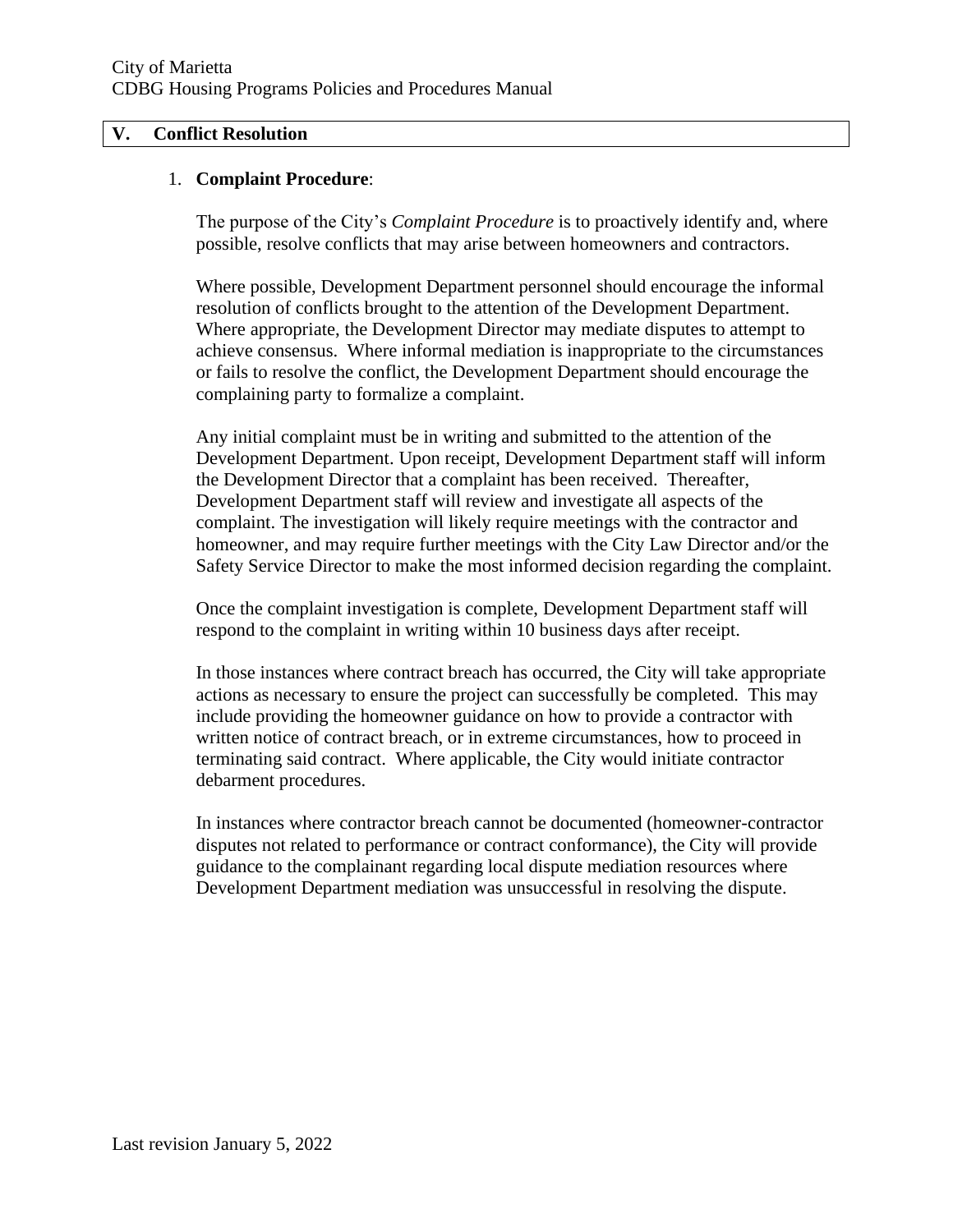#### **VI.Relocation**

1. **Copy of Log to Track Personal and Real Property Acquired or Disposed**:

Not applicable.

#### 2. **Process of Acquiring Property**:

Not applicable.

#### 3. **Disposition Plan**:

Not applicable.

#### 4. **Process to Ensure No Displacement Occurs**:

The City of Marietta will not undertake a project where displacement may take place.

# **Policy on Temporary or Permanent Relocation and Voluntary and Involuntary Acquisition**:

Generally, by program design, the City of Marietta will not be permanently relocating any individuals. The only type of relocation that could ever occur would be temporary relocation in the case of a property where lead-based paint has been discovered or presumed.

Applicants to Marietta Housing rehabilitation programs apply voluntarily. As voluntary participants in Federally-assisted programming, housing program applicants are not considered by definition to be displaced persons with rights under the Uniform Relation Act (URA). Accordingly, applicants who are approved for program assistance will be required to sign a written waiver of their displacement rights under the Uniform Relocation Act in consideration of their status as voluntary applicants and as a condition of program participation. In the case of any rehabilitation which would require lead paint interim controls or abatement, the homeowner is required to make private arrangements to stay elsewhere until the unit is cleared. All homeowners are first encouraged to seek temporary accommodations with friends and/or family. If this is not possible for the homeowner(s) who have voluntarily sought program assistance, they will be responsible for bearing the cost for their lodging and meals during the temporary period when they must vacate the unit.

Program assistance is limited to units occupied by owners. Because the program involves assistance for rehabilitation rather than acquisition or demolition and is limited to owners, Section 104(d) rights are not implicated in this programming.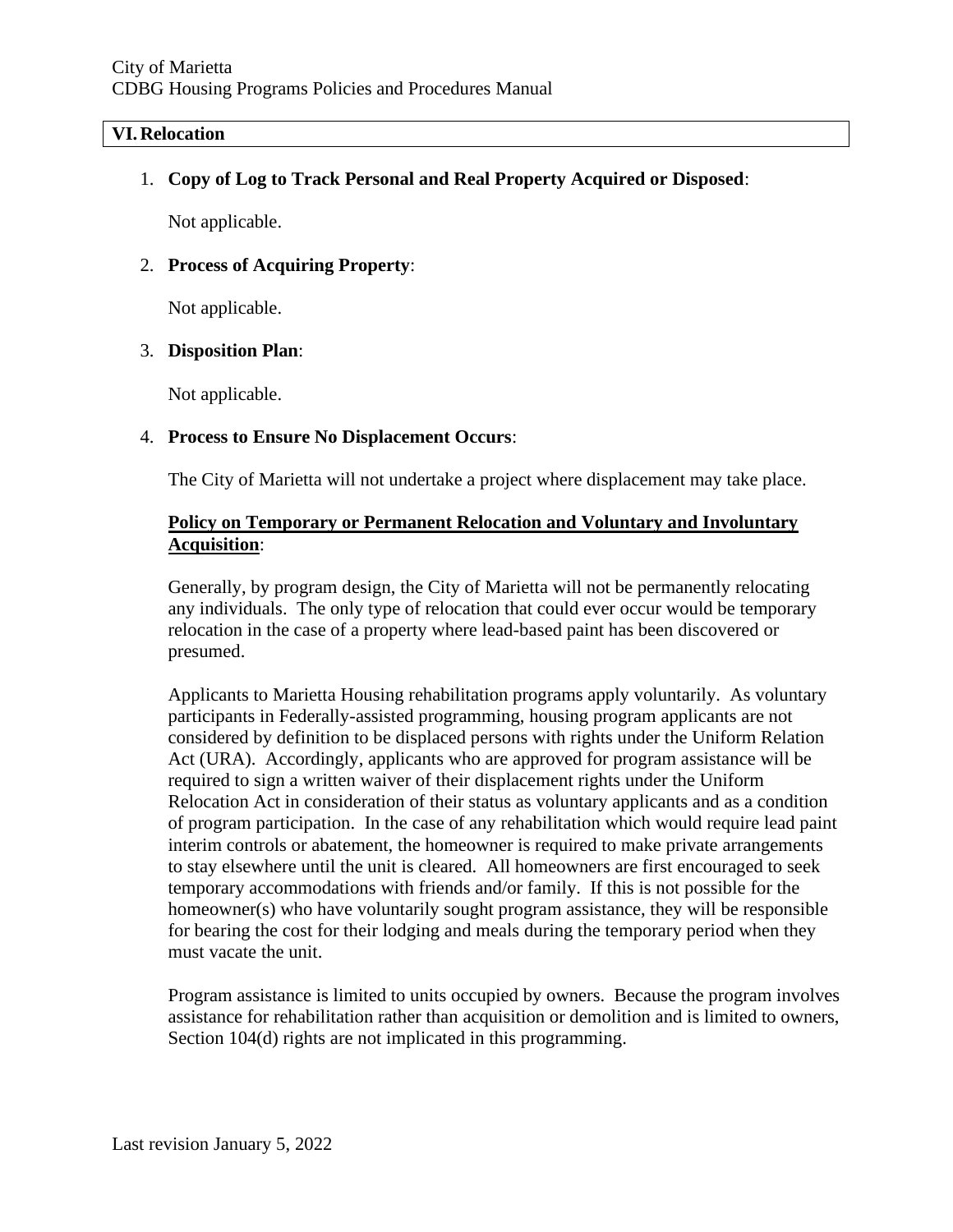#### **VII. Environmental Reviews**

### 1. **Administrative Roles and Responsibilities of Staff Conducting, Maintaining Compliance and Providing Record Keeping for Environmental Review Record**:

The City of Marietta assumes responsibility for environmental review and maintaining an environmental review record. City staff is responsible for the preparation of the tier one review including all advertising, preparation of a documented Environmental Review Record, and ensuring that all releases for funds are obtained.

City staff is also responsible for conducting tier two reviews on each project. Tier two includes coordination with SHPO and any other consulting parties and flood evaluation. All tier two reviews will be placed in the City of Marietta's Environmental Review Record file maintained in HUD's HEROS system.

Site Specific Reviews will ensure compliance with the following laws, authorities, or factors:

- 1. Airport Hazards Requirements.
- 2. Costal Barrier Resources Act.
- 3. Flood Insurance Requirements.
- 4. Clean Air Act.
- 5. Coastal Zone Management Act.
- 6. Contamination and Toxic Substances Requirements.
- 7. Endangered Species Act.
- 8. Explosive and Flammable Hazard Requirements.
- 9. Farmland Protection Policy Act.
- 10. Executive Order 11988 (Floodplains).
- 11. Section 106 (Historic Preservation/SHPO).
- 12. HUD's Noise Regulations without Mitigation.
- 13. Sole Source Aquifer Requirements.
- 14. Executive Order 11990 (Wetlands).
- 15. Wild and Scenic Rivers Act.
- 16. Executive Order 12898 (Environmental Justice).

Compliance with the above laws, authorities, or factors shall be documented with explanations and/or supportive documentation at a level which satisfies or exceeds minimal HUD environmental review guidelines. Documentation in HUD's HEROS system should be created to meet or exceed the environmental review finding documentation and justification standards explained in the City of Marietta Community Development Block Grant (CDBG) Program Policies and Procedures Manual, Appendix 8.

On an annual basis, Development Department staff will prepare a Section 106 State Historic Preservation Office (SHPO) report listing all properties exempt from review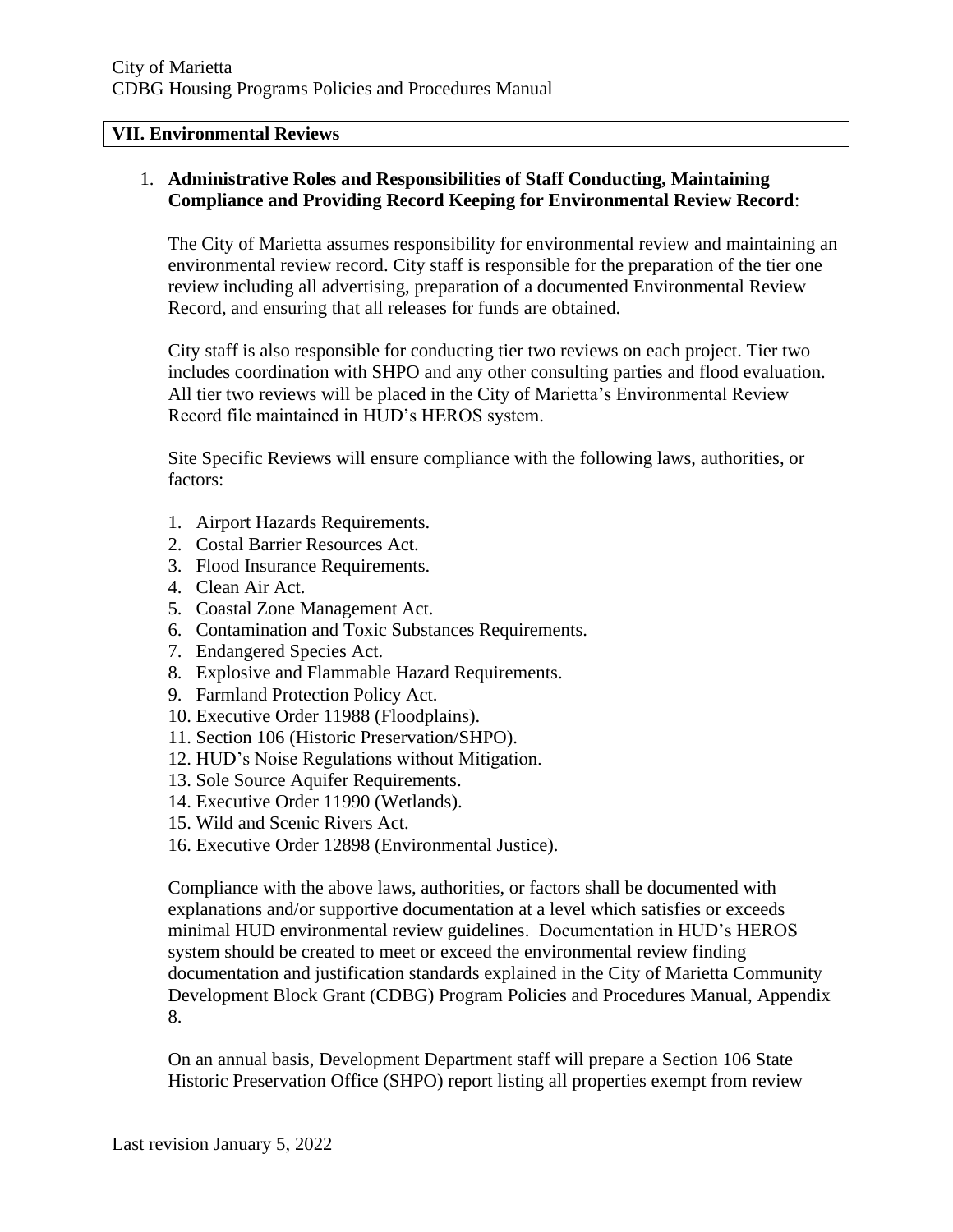under the terms of the City's Programmatic Agreement (PA) with SHPO, including a description of each activity undertaken along with the age of the property.

# 2. **Maintaining Capacity to Conduct Environmental Reviews**:

Staff will maintain the capacity to conduct reviews for the City of Marietta by attending and completing available training.

# 3. **Process to Ensure Environmental Review is Completed Prior to Start of Rehabilitation**:

The City of Marietta has established the policy that the environmental review is to be completed immediately following the initial inspection of the applicant's property. Prompt environmental review is important to advance the project since federal regulation prevents funds from being committed to a property prior to full environmental clearance (whether through certification of exemption or through publication of a request for release of funds).

# 4. **Policy for Obtaining Historical Preservation Clearance on Properties Subject to Section 106 Review**:

All properties over 50 years old and receiving assistance for rehabilitation work any aspect of which is not exempt under the Programmatic Agreement will require coordination with the State Historic Preservation Office (SHPO). Once the Scope of Work has been determined, the City will propose a finding as to whether such work will adversely affect a historic property. That proposed finding will be submitted by Development Department staff to SHPO along with a detailed description of the work to be done, a location map, photos of the property, and any other records or items which may be useful to SHPO in a determination relating to concurrence in the City's finding. As per the Programmatic Agreement, SHPO has 30 days to respond.

In the event SHPO determines that the originally proposed work has the potential to adversely affect a historic property, Development Department staff will review the scope of work needed to obtain approval from SHPO. If approval cannot be obtained or the subsequent costs of the project to meet Section 106 would exceed program limits, the project will be determined a "Walk-Away," making it ineligible for program participation.

# 5. **Policy for properties located within a Special Flood Hazard Area as defined by FEMA**:

Any properties located within a Special Flood Hazard Area (100-year floodplain) shall be carefully screened for participation in the program. The position of each property relative to the 100-year floodplain shall be located on a FIRM map to be placed in the project file and uploaded to the Environmental Review Record. If it is determined that an applicant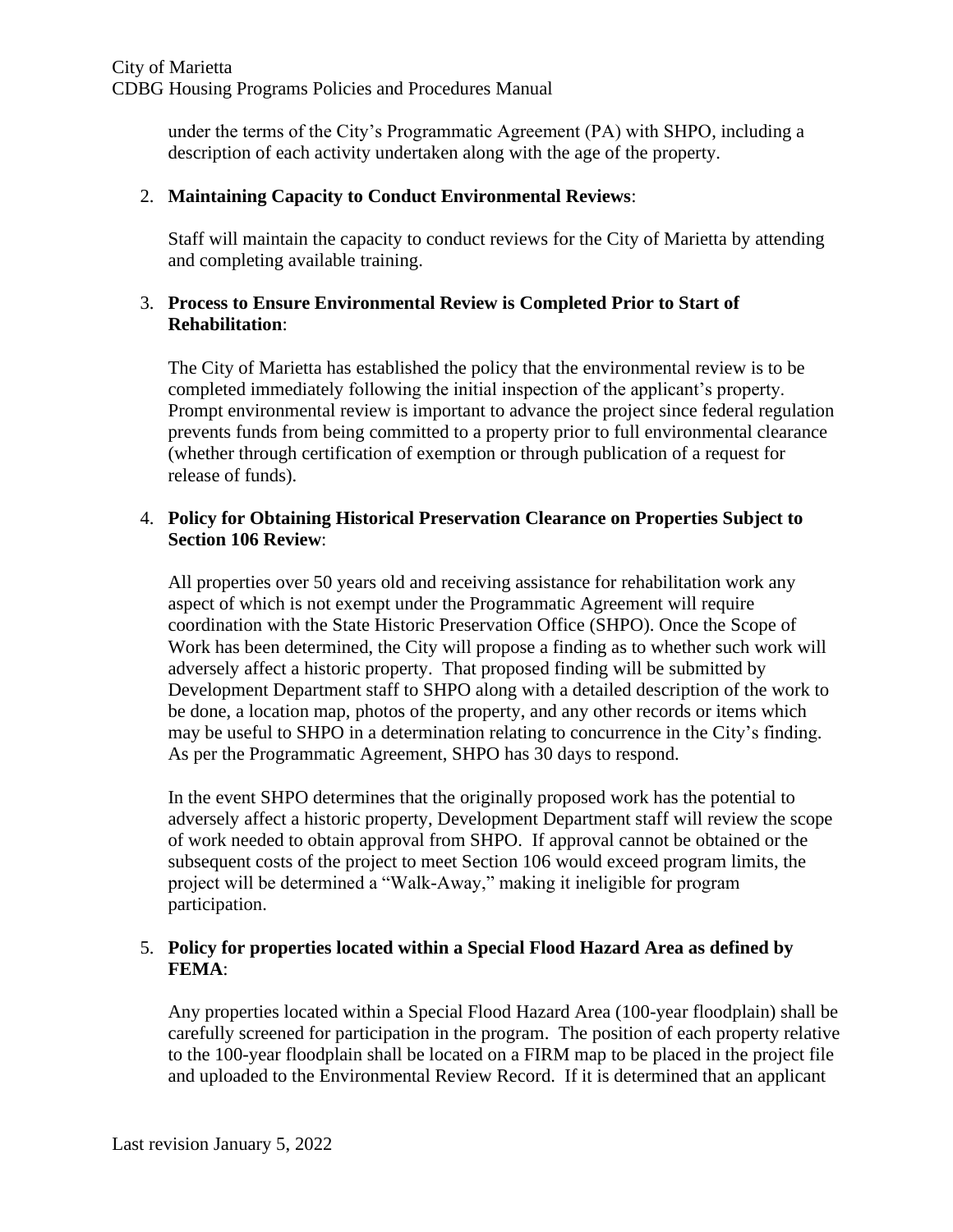property is not located within a Special Flood Hazard Area by reference to the FIRM map, no further screening will be required.

If it is determined that an applicant property is located within a Special Flood Hazard Area, the property will be ineligible for program assistance if it is a five-plus family property. If the property is a one-to-four family property, it must be determined whether the work involves a substantial improvement. A finding that the aggregate assistance will result in "substantial improvement" will result in ineligibility for program assistance. The definition of "substantial improvement" provided in 24 CFR 55.2 must be used to answer this question.

Because "substantial improvement" is generally defined by reference to the cost of the improvement relative to the market value of the structure and to expansion of the structure's footprint, program assistance up to \$10,000 will usually not lead to "substantial improvement" of the property. A determination should be documented and placed in the project file as to whether the aggregate program assistance should be classified as a "minor repair/improvement" or "substantial improvement." This determination will be in lieu of the floodplains decision-making process which would otherwise be applicable under 24 CFR 55.20 and 24 CFR 55.12.

The final issue to be considered in the housing programs environmental clearance process relating to Special Flood Hazard Areas is the necessity for flood insurance. It is HUD policy that flood insurance is not required for a federal project consisting of minor repairs if all aggregated repairs cost less than the National Flood Insurance Program's (NFIP) maximum deductible of \$10,000. However, in any case which would involve aggregate repair costs over \$10,000 and where the benefitting property is within the 100-year floodplain, flood insurance must be obtained prior to a binding commitment of funds.

Where flood insurance is required, the details of the insurance depend on whether assistance is offered as a grant or a loan. If the assistance is in the form of a grant, the amount of flood insurance coverage must equal at least the total project cost or the maximum coverage limit of the NFIP, whichever is less, and must be continued for the life of the assisted structure irrespective of the transfer of ownership. If the assistance is in the form of a loan, the amount of flood insurance coverage must equal at least the outstanding principal balance of the loan or the maximum limit of coverage available under the NFIP. (Marietta housing programs provide assistance in the form of forgivable loans.)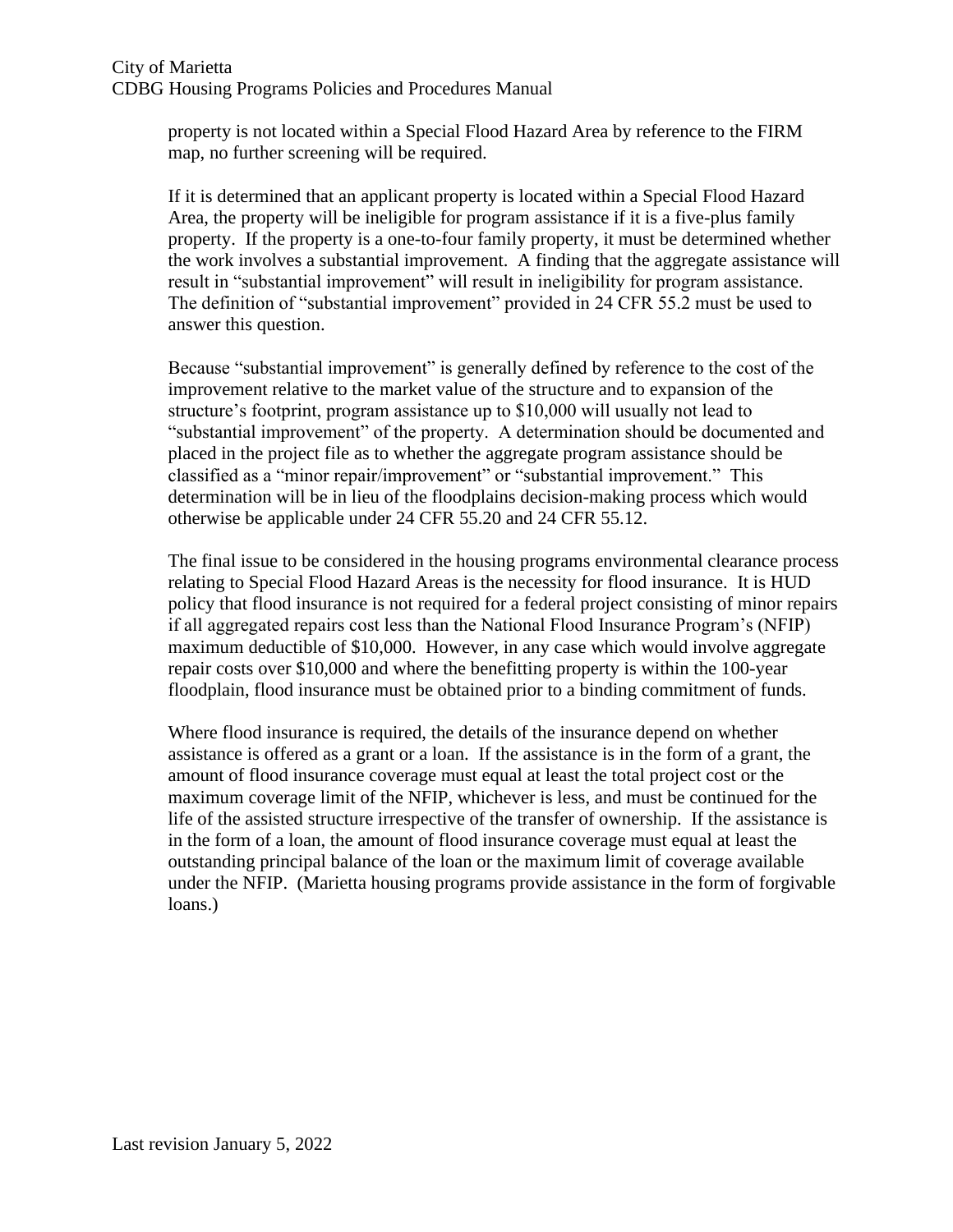#### **VIII. Davis-Bacon Compliance**

Any public improvement/construction project utilizing federal funds (e.g. CDBG) valued in excess of \$2,000 is generally subject to Davis-Bacon compliance, but there is a regulatory exception for rehabilitation assistance involving seven units or less. For the purpose of City of Marietta housing programs, any property with eight or more units requires compliance with Davis-Bacon. Any property with seven or fewer units is exempt from Davis-Bacon.

Because the City of Marietta housing programs exist to assist individual homeowners who are unlikely to reside in structures with eight units or more, it is unlikely that an application for City of Marietta housing program assistance will ever trigger Davis-Bacon applicability. **To ensure compliance with Davis-Bacon requirements, program assistance for applicants who reside in structures containing eight or more units is prohibited under these policies and procedures unless the Development Director specifically waives this prohibition in writing and documents the justification for waiver of the prohibition**.

Development Department staff is responsible for determining which projects have the potential to require compliance with Davis-Bacon. The Development Director reserves the right to determine if resources are available to adequately oversee projects which would potentially be subject to Davis-Bacon compliance. Unless the Development Director specifically determines that the City has the resources to successfully manage a housing rehabilitation project requiring compliance with Davis-Bacon, the City's Walkaway Policy is by default effective.

In the event that any housing program activity is undertaken which requires Davis-Bacon compliance and the Walk-away Policy is not applied, the City will follow the approach to Davis-Bacon compliance which is set forth in the City of Marietta CDBG Program Policies and Procedures Manual (see discussion of Labor Standards under 24 CFR 570.603).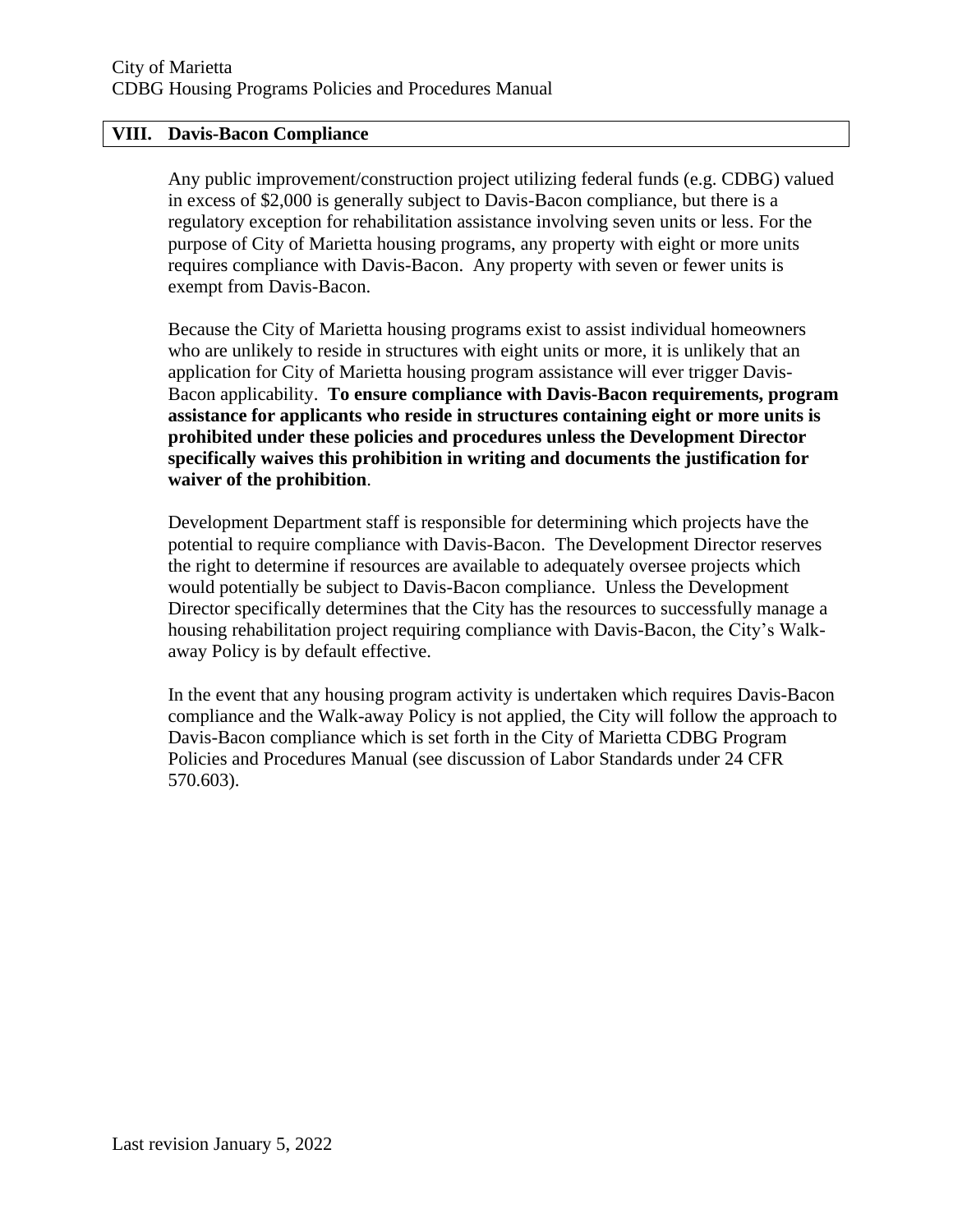# **IX.Confidentiality Regarding Public Records Requests**

24 CFR 570.508 specifically states that records shall only be provided in a manner which is "consistent with applicable State and local laws regarding privacy and obligations of confidentiality." To protect privacy, it shall be the city's policy to limit information released to the public about completed projects to only include general information such as street names, types of assistance, and amount of assistance.

Public records that are determined to potentially contain confidential information must be requested in writing to the Development Department. All written requests must be approved by the City Law Director before any records are released to verify that the request does not violate state and or local laws regarding privacy and obligations of confidentiality.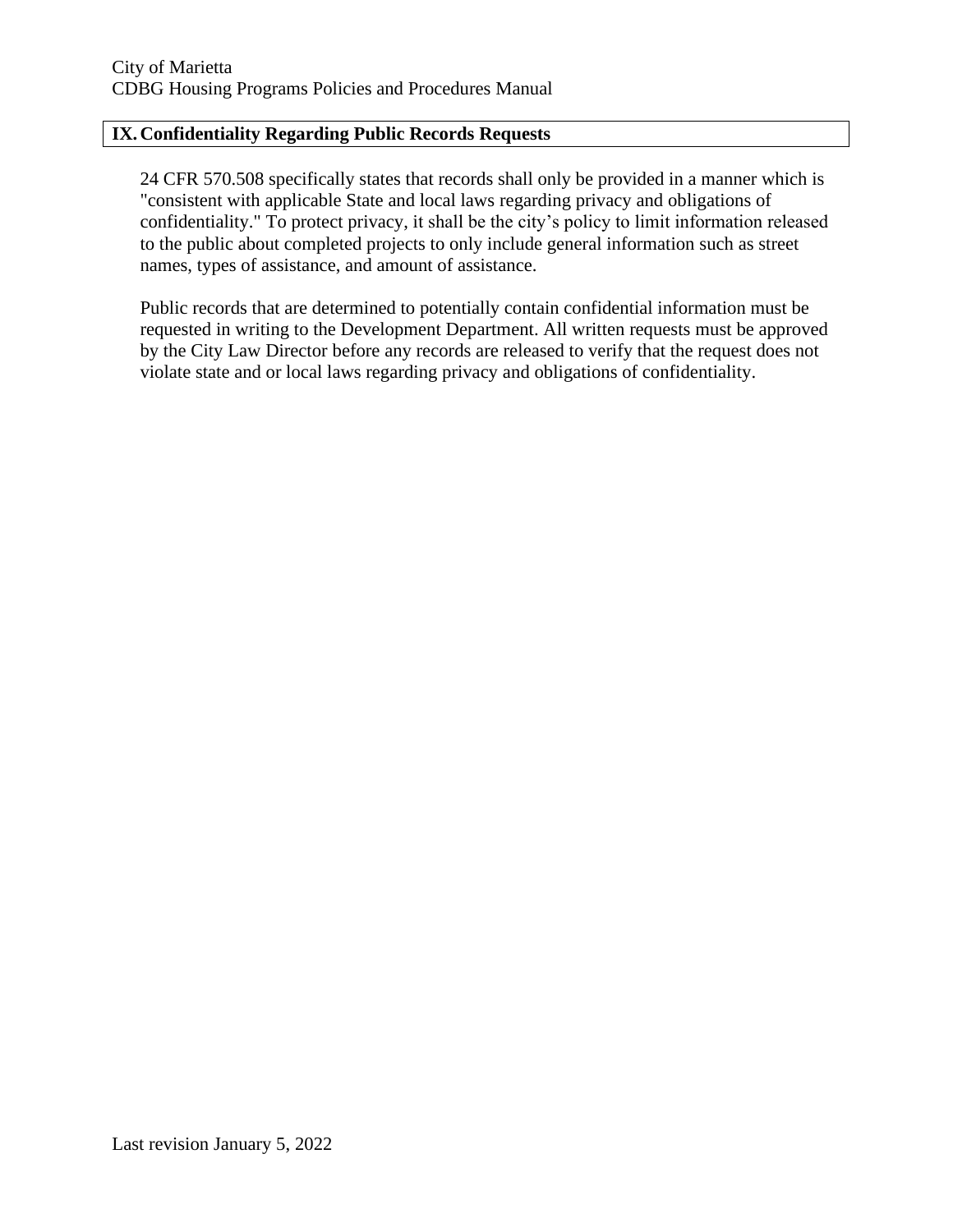# **X. Program Applicant Restrictions**

To prevent any potential conflicts of interests, current City of Marietta employees are not eligible to apply for assistance. Also, anyone related to a City employee or individual with funding, decision making, supervising, or approval authority is not eligible to apply for assistance.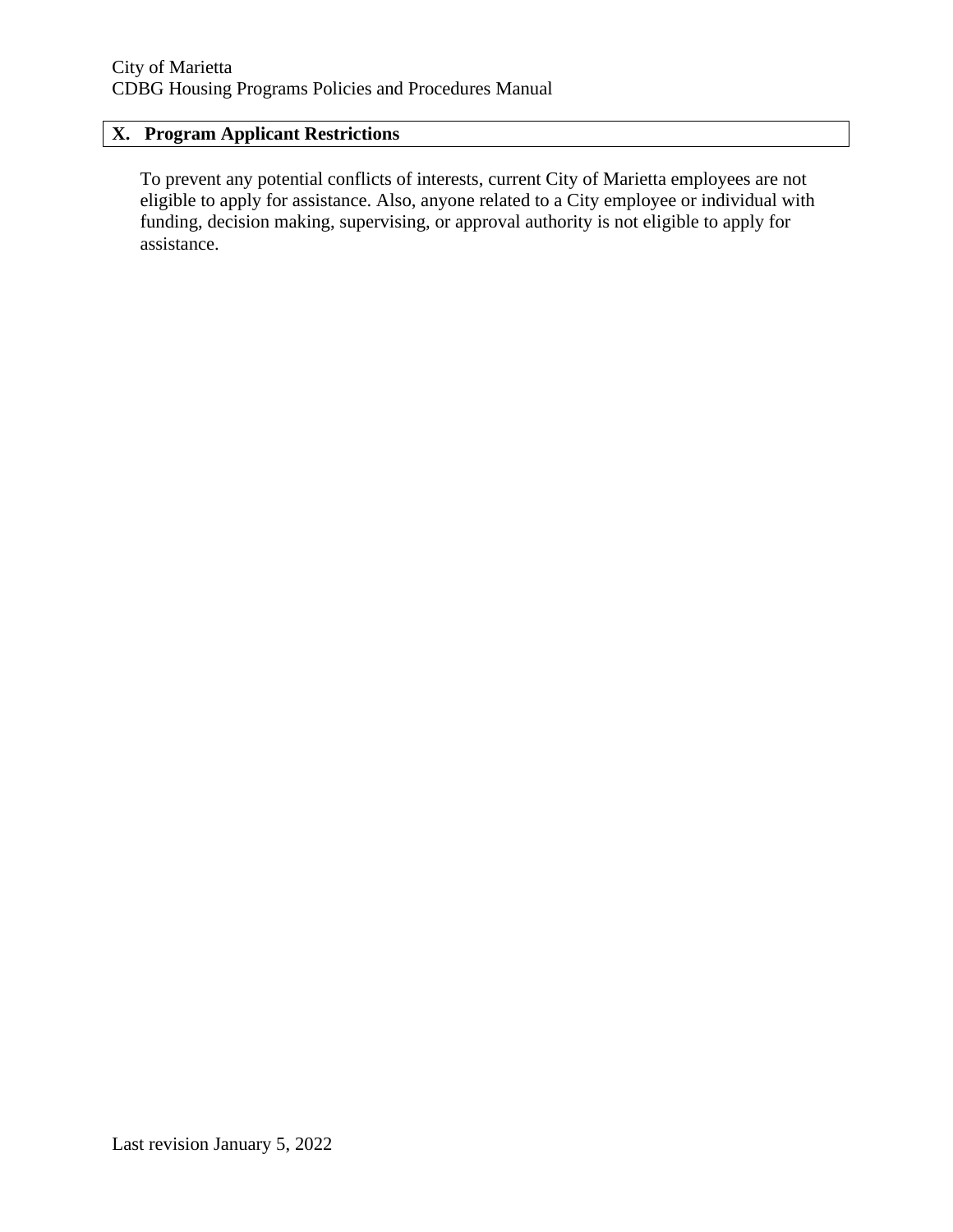### **XI. Loan Forgiveness and Non-Compliant Loans (Default & Delinquencies)**

Marietta housing programs assistance is provided in the form of a forgivable loan which carries 0% interest. The term of full loan forgiveness is five years, with 20% of the loan amount being forgiven each year on the anniversary of the original disbursement of funds. The City's security interest in a program loan consists of a lien which is recorded against the title of the property. At the end of a successful five-year loan forgiveness period, the lien is released.

If the recipient of a loan through Marietta housing programs wishes to have the lien released prior to the expiration of the five-year forgiveness period for any reason, the recipient of the loan must repay to the City of Marietta the full current balance of unforgiven assistance. Upon receipt, such repayment shall be recorded and appropriately accounted for as program income. No lien will be released prior to the required full repayment of the loan balance.

Loans may sometimes be found to no longer be in compliance with the original terms, conditions, policies, and/or procedures of the program (such as may occur when the owner/occupant moves from the assisted property, or when a required program environmental mitigation condition is abandoned). In the case of any loan found to no longer be in compliance, the issue will be forwarded to the City Law Director for review. It shall be the housing programs policy to follow the recommendation of the Law Director for each such individual matter. If found appropriate by the law director, any and all legal remedies may be pursued to seek repayment of the unforgiven balance of the loan.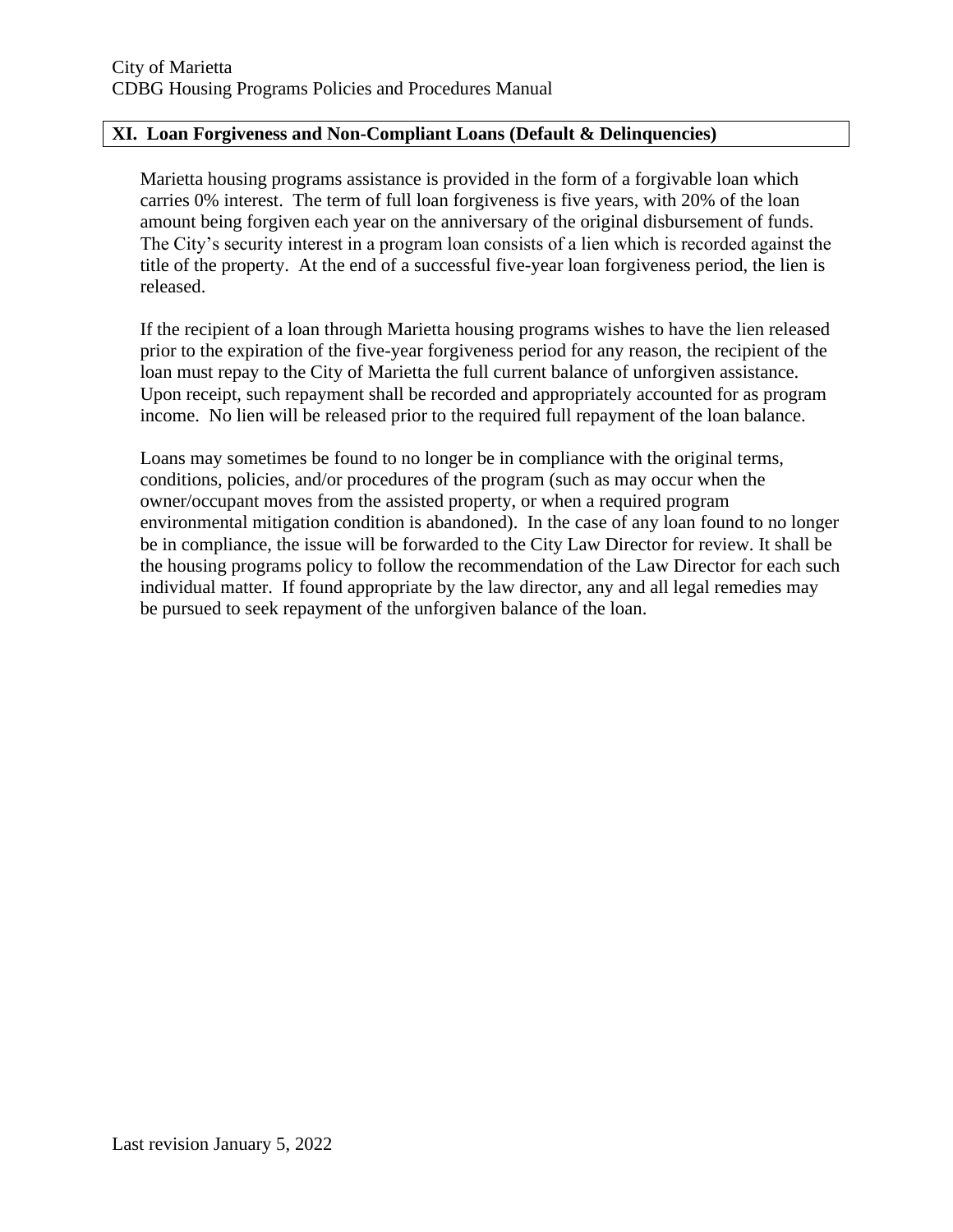#### **XII. CDBG Emergency Repair Program**

#### **1. Purpose**

The City of Marietta's Emergency Repair Program provides forgivable loans to assist qualified low-to-moderate income resident homeowners with repairs necessary to correct a condition which is immediately necessary to safeguard against imminent danger to human life, health or safety, or to protect property from further structural damage which might be reasonably anticipated from an uncorrected property condition. In the case of an approved application, the program will provide the resources necessary to correct one failing system within an owner-occupied home which meets the criteria for emergency assistance. All determinations of eligibility are in the discretion of the Development Department.

The Emergency Repair Program provides a one-time loan in an aggregate amount of up to \$5,000 to pay for approved repairs with the potential to affect a painted service in a residential unit built prior to 1978, and up to \$10,000 to pay for approved repairs which will not affect a painted surface in a residential unit built prior to 1978. In the case of a residential unit built since 1978, the amount of assistance is up to \$10,000 regardless of the potential to affect a painted surface. The minimum amount of the loan is \$500. A loan through the program will be secured by a mortgage which will be forgiven in the amount of 20% of the total loan each year until the loan is either forgiven in full or the loan balance is required to be repaid.

Only one emergency or minor repair loan will be awarded for a dwelling during a five-year period. Once an emergency or minor repair loan is fully forgiven, the property will become eligible to re-apply to the program.

Eligible emergency repairs will generally include:

- Repair (not replacement) of unsafe porches, broken/unsafe doors, broken/unsafe windows or broken/unsafe stairs as long as any new materials match existing feature in composition, design, color, texture, and other visual and physical qualities.
- Repair (not replacement) of exterior siding which allows water to enter the housing unit or damage other structural components of the housing unit.
- Repair or replacement of asphalt, fiberglass, and asbestos shingle roof covering with the same materials as long as the shape of the roof is not changed, in order to repair serious roof problems threatening health or safety of the residents.
- Repair or replacement of metal gutters and downspouts which fail in such a manner as to create an emergency condition affecting health, safety, or structural integrity.
- Installation of new furnace, or furnace repair, in winter (October  $1<sup>st</sup>$  to May  $15<sup>th</sup>$ ) when a homeowner's heating system breaks down.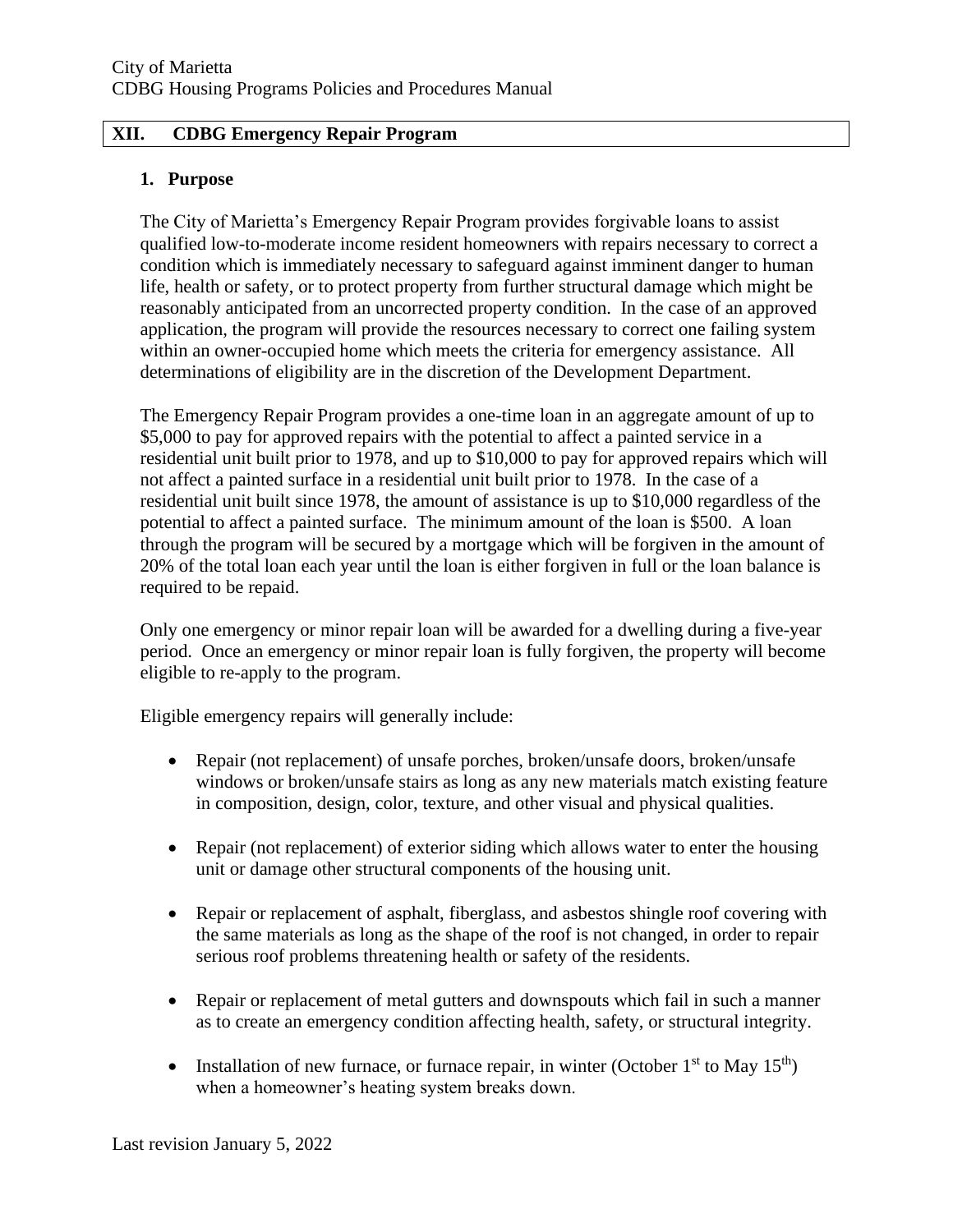- Installation of new boiler or water heater, or boiler/water heater repair, particularly during the wintertime (October  $1<sup>st</sup>$  to May  $15<sup>th</sup>$ ).
- Repair or upgrade of electrical systems as long as no alteration is made to structural or decorative features, so as to address an inadequate electrical problem that creates either a fire or safety hazard.
- Repair of a plumbing system in need of immediate repair to avoid serious water damage to the structure, or in order to maintain a clean and safe source of water, so long as no alteration is made to structural or decorative features.
- Repair of air conditioning systems in summer (May  $16<sup>th</sup>$  to September 30<sup>th</sup>) with a written letter from a licensed physician stating that air conditioning is medically required.

Ineligible repairs include but are not limited to the following:

- Any repairs of a cosmetic nature.
- Any repairs to storage buildings, garages, or any other structure not attached to the living unit.
- Any general maintenance such as changing furnace filters or service calls for a repair technician.
- Minor plumbing repairs such as leaking faucets, running toilet tank, water or gas leaking due to a loose connection, clogged sink or bathtub drain line, etc.
- Any physical activities such as removal of trash and debris, landscaping of any kind, grass cutting, painting, etc.

Any application involving a request for assistance involving any type of project not listed as either eligible or ineligible will be reviewed and determined on a case-by-case basis. However, even in the case of a project listed as eligible, no person has any right to participate in or receive assistance through the City of Marietta's housing programs. The privilege of participating in assisted programming depends on many factors (including risk-worthiness related to the potential for ultimate repayment of unforgiven loan balances), and determinations on applications for assistance are in the discretion of the Marietta Department of Development as the program administrative authority.

# **2. Authority**

The legal authority for this emergency repair program comes from the federal Community Development Act of 1974, 24 CFR 570.202(b)(2) and any other applicable federal, state and local laws.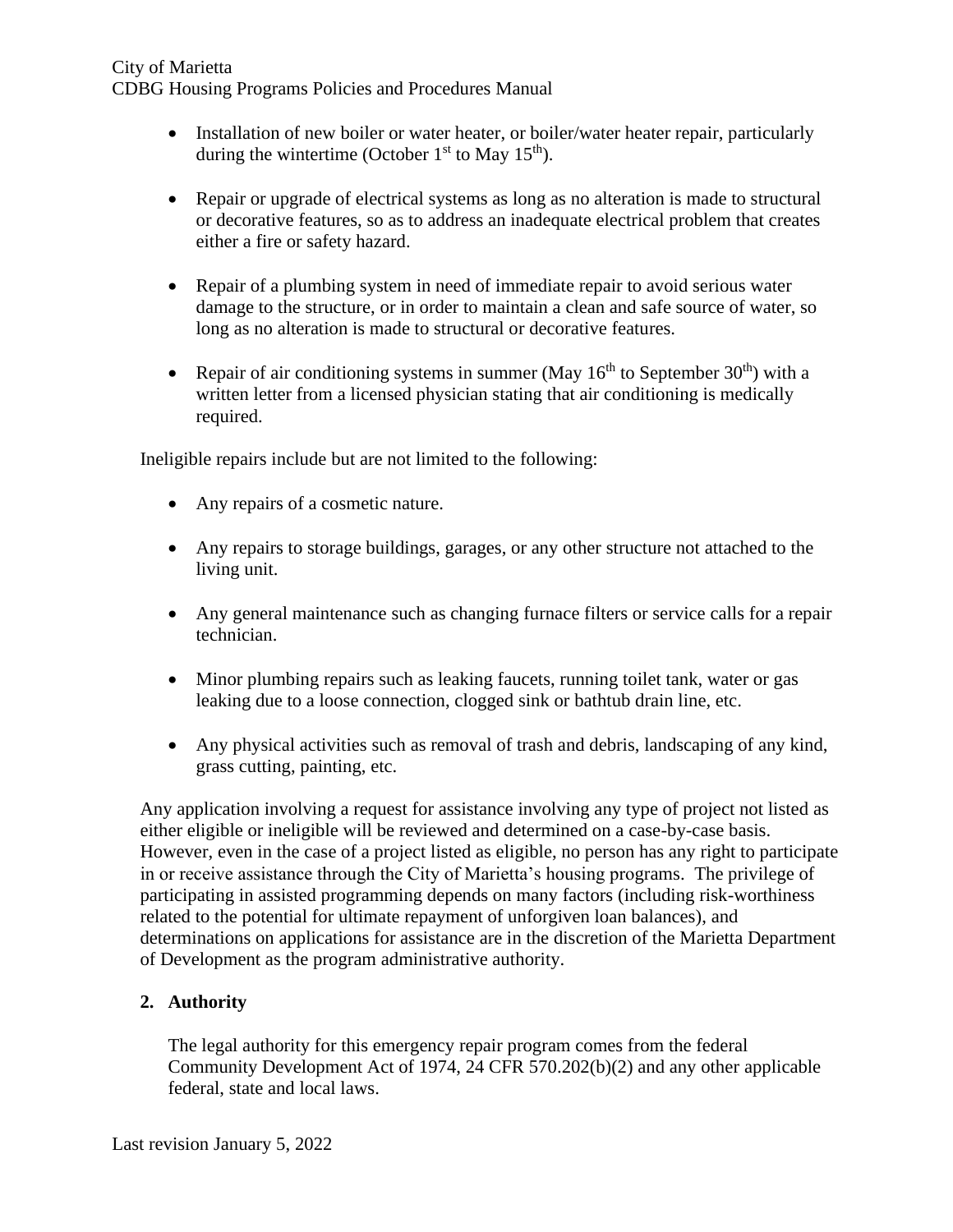### **3. Program Resources**

Funding for the program comes from a U.S. Department of Housing and Urban Development Community Development Block Grant. Assistance provided through the program is in the form of a loan and is subject to availability of CDBG funding budgeted for the city's housing programs.

### **4. Applicable Laws**

The City of Marietta, contractors, subcontractors, vendors and applicants for program assistance are required to abide by a number of state and federal laws (including the regulations applicable to CDBG funding), and are required to sign documents certifying their compliance.

# **5. Eligibility Requirements – Applicants**

The applicant must satisfy the following criteria to be eligible for program assistance:

- A. The applicant must be the owner of the property to be repaired and must have resided in the dwelling for not less than one year. Evidence of ownership and residency is required for program participation. Residence in a state of serious code violation (such as when an applicant moves into a fundamentally defective unit in a state of code violation and later requests public rehabilitative assistance to correct that preexisting code violating property issue) does not satisfy this residency requirement.
- B. The applicant must complete an application and provide all requested information and supporting documentation. Applications will be accepted on an ongoing basis and repairs will be done on a first-come, first-served basis as long as CDBG funding is available.
- C. To qualify for program assistance, the applicant's household income must be classified as low (80% or less of Area Median Income) as defined by HUD Section 8 income requirements. City of Marietta Development Department staff will refer to the latest published AMI chart adjusting household income by household size to make income eligibility determinations.
- D. The applicant must voluntarily apply for assistance. Participation in City of Marietta housing programs is voluntary on both the behalf of the applicant and the City. This relationship may be terminated by the applicant or by the City. If program participation is terminated by the applicant after program costs have been incurred, the applicant will be responsible for immediate reimbursement of those costs.
- E. The applicant must not have received emergency or minor repair assistance from the City of Marietta within the previous five years. Total assistance, including the assistance being applied for and any other housing program assistance, may not exceed \$25,000 per applicant over any period of time.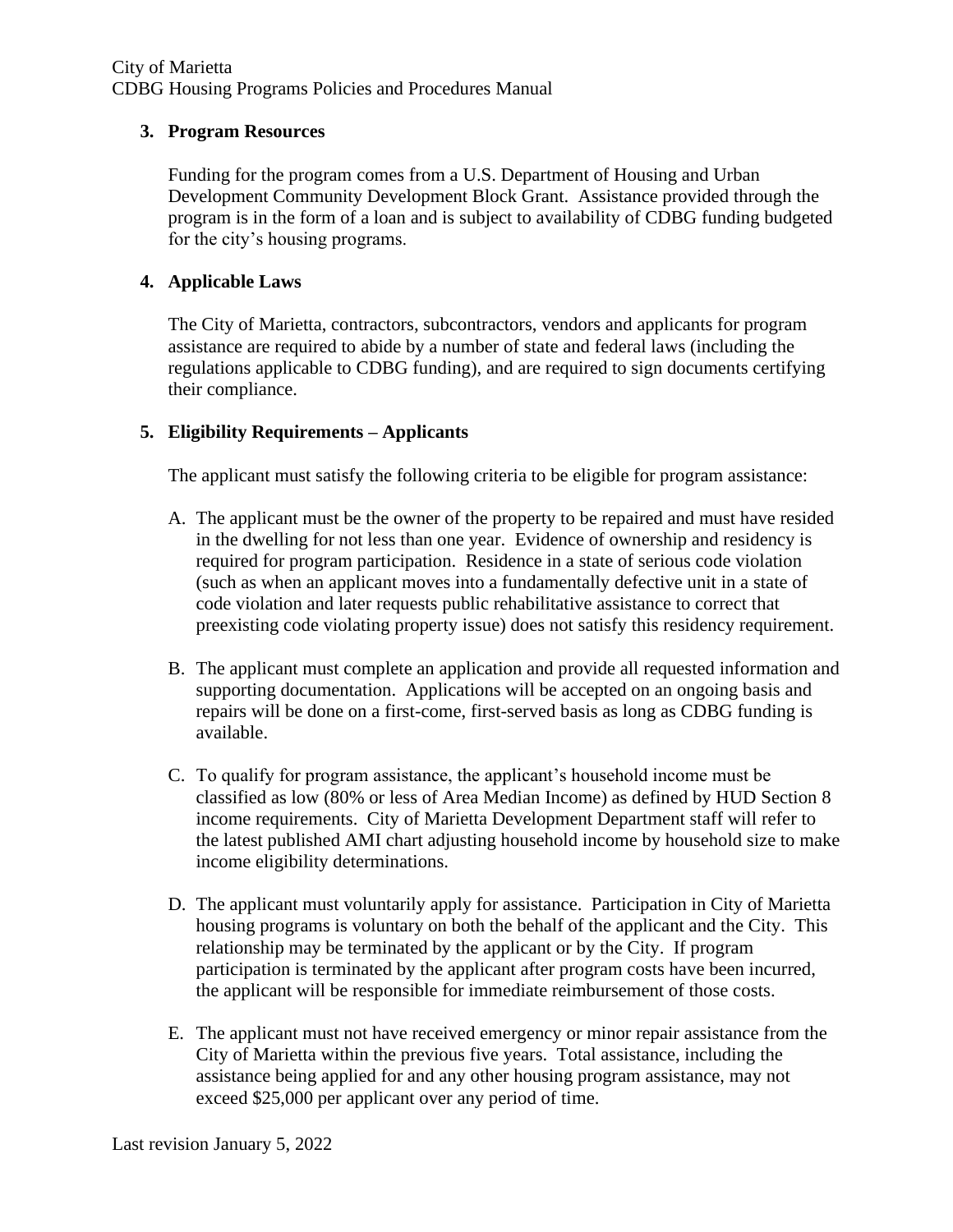- F. As participation in the program is voluntary, any applicant for program assistance must sign a waiver relinquishing any claim to Uniform Relocation Act (URA) benefits and acknowledging that private resources (family/friends or other arrangements) are readily available if temporary relocation becomes necessary during the construction phase of the emergency repair project. **Generally, existing residents are not required to relocate during rehabilitation activities; however, if relocation is necessary due to these activities, all costs associated with displacement will be the sole responsibility of the property owner.**
- G. Objective evidence of past involvement in significant neighborhood nuisance, criminal behavior or bad citizenship may, in the discretion of the Development Department, result in the denial of an application to participate in the program.

# **6. Eligibility Requirements – Property**

The following eligibility requirements apply to properties which are proposed to be repaired through the emergency repair program:

- A. The dwelling unit must be located within the city limits of Marietta, Ohio.
- B. The dwelling unit must require repairs which are immediately necessary to correct a condition presenting imminent danger to human life, health or safety, or to protect the property from further structural damage which might be reasonably anticipated from the defective property condition if left uncorrected.
- C. The dwelling unit must not have received funds from the Marietta Department of Development for emergency repair within the last five years, and the applicant must not have any open loans or other current assistance through the Marietta Department of Development.
- D. Property taxes on the applicant's property must be fully paid and current.
- E. Standard property insurance must be maintained on the property with coverage adequate to insure the City's lien position.

# **7. Other Loan Conditions**

Specific terms and conditions are incorporated in the application and the contract documents. The applicant agrees to comply with all terms in the application and the contract documents, and additionally to:

A. Allow inspection of the property by the City whenever the City determines that such inspection is necessary in conjunction with the project;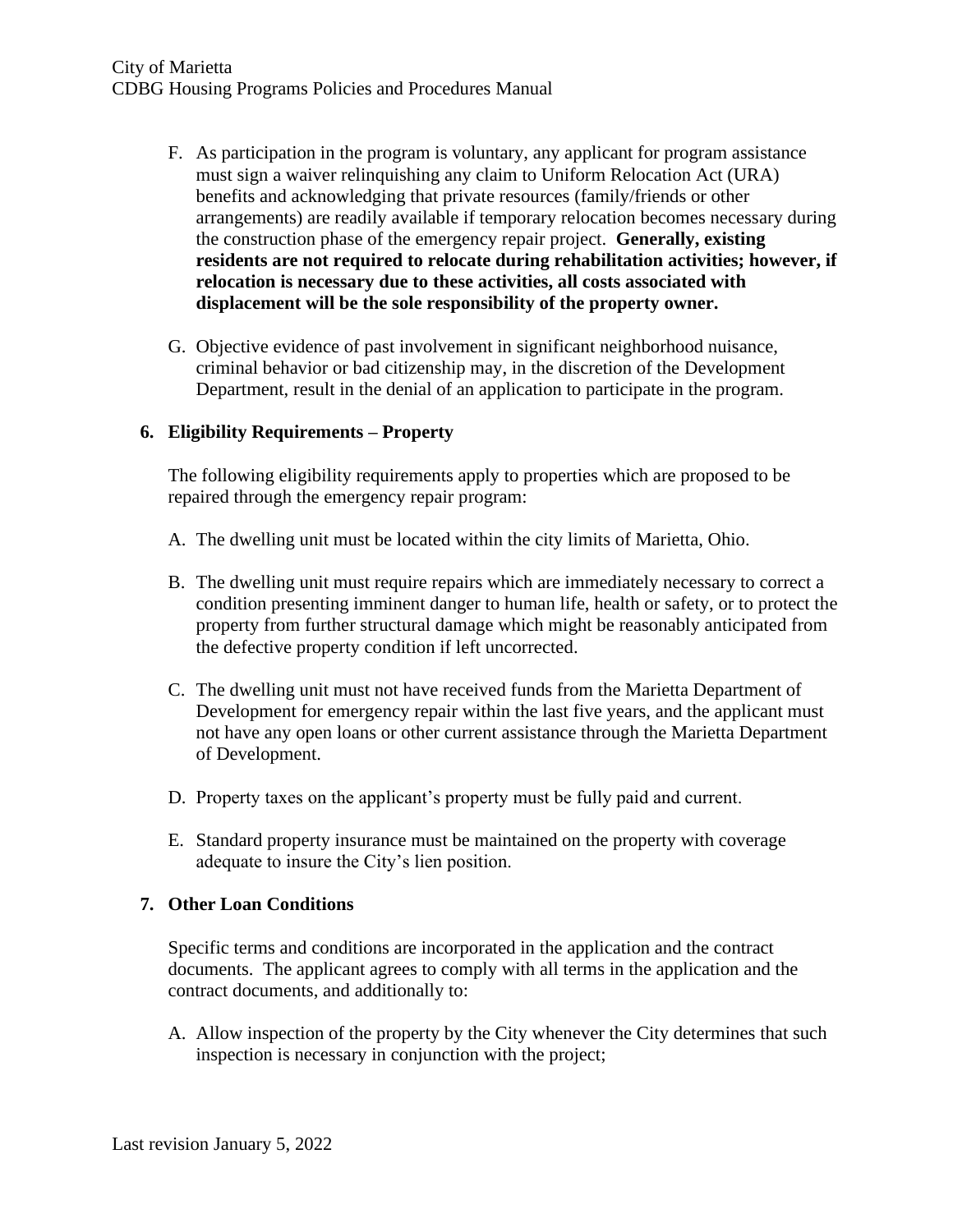- B. Furnish complete, truthful and proper documentation and information as necessary to determine eligibility for program assistance;
- C. Permit the contractor to use, at no cost, reasonable existing utilities such as gas, water and electricity which are necessary to the performance and completion of the work;
- D. Cooperate fully with the City and the contractor to ensure that the emergency repair work will be carried out promptly;
- E. Defend, indemnify and hold harmless the City, its officials, employees and assigns, from all claims, demands, damages, actions, expenses, attorney's fees and causes of action that may arise from an act of God or nature during the rehabilitation of the property;
- F. Agree to maintain the property in a clean, neat and sanitary condition;
- G. Comply and facilitate the City's compliance with all other policies, procedures, laws, regulations and sources of authority which apply to City of Marietta housing programs.

#### **8. Emergency Repair Specifications**

The City of Marietta is responsible for determining if the repairs requested fit the criteria for the Emergency Repair Program. When the Development Department is contacted by a homeowner, the City will:

- A. Assist the homeowner with the application process, following the policies and procedures generally applicable to City of Marietta housing programs;
- B. Inspect the property as described in the City of Marietta housing programs policies and procedures;
- C. Conduct an environmental review of the proposed project on an expedited basis;
- D. Make an expedited decision as soon as reasonably possible (bearing in mind the potential need to consult with outside entities on environmental or other factors) as to whether the assistance requested meets the criteria of the emergency repair program;
- E. Consult with and advise the homeowner of the scope of work approved for program assistance;
- F. Provide resources for the homeowner to use in the identification of contractors for the purpose of soliciting bids without making any contractor recommendations (although any debarred or disqualified contractors may be identified to homeowners);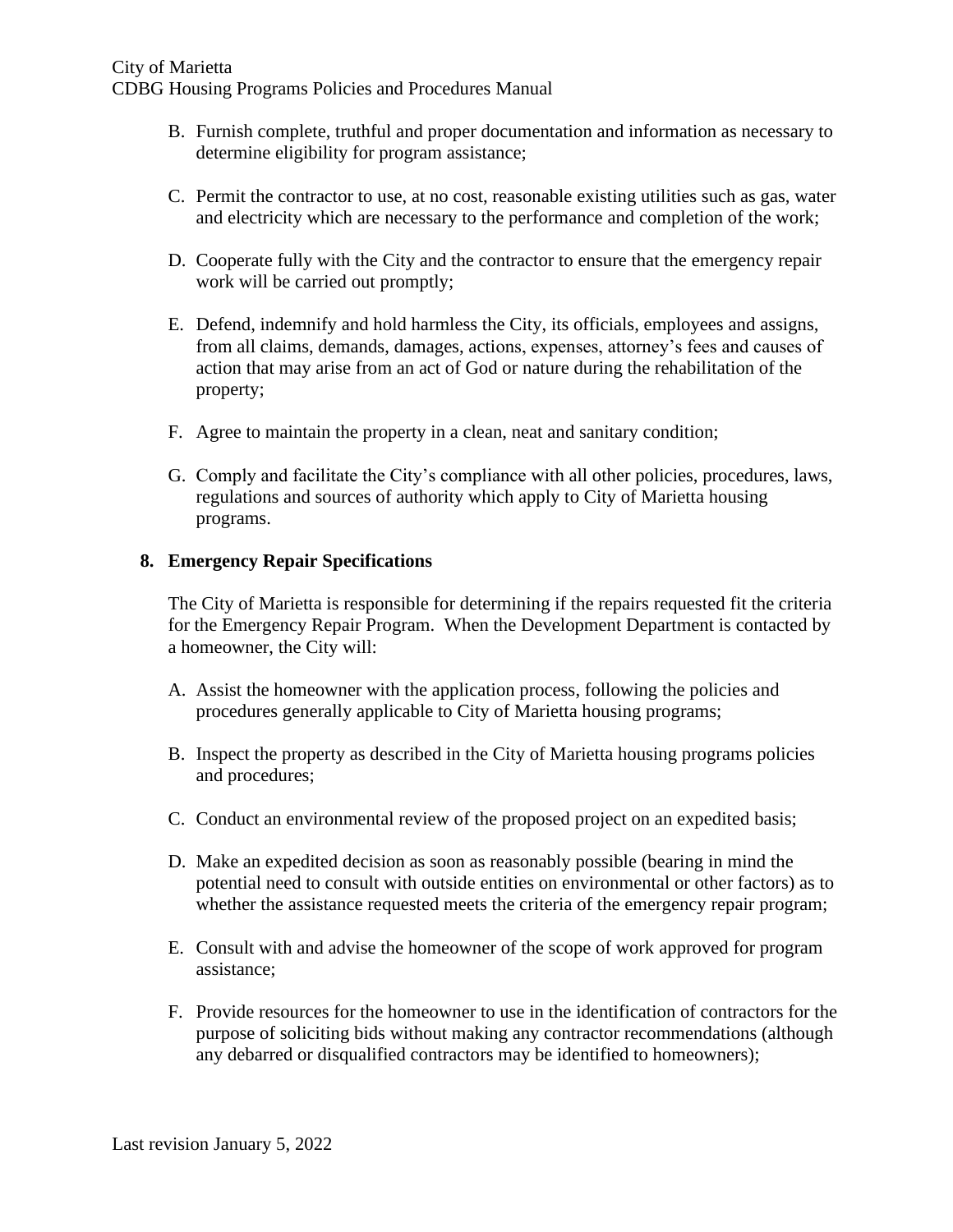- G. Facilitate the contract between the homeowner and the homeowner's chosen qualified contractor as described in more detail elsewhere in the housing programs policies and procedures;
- H. Inspect the repair work in progress as necessary and when it is completed in all cases, as described in more detail elsewhere in the housing programs policies and procedures.

# **9. Contractors**

The City will attempt to recruit contractors on an ongoing basis. Contractors who are identified as wishing to participate in the program will be placed on a list maintained by the Development Department for distribution to program applicants.

When a homeowner qualifies for assistance, the homeowner will solicit contractor bids and select a qualified contractor to perform the approved work as detailed more fully elsewhere in the housing policies and procedures.

#### **10. Insurance**

Before commencing work, the contractor shall submit to the City of Marietta a certificate of insurance as evidence of the coverage required:

- A. The contractor shall carry or require that there be carried Worker's Compensation Insurance for all employees and those of subcontractors engaged in work at the site in accordance with applicable Worker's Compensation laws;
- B. The contractor shall carry or require that there be carried a policy of liability insurance.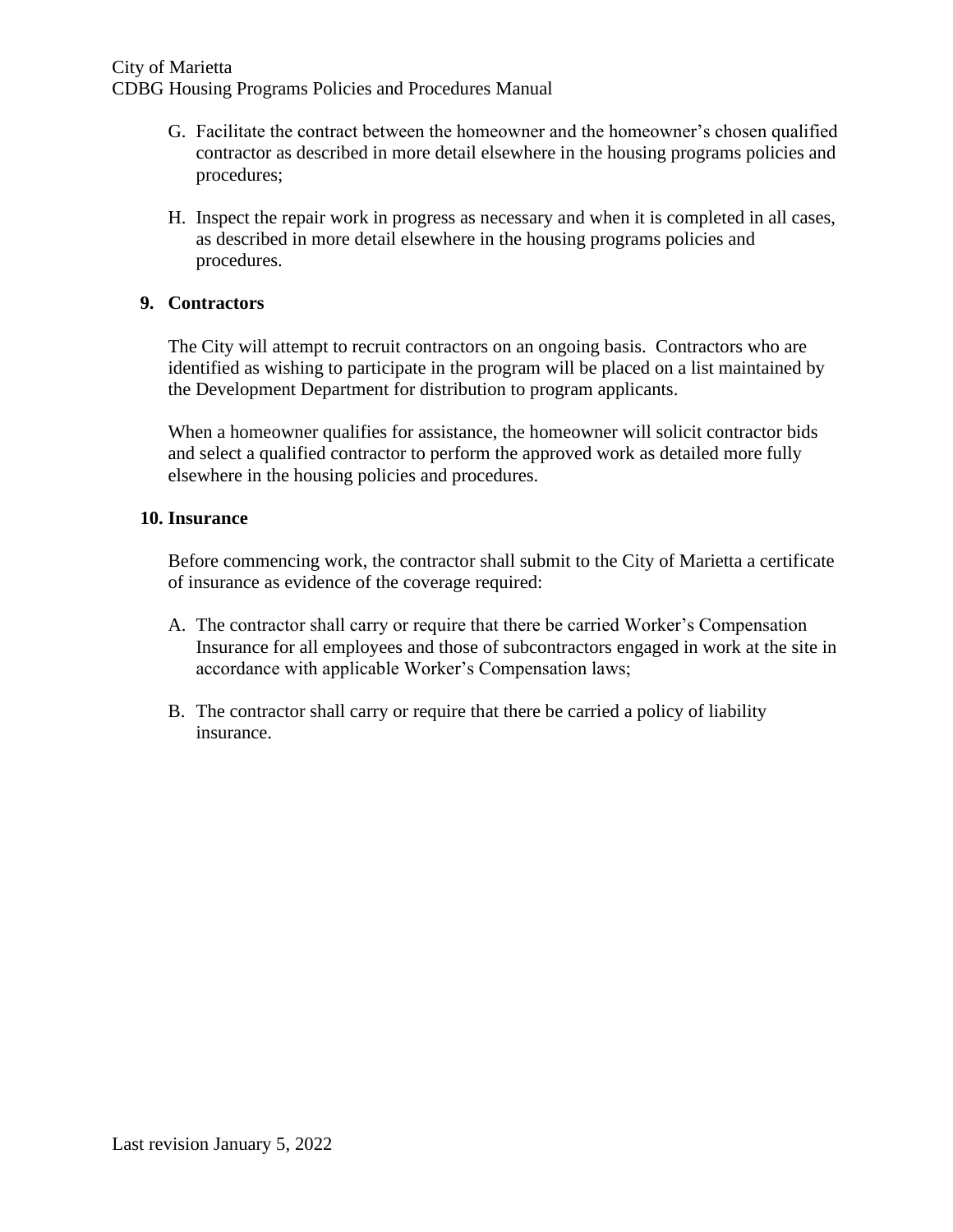### **XIII. CDBG Minor Repair Program**

#### **1. Purpose**

The City of Marietta's Minor Repair Program is to provide forgivable loans to assist qualified low-to-moderate income resident homeowners with minor repairs which do not rise to the level of substantial improvement and which do not qualify as emergencies. In the case of an approved application, the program will provide the resources necessary to conduct approved minor repair activity within an owner-occupied home. All determinations of eligibility are in the discretion of the Development Department.

The Minor Repair Program provides a one-time loan in an aggregate amount of up to \$5,000 to pay for approved minor repairs with the potential to affect a painted service in a residential unit built prior to 1978, and up to \$10,000 to pay for approved minor repairs none of which will affect a painted surface in a residential unit built prior to 1978. In the case of a residential unit built since 1978, the amount of assistance for minor repairs is up to \$10,000 regardless of the potential to affect a painted surface. The minimum amount of the loan is \$500. A loan through the program will be secured by a mortgage which will be forgiven in the amount of 20% of the total loan each year until the loan is either forgiven in full or the loan balance is required to be repaid.

Only one minor or emergency repair loan will be awarded for a dwelling during a five-year period. Once a minor or emergency repair loan is fully forgiven, the property will become eligible to re-apply to the program.

Eligible minor repairs may include:

- Any category of activity eligible through the Emergency Repair Program which does not implicate residential health or safety or unit structural integrity.
- Rebuilding existing wheelchair ramps, or installing new ramps on a secondary building elevation where the building is not located on a corner lot.
- Repair (not replacement) of porches, cornices, exterior siding, doors, windows, balustrades, shutters, stairs, or other trim as long as any new materials match existing feature in composition, design, color, texture, and other visual and physical qualities.
- Exterior scraping with non-destructive means and painting of wood siding, features, and trim; exterior painting of masonry, if existing surfaces are already painted. This does not apply to the use of encapsulant paint. No abrasive cleaning is permitted for the removal of any building materials.
- Caulking, reglazing and weather-stripping.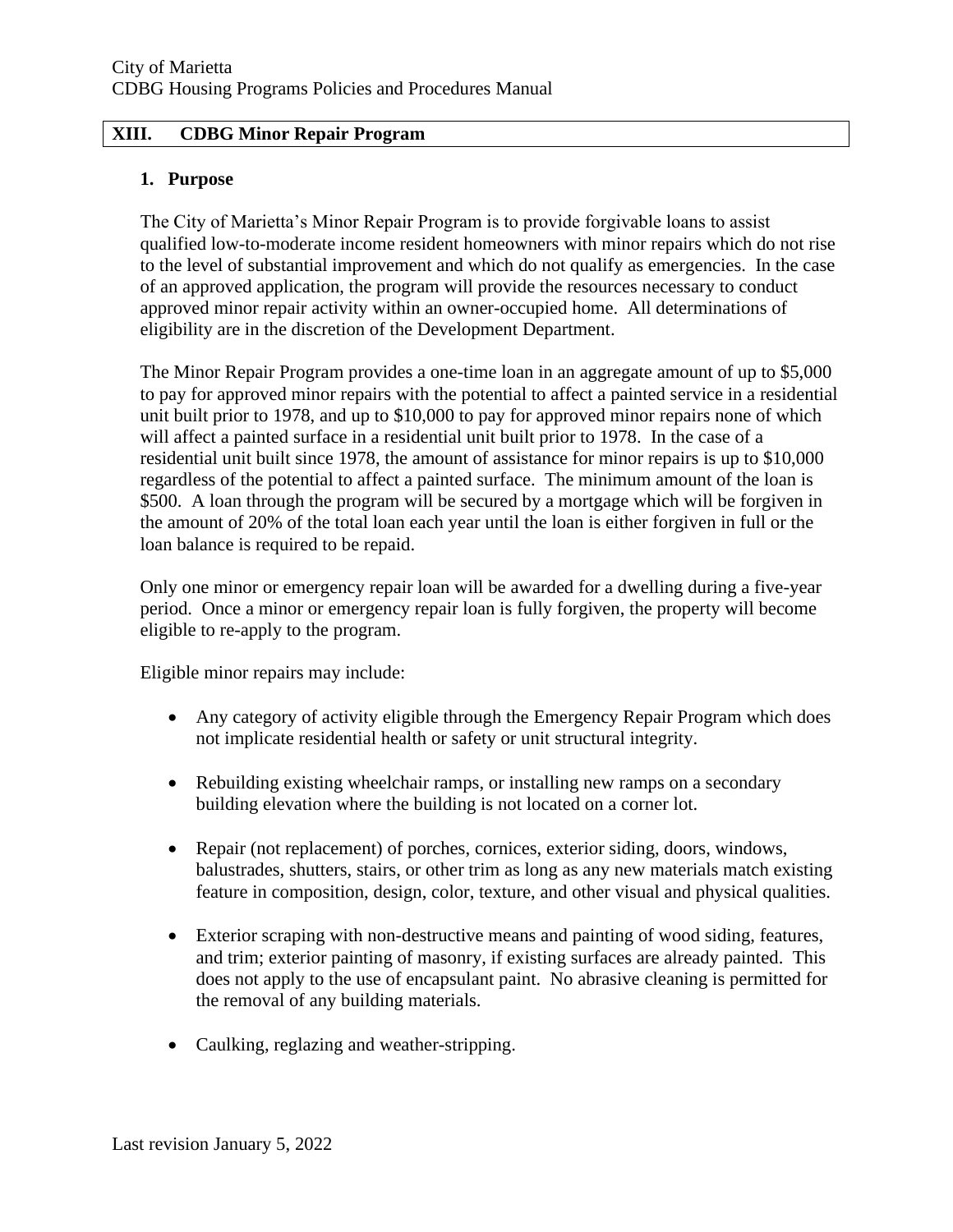- Repair or replacement of asphalt, fiberglass, and asbestos shingle roof covering with the same materials as long as the shape of the roof is not changed.
- Replacement of a flat roof not visible from a public right-of-way as long as the shape of the roof is not changed.
- Repair or replacement of metal gutters and downspouts; and relining, repainting and repair (but not replacement) of box gutters.
- Repair of existing basement floors or the installation of new basement floors.
- Installation of attic insulation.
- Repair (not replacement) of existing interior walls, floors, ceilings, doors, decorative plaster or woodwork provided the work is limited to repainting, in-kind patching, refinishing or repapering.
- Installation of new furnace, boiler or water heater; or furnace cleaning or repair.
- Installation or repair of all electrical, plumbing, heating, ventilation, and air conditioning systems as long as no alteration is made to structural features or decorative features.

In the minor repair program, approved improvements may be undertaken singly or in combination. Note, however, the possibility that not all required improvements will be approved, either because the estimated cost of such bundled improvements would exceed program limits or because certain requested repairs would result in potentially noncompliant work.

Any application involving a request for assistance with any type of project not listed as eligible will be reviewed and determined on a case-by-case basis. However, even in the case of a project listed as eligible, no person has any right to participate in or receive assistance through the City of Marietta's housing programs. The privilege of participating in assisted programming depends on many factors (including risk-worthiness related to the potential for ultimate repayment of unforgiven loan balances), and determinations on applications for assistance are in the discretion of the Marietta Department of Development as the program administrative authority.

# **2. Authority**

The legal authority for this minor repair program comes from the federal Community Development Act of 1974, 24 CFR 570.202(b)(2) and any other applicable federal, state and local laws.

# **3. Program Resources**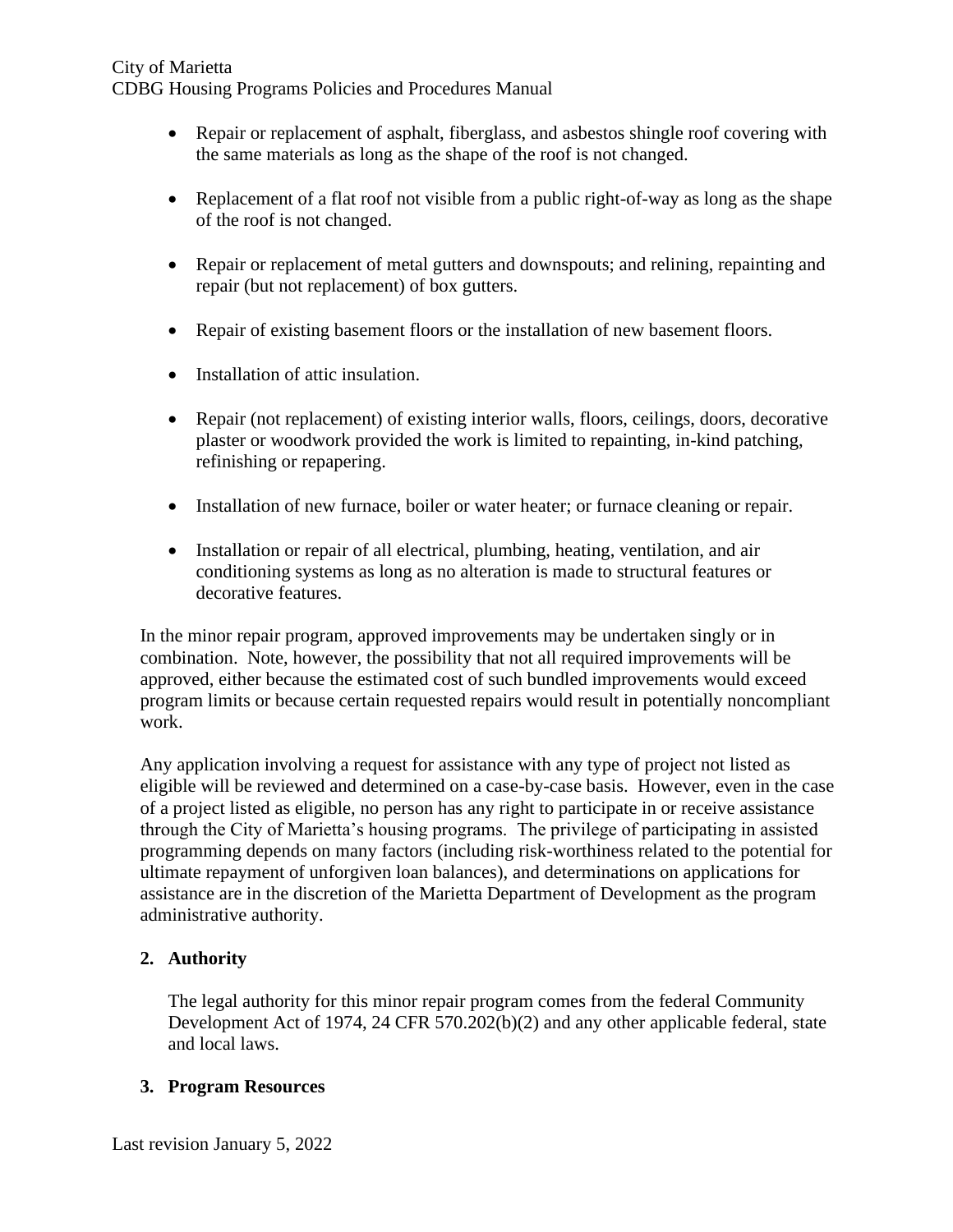Funding for the program comes from a U.S. Department of Housing and Urban Development Community Development Block Grant. Assistance provided through the program is in the form of a loan and is subject to availability of CDBG funding budgeted for the city's housing programs.

# **4. Applicable Laws**

The City of Marietta, contractors, subcontractors, vendors and applicants for program assistance are required to abide by a number of state and federal laws (including the regulations applicable to CDBG funding), and are required to sign documents certifying their compliance.

# **5. Eligibility Requirements – Applicants**

The applicant must satisfy the following criteria to be eligible for program assistance:

- A. The applicant must be the owner of the property to be repaired and must have resided in the dwelling for not less than one year. Evidence of ownership and residency is required for program participation. Residence in a state of serious code violation (such as when an applicant moves into a fundamentally defective unit in a state of code violation and later requests public rehabilitative assistance to correct that preexisting code violating property issue) does not satisfy this residency requirement.
- B. The applicant must complete an application and provide all requested information and supporting documentation. Applications will be accepted on an ongoing basis and repairs will be done on a first-come, first-served basis as long as CDBG funding is available.
- C. To qualify for program assistance, the applicant's household income must be classified as low (80% or less of Area Median Income) as defined by HUD Section 8 income requirements. City of Marietta Development Department staff will refer to the latest published AMI chart adjusting household income by household size to make income eligibility determinations.
- D. The applicant must voluntarily apply for assistance. Participation in City of Marietta housing programs is voluntary on both the behalf of the applicant and the City. This relationship may be terminated by the applicant or by the City. If program participation is terminated by the applicant after program costs have been incurred, the applicant will be responsible for immediate reimbursement of those costs.
- E. The applicant must not have received minor or emergency repair assistance from the City of Marietta within the previous five years. Total assistance, including the assistance being applied for and any other housing program assistance, may not exceed \$25,000 per applicant over any period of time.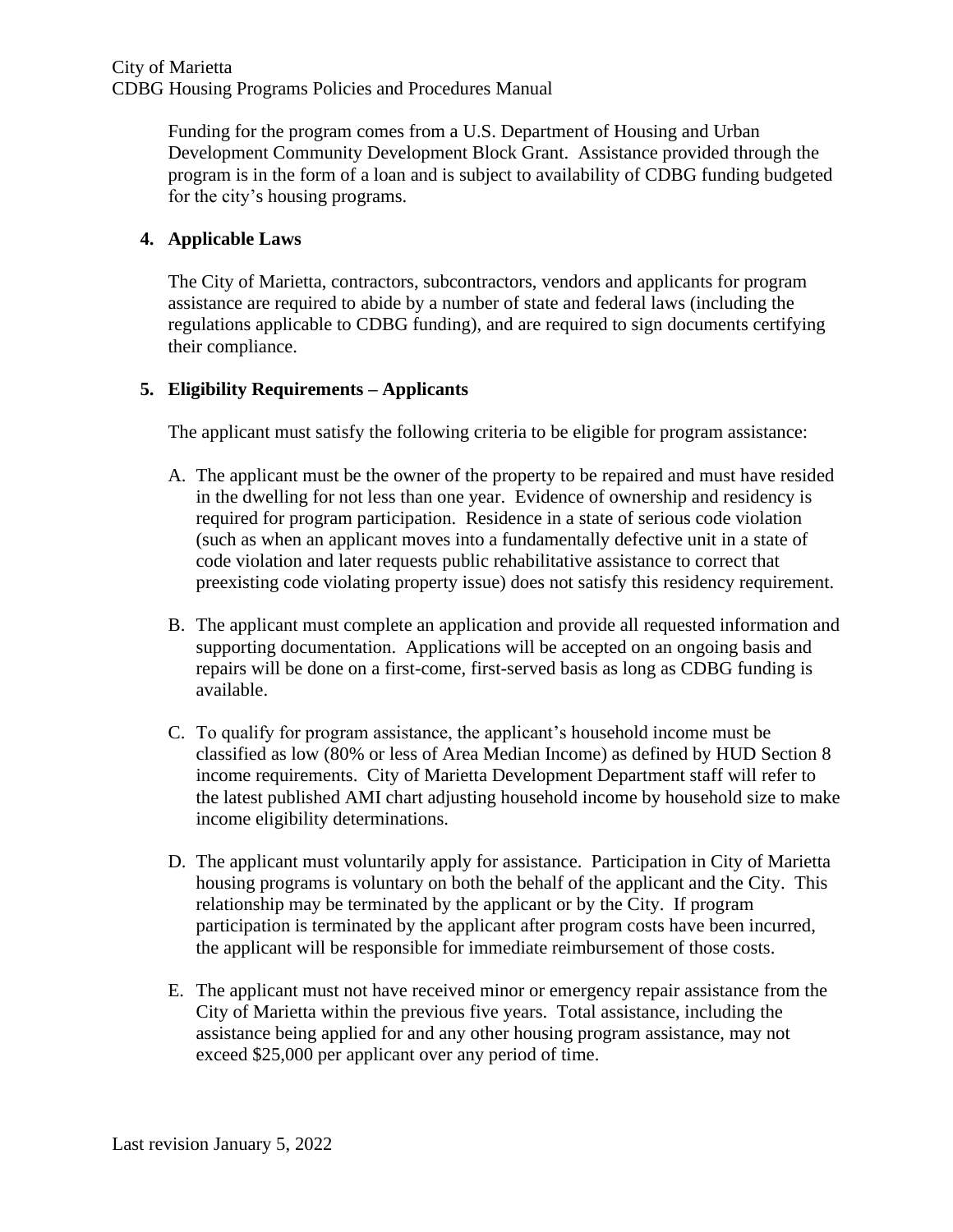- F. As participation in the program is voluntary, any applicant for program assistance must sign a waiver relinquishing any claim to Uniform Relocation Act (URA) benefits and acknowledging that private resources (family/friends or other arrangements) are readily available if temporary relocation becomes necessary during the construction phase of the emergency repair project. **Generally, existing residents are not required to relocate during rehabilitation activities; however, if relocation is necessary due to these activities, all costs associated with displacement will be the sole responsibility of the property owner.**
- G. Objective evidence of past involvement in significant neighborhood nuisance, criminal behavior or bad citizenship may, in the discretion of the Development Department, result in the denial of an application to participate in the program.

# **6. Eligibility Requirements – Property**

The following eligibility requirements apply to properties which are proposed to be repaired through the minor repair program:

- A. The dwelling unit must be located within the city limits of Marietta, Ohio.
- B. The dwelling unit must not have received funds from the Marietta Department of Development for minor repair or emergency repair within the last five years, and the applicant must not have any open loans or other current assistance through the Marietta Department of Development.
- C. Property taxes on the applicant's property must be fully paid and current.
- D. Standard property insurance must be maintained on the property with coverage adequate to insure the City's lien position.

# **7. Other Loan Conditions**

Specific terms and conditions are incorporated in the application and the contract documents. The applicant agrees to comply with all terms in the application and the contract documents, and additionally to:

- A. Allow inspection of the property by the City whenever the City determines that such inspection is necessary in conjunction with the project;
- B. Furnish complete, truthful and proper documentation and information as necessary to determine eligibility for program assistance;
- C. Permit the contractor to use, at no cost, reasonable existing utilities such as gas, water and electricity which are necessary to the performance and completion of the work;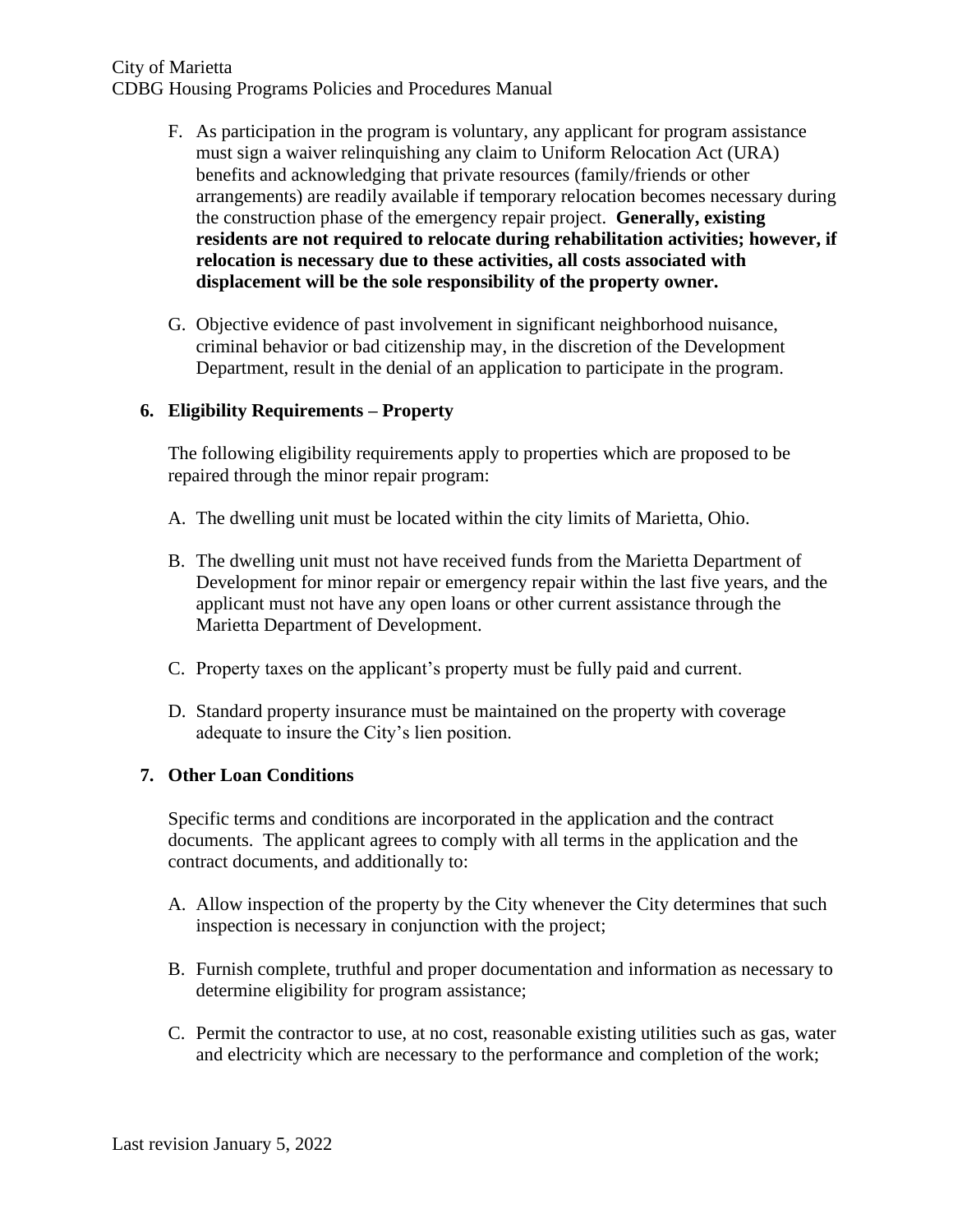- D. Cooperate fully with the City and the contractor to ensure that the minor repair work will be carried out promptly;
- E. Defend, indemnify and hold harmless the City, its officials, employees and assigns, from all claims, demands, damages, actions, expenses, attorney's fees and causes of action that may arise from an act of God or nature during the rehabilitation of the property;
- F. Agree to maintain the property in a clean, neat and sanitary condition;
- G. Comply and facilitate the City's compliance with all other policies, procedures, laws, regulations and sources of authority which apply to City of Marietta housing programs.

# **8. Minor Repair Specifications**

The City of Marietta is responsible for determining if the repairs requested fit the criteria for the Minor Repair Program. When the Development Department is contacted by a homeowner, the City will:

- A. Assist the homeowner with the application process, following the policies and procedures generally applicable to City of Marietta housing programs;
- B. Inspect the property as described in the City of Marietta housing programs policies and procedures;
- C. Conduct an environmental review of the proposed project;
- D. Make a decision in the normal course of business (on a non-expedited basis) as to whether the assistance requested meets the criteria of the minor repair program;
- E. Consult with and advise the homeowner of the scope of work approved for program assistance;
- F. Provide resources for the homeowner to use in the identification of contractors for the purpose of soliciting bids without making any contractor recommendations (although any debarred or disqualified contractors may be identified to homeowners);
- G. Facilitate the contract between the homeowner and the homeowner's chosen qualified contractor as described in more detail elsewhere in the housing programs policies and procedures;
- H. Inspect the repair work in progress as necessary and when it is completed in all cases, as described in more detail elsewhere in the housing programs policies and procedures.